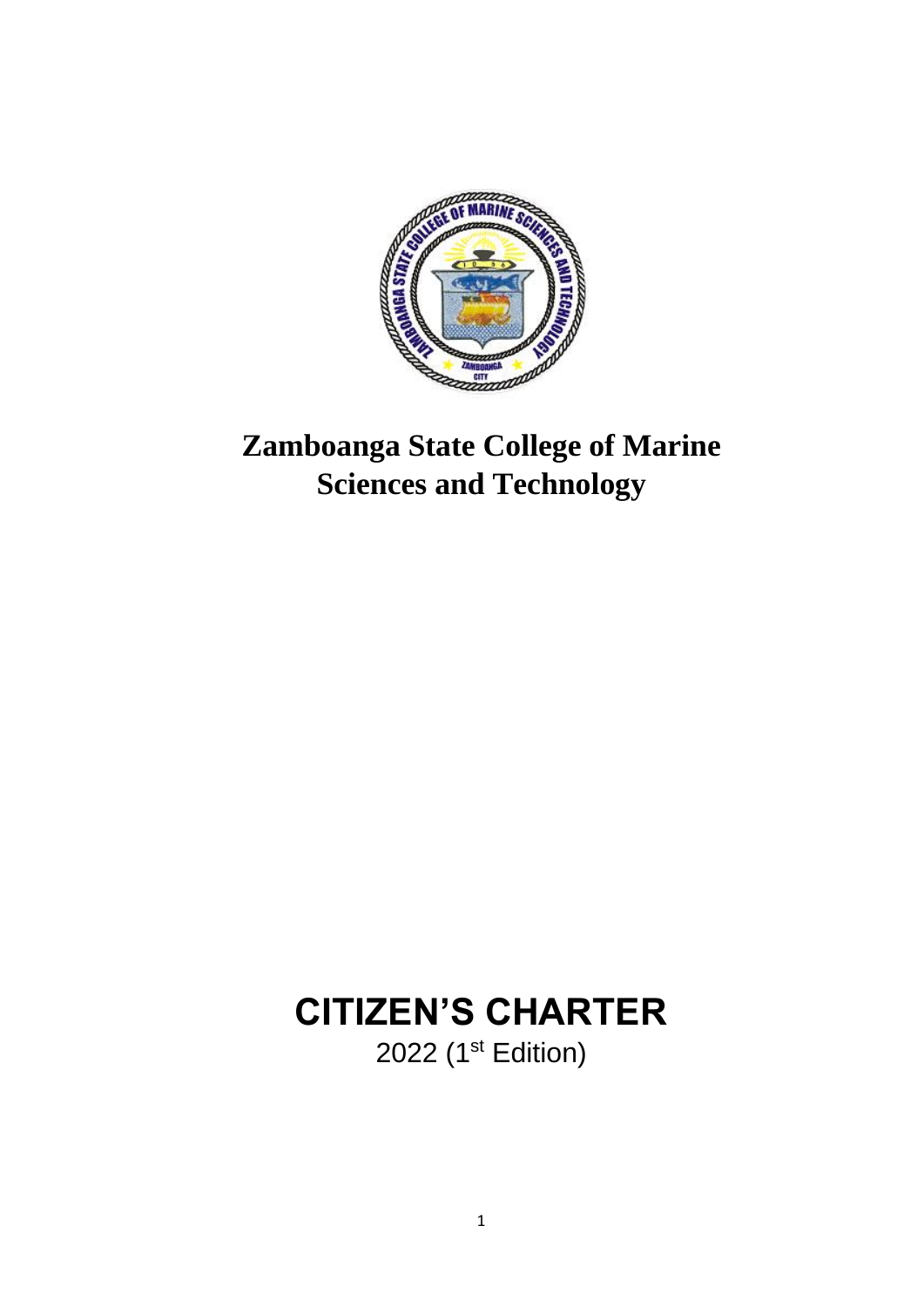

### **Zamboanga State College of Marine Sciences and Technology**

### **CITIZEN'S CHARTER** 2022 (1<sup>st</sup> Edition)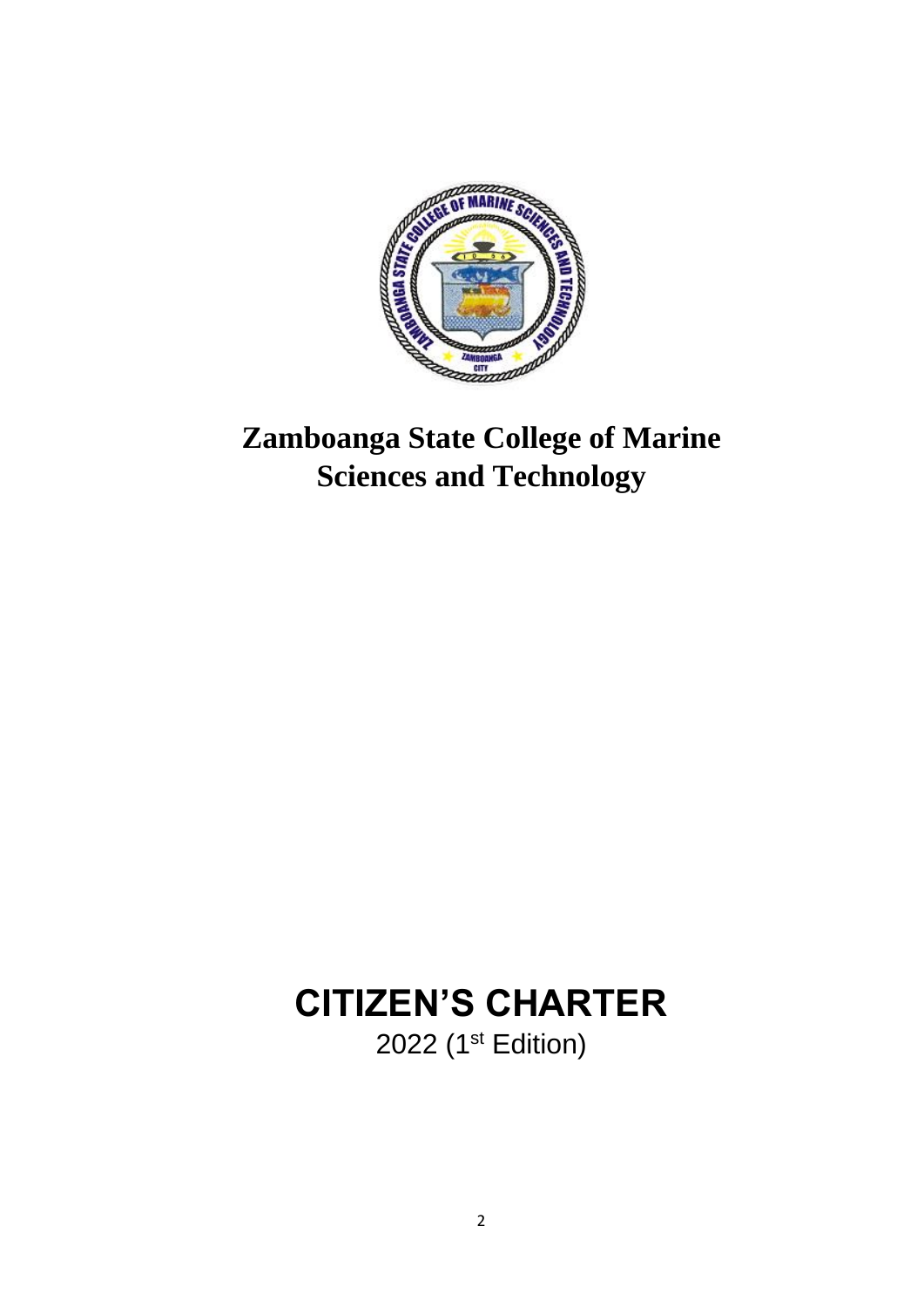

#### **I. Mandate**

PRESIDENTIAL DECREE NO. 2020 CONVERTING THE MINDANAO REGIONAL SCHOOL OF FISHERIES INTO ZAMBOANGA STATE COLLEGE OF MARINE SCIENCES AND TECHNOLOGY, DEFINING ITS POWERS, FUNCTIONS, AND DUTIES, AND APPROPRIATING FUNDS THEREFORE, AND FOR OTHER PURPOSES.

The ZSCMST is mandated to provide the necessary leadership in professional and technical instruction in fisheries, maritime technology, marine sciences, and development management in line with the manpower requirement and other development needs of Western Mindanao and neighboring regions. It shall offer undergraduate and graduate courses in fisheries, maritime technology, marine sciences, computer technology, and development management as well as technical/vocational courses relevant to the needs of fisheries, maritime, and other marine resource-based industries. It shall provide research in fisheries, and marine sciences and in related agribusiness concerns.

#### **II. Vision**

A world-class institution for higher learning, research, development, and innovation in fisheries, marine sciences, maritime education, and technology by 2024.

#### **III. Mission**

Provide quality education and relevant research and extension to produce globally competitive human capital for fisheries and marine-based industries.

#### **IV. Core Values**

#icare Commitment Attitude Relationship Excellence

#### **V. Service Pledge**

The ZSCMST commits to develop and provide first-rate, customer needs-compliant undergraduate and graduate education; user and environment-friendly technologies; valueenhanced processed and farmed products; technical and expert services; and alternative learning programs that equip customers with employer-prescribed job competencies, diversify and hone their capacities to improve their lives and create opportunities for meaningful growth and development in the Zamboanga Peninsula.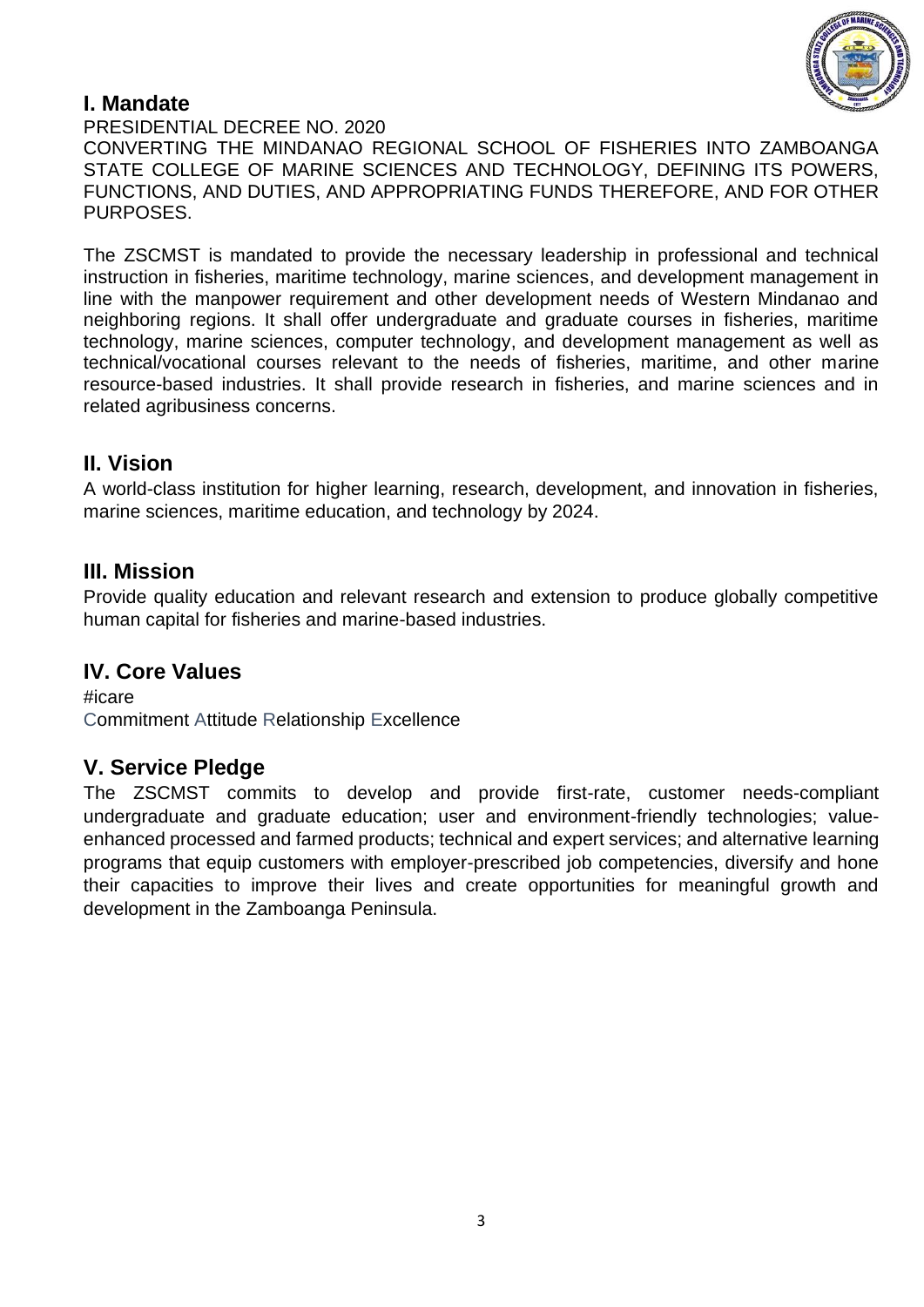| <b>VI. List of Service</b>                                                                            |                    |
|-------------------------------------------------------------------------------------------------------|--------------------|
| <b>Graduate School</b>                                                                                |                    |
| <b>External Services</b>                                                                              |                    |
| <b>Enrolment in Graduate Programs</b>                                                                 | $5 - 7$            |
| <b>College Registrar's Office</b>                                                                     |                    |
| <b>External Services</b>                                                                              |                    |
| Approval of Adding/Dropping of Subjects                                                               | $8 - 9$            |
| <b>Completion of Grades</b>                                                                           | $10 - 11$          |
| <b>Evaluation of Grades</b>                                                                           | $12 - 13$          |
| <b>Issuance of DFA Endorsement</b>                                                                    | $14 - 15$          |
| <b>Issuance of Permit to Study/Cross Enrolment</b>                                                    | $16 - 17$          |
| <b>Issuance of Student Records</b>                                                                    | $18 - 19$          |
| Registration/Enrolment in the Undergraduate Programs                                                  | $20 - 22$          |
| <b>College Admission Office</b>                                                                       |                    |
| <b>External Services</b>                                                                              |                    |
| Administration of College Admission Test (CAT)                                                        | $23 - 24$          |
| <b>Learning Resource Center</b>                                                                       |                    |
| <b>External Services</b>                                                                              |                    |
| <b>Borrowing of Books</b>                                                                             | $25 - 26$          |
| <b>Issuance of Borrower's Library Card</b>                                                            | $27 - 28$<br>29-30 |
| Replacement of Lost Books/Library Materials<br>Replacement of Lost or Damaged Borrower's Library Card | $31 - 32$          |
| <b>Guidance and Counselling Office</b>                                                                |                    |
| <b>External Services</b>                                                                              |                    |
| Affidavit for Lost ID/Passbook                                                                        | 33-34              |
| Counseling                                                                                            | 35                 |
| Face-to-face                                                                                          | 36-37              |
| Online                                                                                                | 38-39              |
| <b>Issuance of Good Moral Character Certificate</b>                                                   | 40-41              |
| <b>Psychological Testing</b>                                                                          | 42-43              |
| Referrals and Follow-up                                                                               | 44-45              |
| <b>Student's Promissory Note/Waiver</b>                                                               | 46-48              |
| <b>Human Resource Management Office</b>                                                               |                    |
| <b>Internal Services</b>                                                                              |                    |
| <b>Authentication of Documents</b>                                                                    | 49-50              |
| <b>Issuance of Service Records and Certificate of Employment</b>                                      | $51 - 52$          |
| <b>Cashier's Office</b>                                                                               |                    |
| <b>External Services</b>                                                                              |                    |
| <b>Accepting Payment for Authorized Fees</b>                                                          | 53-55              |
| Paying of Other Fees                                                                                  | 56-61              |
| Paying for Completion of Subjects                                                                     | 62-63              |
| Releasing of Stipend/Allowances and Collection of Fees from Scholarship Grants                        | 64-66              |
| <b>Requesting for Refund of Payment</b>                                                               | 67-68              |
| <b>Health and Medical Services</b>                                                                    |                    |
| <b>Internal/External Services</b>                                                                     |                    |
| <b>Health and Medical Services</b>                                                                    | 69-70              |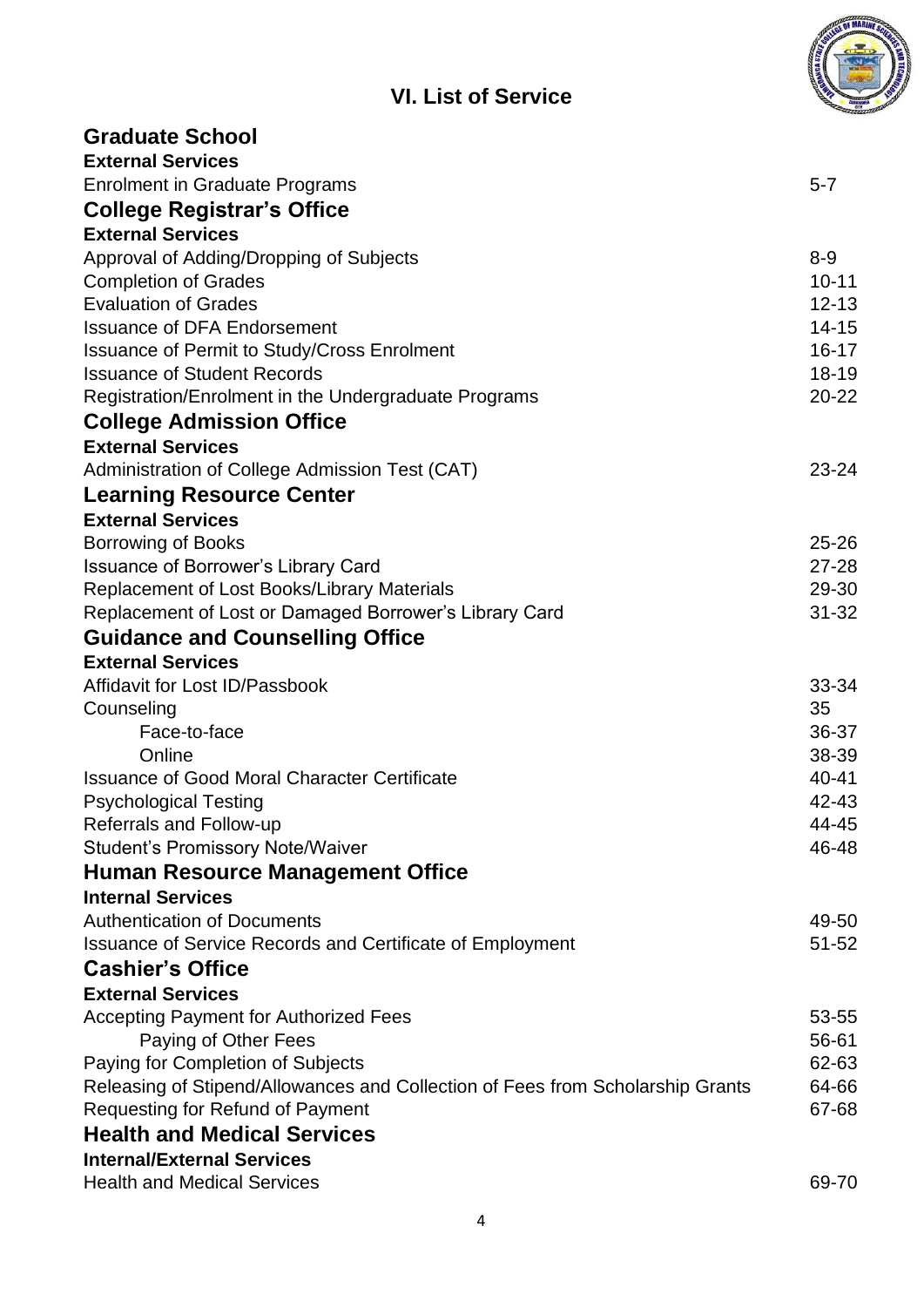

# **Graduate School Enrollment in Graduate Programs**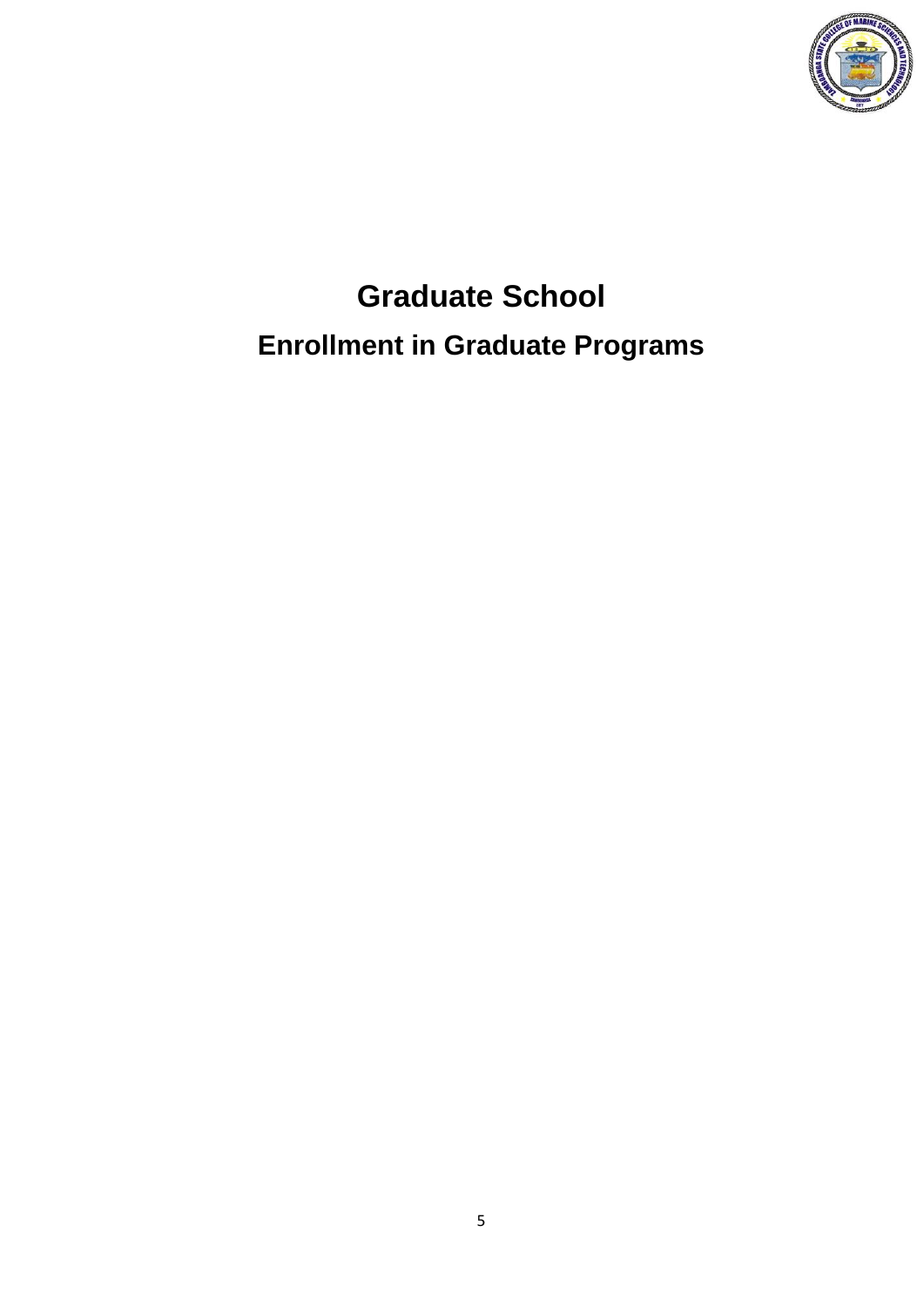

#### **1. Enrollment in Graduate Programs**

Graduate Student Admission, Registration and Enrollment

| <b>Office or Division:</b>                    | <b>College Registrar's Office</b> |                                        |                                   |                                           |
|-----------------------------------------------|-----------------------------------|----------------------------------------|-----------------------------------|-------------------------------------------|
| <b>Classification:</b>                        | Complex                           |                                        |                                   |                                           |
| <b>Type of Transaction:</b>                   |                                   | G2C - Government to Citizen            |                                   |                                           |
| <b>Who May Avail:</b>                         | <b>Graduate School Students</b>   |                                        |                                   |                                           |
| <b>CHECKLIST OF REQUIREMENTS</b>              |                                   |                                        | <b>WHERE TO SECURE</b>            |                                           |
| <b>For New Entrants</b>                       |                                   |                                        |                                   |                                           |
| TRANSCRIPT OF RECORDS of the                  |                                   | Last school attended                   |                                   |                                           |
| Baccalaureate degree (from the last           |                                   |                                        |                                   |                                           |
| attended institution with remarks: For        |                                   |                                        |                                   |                                           |
| transfer or for evaluation purposes)          |                                   |                                        |                                   |                                           |
| <b>Honorable Dismissal</b>                    |                                   | Last school attended                   |                                   |                                           |
| PSA (Birth Certificate and Marriage           |                                   | <b>Philippine Statistics Authority</b> |                                   |                                           |
| Contract for female student if married)       |                                   |                                        |                                   |                                           |
| Permit to study (for government<br>employees) |                                   | Head office of the agency              |                                   |                                           |
| Duly accomplished Graduate Programs           |                                   |                                        | Program Adviser from each College |                                           |
| <b>Application and Enrollment Form</b>        |                                   |                                        |                                   |                                           |
| For old student                               |                                   |                                        |                                   |                                           |
| Prospectus with grades from the               |                                   | Registrar's office                     |                                   |                                           |
| Registrar's office for evaluation             |                                   |                                        |                                   |                                           |
| Student Passbook (clearance from the          |                                   | Registrar's office                     |                                   |                                           |
| previous semester)                            |                                   |                                        |                                   |                                           |
| <b>CLIENT STEPS</b>                           | <b>AGENCY</b>                     | <b>FEES TO BE</b>                      | <b>PROCESSING</b>                 | <b>PERSON</b>                             |
|                                               |                                   |                                        |                                   |                                           |
|                                               | <b>ACTION</b>                     | <b>PAID</b>                            | <b>TIME</b>                       | <b>RESPONSIBLE</b>                        |
| 1. Submit                                     | 1. Evaluate                       | <b>None</b>                            | 12 minutes                        | Program Adviser                           |
| requirements/credentials                      | credentials                       |                                        |                                   | <b>Graduate School</b>                    |
| (Receiving, Evaluation,                       | 1.1. Give                         |                                        |                                   | Office                                    |
| and Registration)                             | application                       |                                        |                                   |                                           |
|                                               | form (For                         |                                        |                                   |                                           |
|                                               | Freshmen)                         |                                        |                                   |                                           |
|                                               | 1.2. Give                         |                                        |                                   |                                           |
|                                               | Enrollment                        |                                        |                                   |                                           |
|                                               | form                              |                                        |                                   |                                           |
|                                               |                                   |                                        |                                   |                                           |
|                                               |                                   |                                        |                                   |                                           |
|                                               | 2. Check the                      | None                                   | 5 minutes                         |                                           |
| 2. Accomplish and                             | filled-out                        |                                        |                                   | Program Adviser<br><b>Graduate School</b> |
| submit Graduate (GS)                          | Enrollment                        |                                        |                                   | Office                                    |
| <b>Registration Form</b>                      | Form                              |                                        |                                   |                                           |
| (Approval of Form)                            |                                   |                                        |                                   |                                           |
|                                               | 2.1. Approve<br>the               |                                        |                                   |                                           |
|                                               | Enrollment                        |                                        |                                   |                                           |
|                                               | form for                          |                                        |                                   |                                           |
|                                               | processing                        |                                        |                                   |                                           |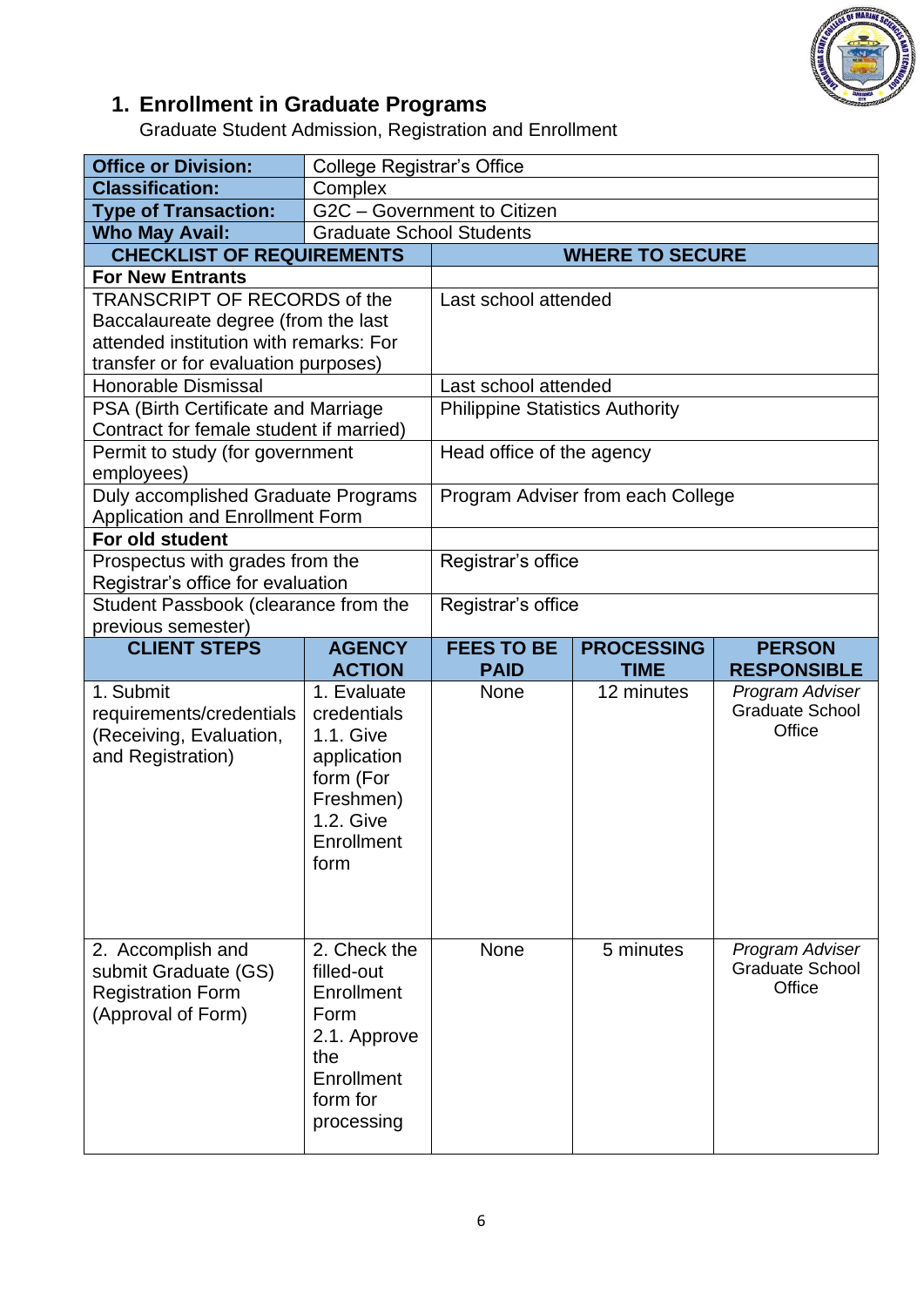| 3. Pay Developmental<br>and Graduate School<br><b>Student Association Fee</b>             | 3. Receive<br>payment and<br>issue the<br>receipt               | Developmental<br>and GSS<br>Association<br>$Fee - PHP$<br>1,000                                                                | 5 minutes  | <b>GSSA Moderator</b><br><b>Graduate School</b><br>Office |
|-------------------------------------------------------------------------------------------|-----------------------------------------------------------------|--------------------------------------------------------------------------------------------------------------------------------|------------|-----------------------------------------------------------|
| 4. Submit approved GS<br>Registration form for<br>assessment of tuition<br>and other fees | 4. Assess<br>account for<br>payment                             | None                                                                                                                           | 5 minutes  | Registrar Staff,<br>Office of the<br>College Registrar    |
| 5. Pay tuition and other<br>fees                                                          | 5. Receive<br>payment and<br>issue the<br>receipt               | <b>Tuition fee</b><br>without<br>Laboratory $-$<br><b>PHP 3750</b><br><b>Tuition fee</b><br>with<br>Laboratory $-$<br>PHP 6250 | 3 minutes  | Cashier<br>Office of the<br><b>College Cashier</b>        |
| 6. Request for the<br>posting of payment                                                  | 6. Fill-out<br>payment<br>posting in<br>the Student<br>passbook | None                                                                                                                           | 5 minutes  | Cashier<br>Office of the<br><b>College Cashier</b>        |
| 7. Submit Registrar's<br>copy of GS Registration<br>Form and other<br>requirements        | 7. Evaluate<br>student's<br>credentials                         | None                                                                                                                           | 5 minutes  | Registrar Staff,<br>Office of the<br>College Registrar    |
| 8. Submit the Graduate<br>School's copy of the GS<br><b>Registration Form</b>             | 8. Issue<br>Certificate of<br>Enrollment<br>(COR)               | <b>None</b>                                                                                                                    | 3 minutes  | Registrar Staff,<br>Office of the<br>College Registrar    |
|                                                                                           | <b>TOTAL:</b>                                                   |                                                                                                                                | 43 minutes |                                                           |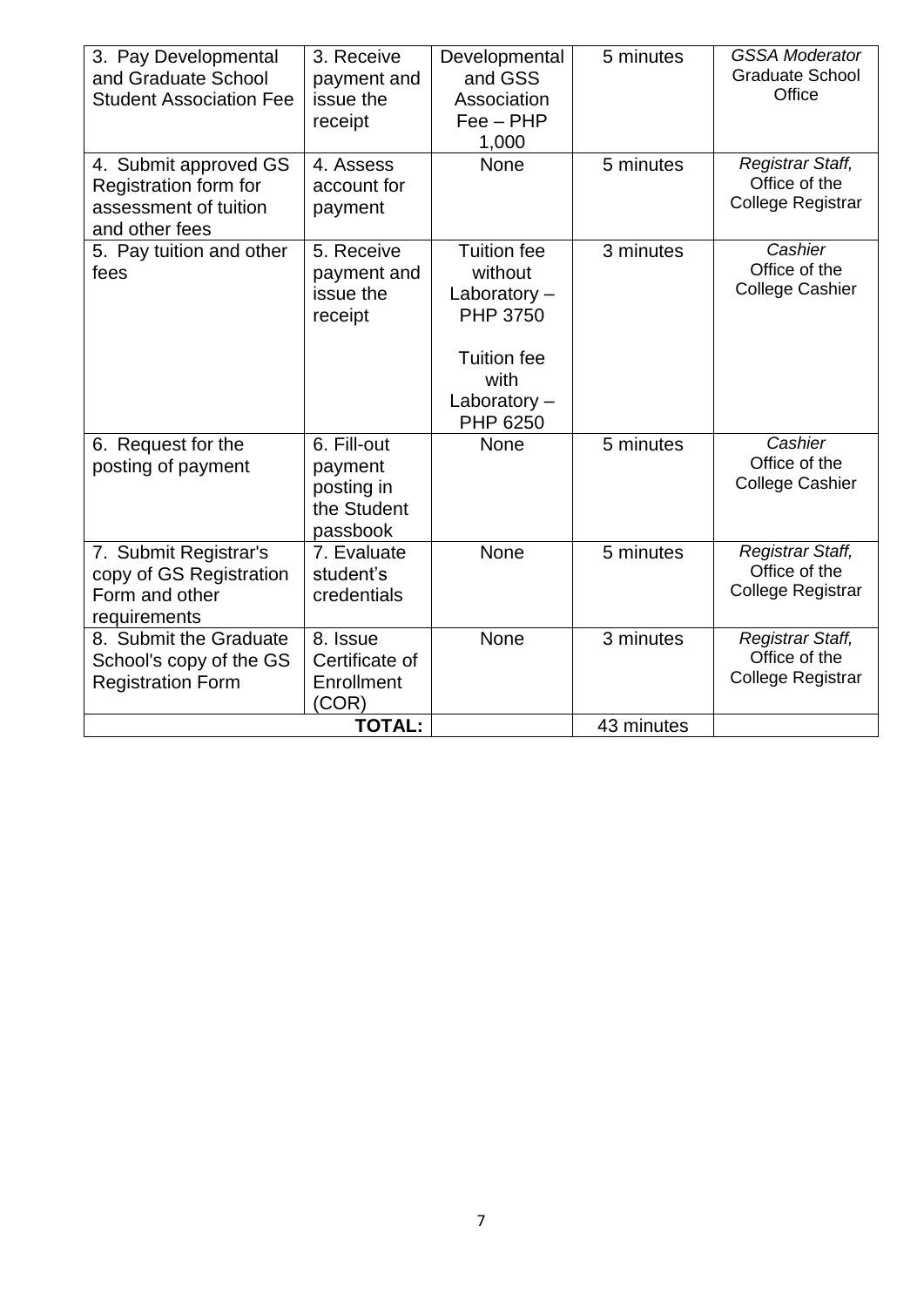

# **College Registrar's Office Approval of Adding/Dropping of Subjects**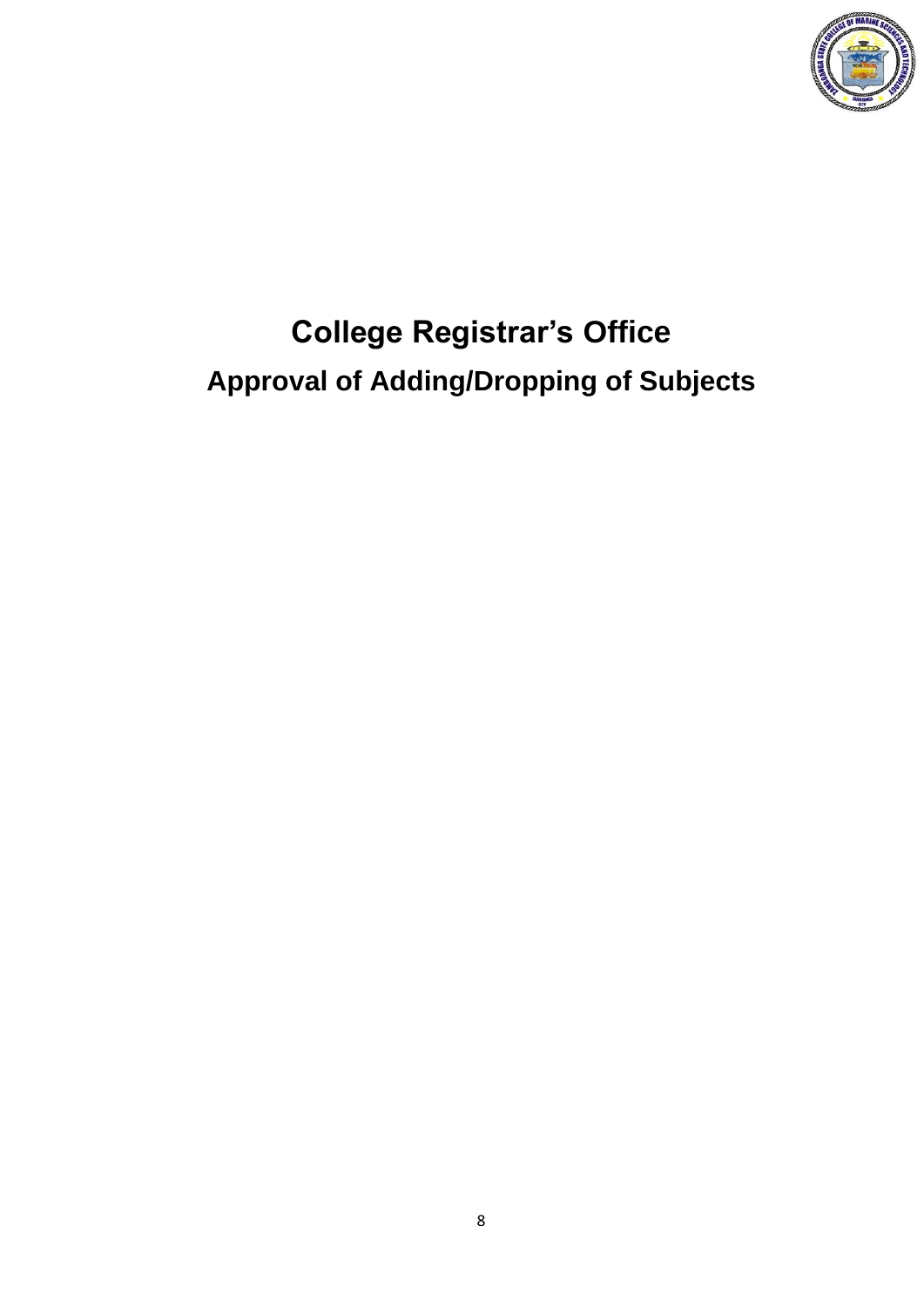

#### **1. Approval of Adding/Dropping of Subjects**

Approval of Adding and/or Dropping of Subjects

| <b>Office or Division:</b>       | <b>College Registrar's Office</b>     |                           |                   |                                    |  |
|----------------------------------|---------------------------------------|---------------------------|-------------------|------------------------------------|--|
| <b>Classification:</b>           | Simple                                |                           |                   |                                    |  |
| <b>Type of</b>                   | G2C - Government to Citizen           |                           |                   |                                    |  |
| <b>Transaction:</b>              |                                       |                           |                   |                                    |  |
| <b>Who May Avail:</b>            | Student/Any Authorized Representative |                           |                   |                                    |  |
| <b>CHECKLIST OF REQUIREMENTS</b> |                                       | <b>WHERE TO SECURE</b>    |                   |                                    |  |
| Student copy of enrollment form  |                                       | <b>Respective College</b> |                   |                                    |  |
| <b>Student Passbook</b>          |                                       | <b>Assessment Office</b>  |                   |                                    |  |
| <b>CLIENT STEPS</b>              | <b>AGENCY</b>                         | <b>FEES TO BE</b>         | <b>PROCESSING</b> | <b>PERSON</b>                      |  |
|                                  | <b>ACTION</b>                         | <b>PAID</b>               | <b>TIME</b>       | <b>RESPONSIBLE</b>                 |  |
| 1. Request for                   | $1.1.$ Issue                          | None                      | 2 minutes         | College                            |  |
| adding or dropping               | Adding or                             |                           |                   | Registrar's Office<br><b>Staff</b> |  |
| of subject/s                     | Dropping Form                         |                           |                   | Office of the                      |  |
|                                  |                                       |                           |                   | College Registrar                  |  |
| 2. Pay the                       | 2.1 Receive                           | Adding/Dropping           | 2 minutes         | College Cashier/                   |  |
| prescribed fee for               | payment and                           | Form fee - PHP            |                   | <b>Collecting Officer</b>          |  |
| adding/dropping                  | <b>Issue Official</b>                 | 50                        |                   | Cashier's Office                   |  |
| form                             | Receipt                               |                           |                   |                                    |  |
|                                  |                                       | (2nd course,              |                   |                                    |  |
|                                  |                                       | Opt-out                   |                   |                                    |  |
|                                  |                                       | mechanism,                |                   |                                    |  |
|                                  |                                       | Beyond 5-year             |                   |                                    |  |
|                                  |                                       | residence rule)           |                   |                                    |  |
|                                  |                                       | No fees for               |                   |                                    |  |
|                                  |                                       | regular students          |                   |                                    |  |
|                                  |                                       | not mentioned             |                   |                                    |  |
|                                  |                                       | above (Effective          |                   |                                    |  |
|                                  |                                       | SY 2017 - free            |                   |                                    |  |
|                                  |                                       | Education Act.)           |                   |                                    |  |
| 3. Submit                        | 3.1 Re-assess                         | None                      | 10 minutes        | Assessment                         |  |
| accomplished                     | account and                           |                           |                   | <b>Officer</b>                     |  |
| adding/dropping                  | note in the                           |                           |                   | Assessment                         |  |
| form for re-                     | Adding/Dropping                       |                           |                   | Office                             |  |
| assessment                       | Form                                  |                           |                   |                                    |  |
| 4. Submit re-                    |                                       | None                      | 5 minutes         | College                            |  |
| assessed                         | 4.1 Approve and<br>process request    |                           |                   | Registrar's Office                 |  |
| adding/dropping                  |                                       |                           |                   | <b>Staff</b>                       |  |
| form                             |                                       |                           |                   | Office of the                      |  |
|                                  |                                       |                           |                   | College Registrar                  |  |
|                                  | <b>TOTAL:</b>                         |                           | 19 minutes        |                                    |  |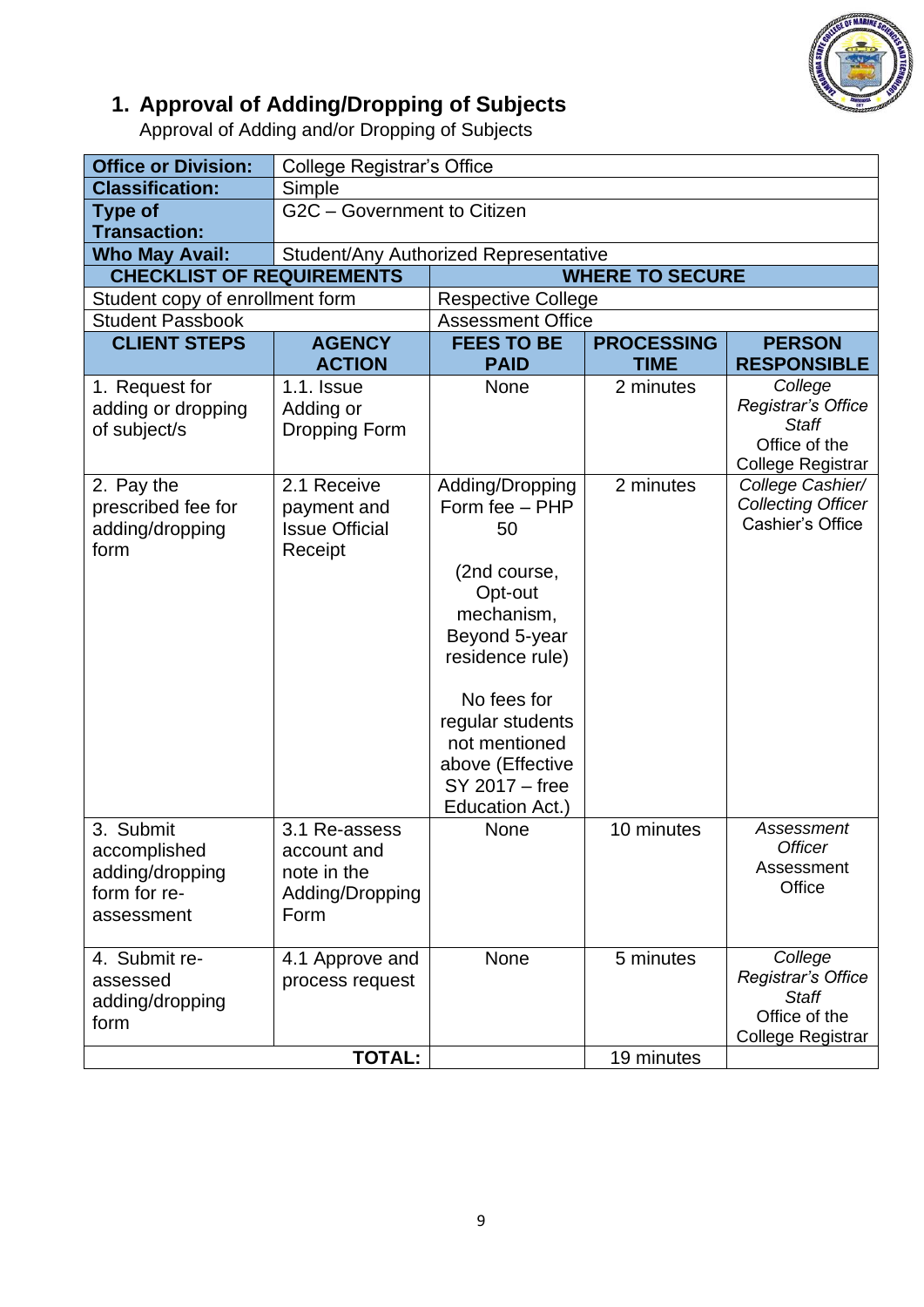

**College Registrar's Office Completion of Grades**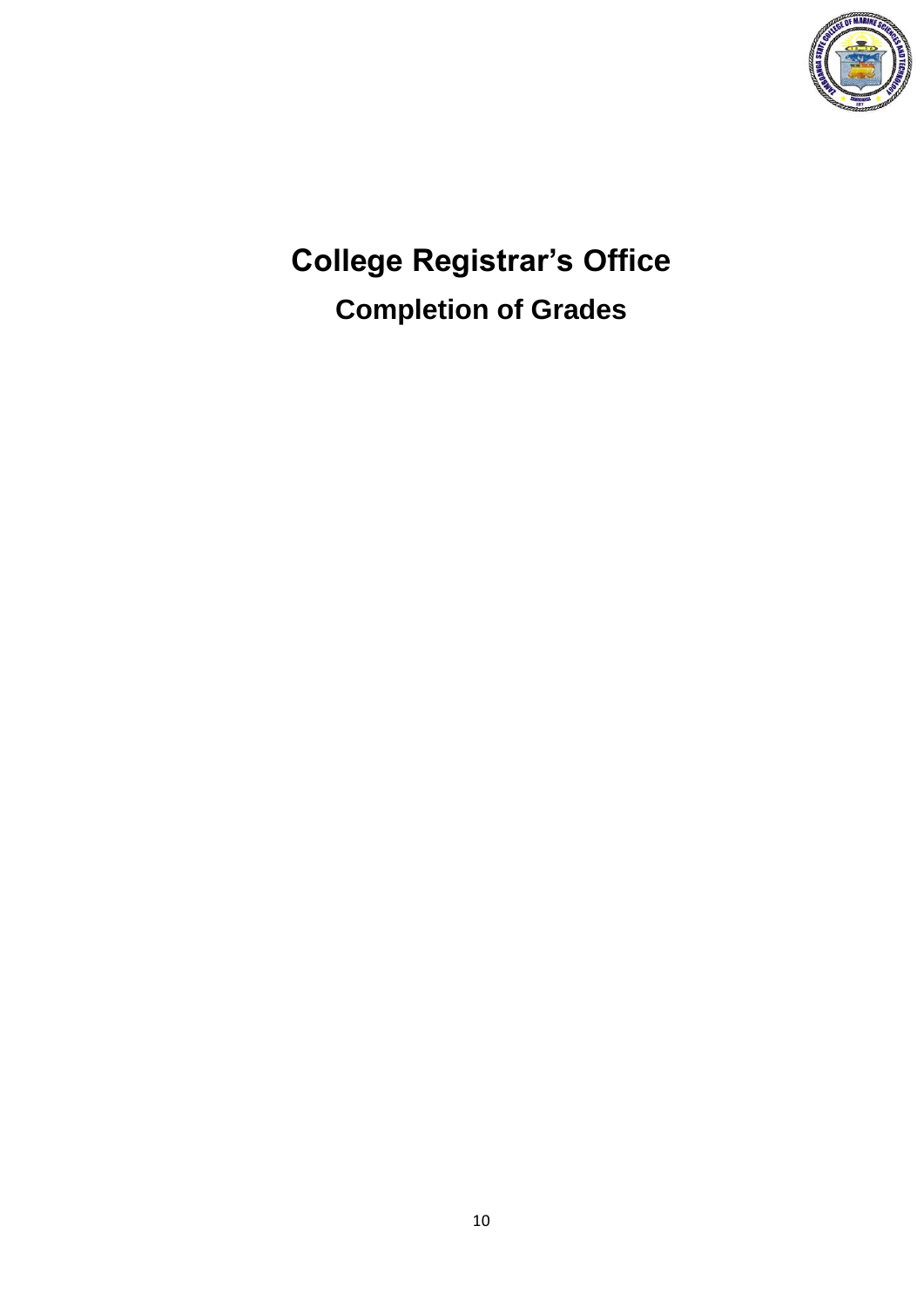

#### **1. Completion of Grades**

Completion of a student's subject which was graded incomplete.

| <b>Office or</b><br><b>Division:</b>                           | <b>College Registrar's Office</b>                                                                                                                                                                                                                              |                                      |                   |                                                                          |  |
|----------------------------------------------------------------|----------------------------------------------------------------------------------------------------------------------------------------------------------------------------------------------------------------------------------------------------------------|--------------------------------------|-------------------|--------------------------------------------------------------------------|--|
| <b>Classification:</b>                                         | <b>Highly Technical</b>                                                                                                                                                                                                                                        |                                      |                   |                                                                          |  |
| <b>Type of</b><br><b>Transaction:</b>                          | G2C - Government to Citizen                                                                                                                                                                                                                                    |                                      |                   |                                                                          |  |
| <b>Who May Avail:</b>                                          | <b>Student</b>                                                                                                                                                                                                                                                 |                                      |                   |                                                                          |  |
|                                                                | <b>CHECKLIST OF REQUIREMENTS</b><br><b>WHERE TO SECURE</b>                                                                                                                                                                                                     |                                      |                   |                                                                          |  |
| <b>Students Passbook</b>                                       |                                                                                                                                                                                                                                                                | <b>Assessment Office</b>             |                   |                                                                          |  |
| <b>CLIENT STEPS</b>                                            | <b>AGENCY ACTION</b>                                                                                                                                                                                                                                           | <b>FEES TO</b>                       | <b>PROCESSING</b> | <b>PERSON</b>                                                            |  |
|                                                                |                                                                                                                                                                                                                                                                | <b>BE PAID</b>                       | <b>TIME</b>       | <b>RESPONSIBLE</b>                                                       |  |
| 1. Request for<br>completion form                              | 1.1 Issue Completion<br>Form                                                                                                                                                                                                                                   | <b>None</b>                          | 2 minutes         | Registrar's Office<br><b>Staff</b><br>Office of the College<br>Registrar |  |
| 2. Accomplish<br>completion form<br>and pay prescribed<br>fees | 2.1 Receive payment<br>and Issue Official<br>receipt                                                                                                                                                                                                           | Passbook<br>$fee -$<br><b>PHP 50</b> | 2 minutes         | Cashier/Collecting<br><b>Officer</b><br>Cashier's Office                 |  |
| 3. Present O.R.<br>and accomplished<br>completion form         | 3.1 Receive request;<br>verify grading sheet;<br>Instruct concerned<br>instructor to<br>administer the<br>examination<br>3.2 Administer<br>examination; issue<br>grade and<br>submit/forward to<br>Program<br>chairperson/adviser<br>for review<br>3.3 Receive | None                                 | 10 minutes        | 3.1 College Dean<br>Any College<br>3.2 Instructor<br>Any College         |  |
|                                                                | completion form,<br>review, affirm and<br>forward to College<br>Dean                                                                                                                                                                                           |                                      |                   | 3.3. Program<br>Chairperson/Adviser<br>Any College                       |  |
|                                                                | 3.4 Receive<br>Completion Form,<br>verify and validate<br>3.5 Receive<br>Completion Form,                                                                                                                                                                      |                                      |                   | 3.4 College Dean<br>Any College<br>3.5 College Registrar                 |  |
|                                                                | input/post grade, and<br>keep appropriate<br>record<br><b>TOTAL:</b>                                                                                                                                                                                           |                                      | 14 minutes        | Office of the Colege<br>Registrar                                        |  |
|                                                                |                                                                                                                                                                                                                                                                |                                      |                   |                                                                          |  |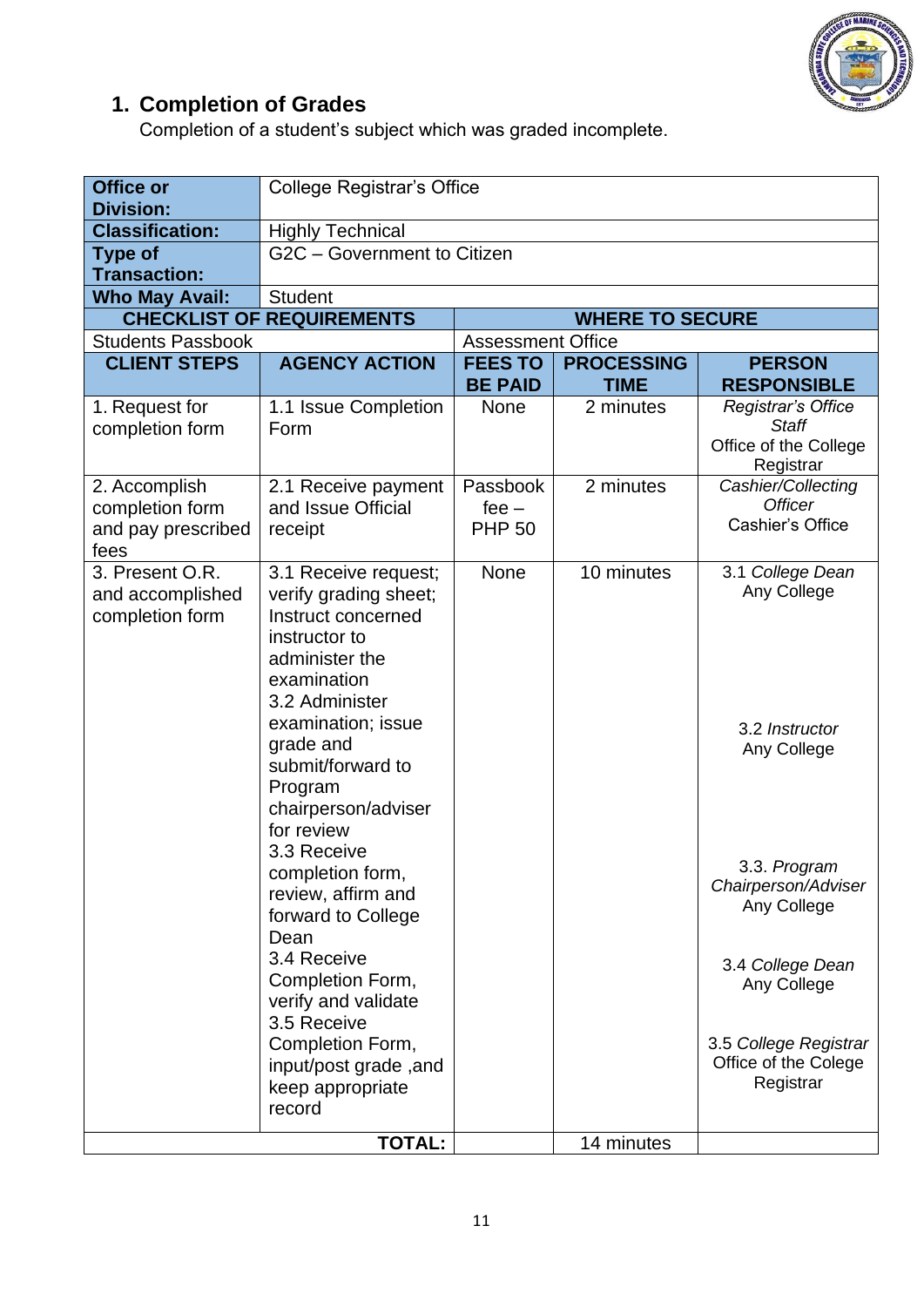

### **College Registrar's Office Evaluation of Grades**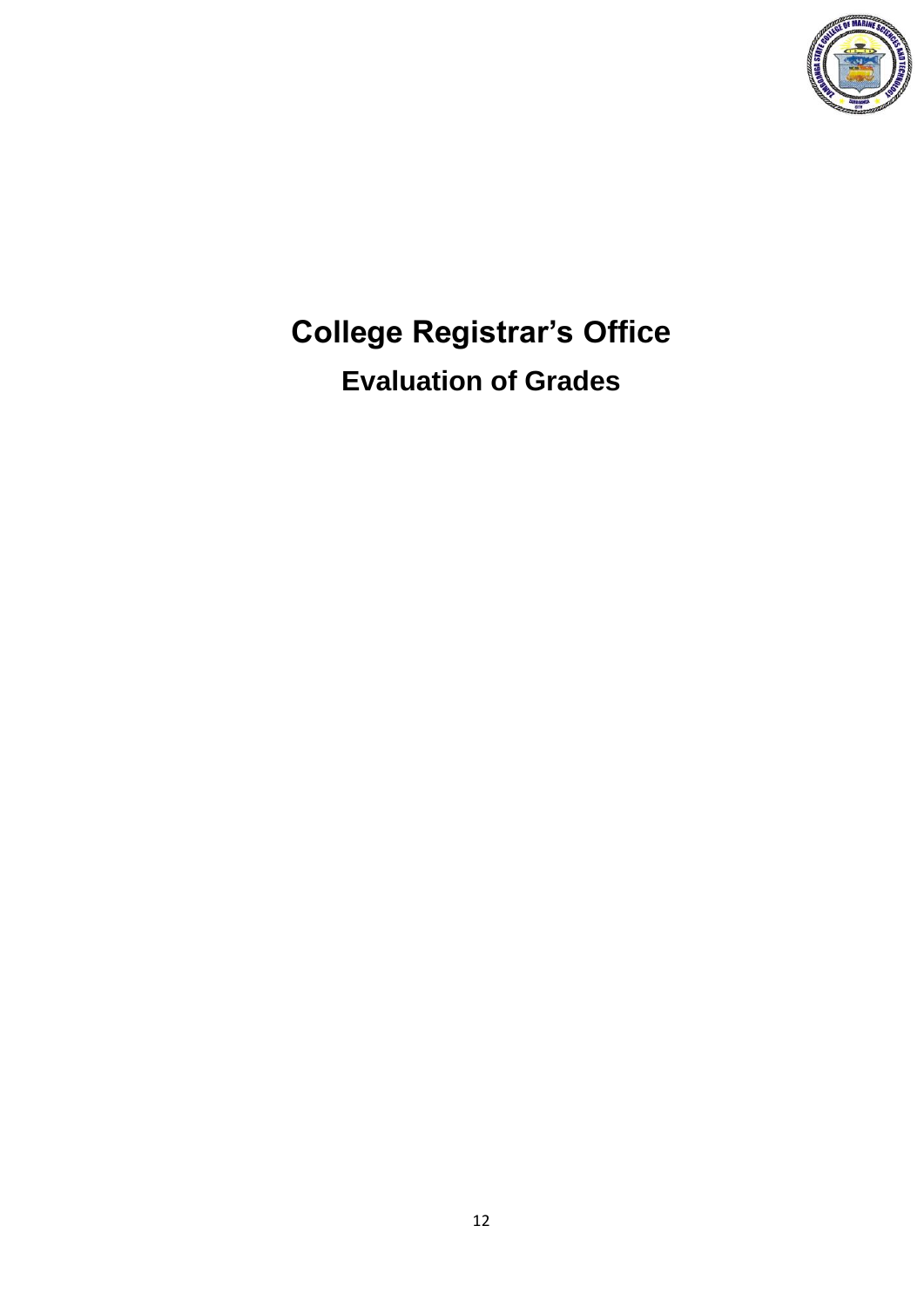

### **1. Evaluation of Grades**

Evaluate the student's completion of his/her respective curriculum.

| <b>Office or Division:</b>             | <b>College Registrar's Office</b>                                                                                                      |                                       |                           |                                                                                                                |
|----------------------------------------|----------------------------------------------------------------------------------------------------------------------------------------|---------------------------------------|---------------------------|----------------------------------------------------------------------------------------------------------------|
| <b>Classification:</b>                 | Simple                                                                                                                                 |                                       |                           |                                                                                                                |
| <b>Type of</b>                         |                                                                                                                                        | G2C - Government to Citizen           |                           |                                                                                                                |
| <b>Transaction:</b>                    |                                                                                                                                        |                                       |                           |                                                                                                                |
| <b>Who May Avail:</b>                  |                                                                                                                                        | Student/Any Authorized Representative |                           |                                                                                                                |
| <b>CHECKLIST OF REQUIREMENTS</b>       |                                                                                                                                        |                                       | <b>WHERE TO SECURE</b>    |                                                                                                                |
| <b>None</b>                            |                                                                                                                                        | Not Applicable                        |                           |                                                                                                                |
| <b>CLIENT STEPS</b>                    | <b>AGENCY</b><br><b>ACTION</b>                                                                                                         | <b>FEES TO BE</b><br><b>PAID</b>      | <b>PROCESSING</b><br>TIME | <b>PERSON</b><br><b>RESPONSIBLE</b>                                                                            |
| 1. Request for<br>evaluation of grades | 1.1 Check<br>file copy of<br>Evaluation<br><b>Sheet</b><br>1.2 Issue<br>copy of<br>Evaluation<br>Sheet of list<br>0f<br>deficiency/ies | <b>None</b>                           | 2 minutes                 | College Registrar's<br>Office Staff or<br>Program Adviser<br>Office of the College<br>Registrar/Any<br>College |
|                                        | <b>TOTAL:</b>                                                                                                                          |                                       | 2 minutes                 |                                                                                                                |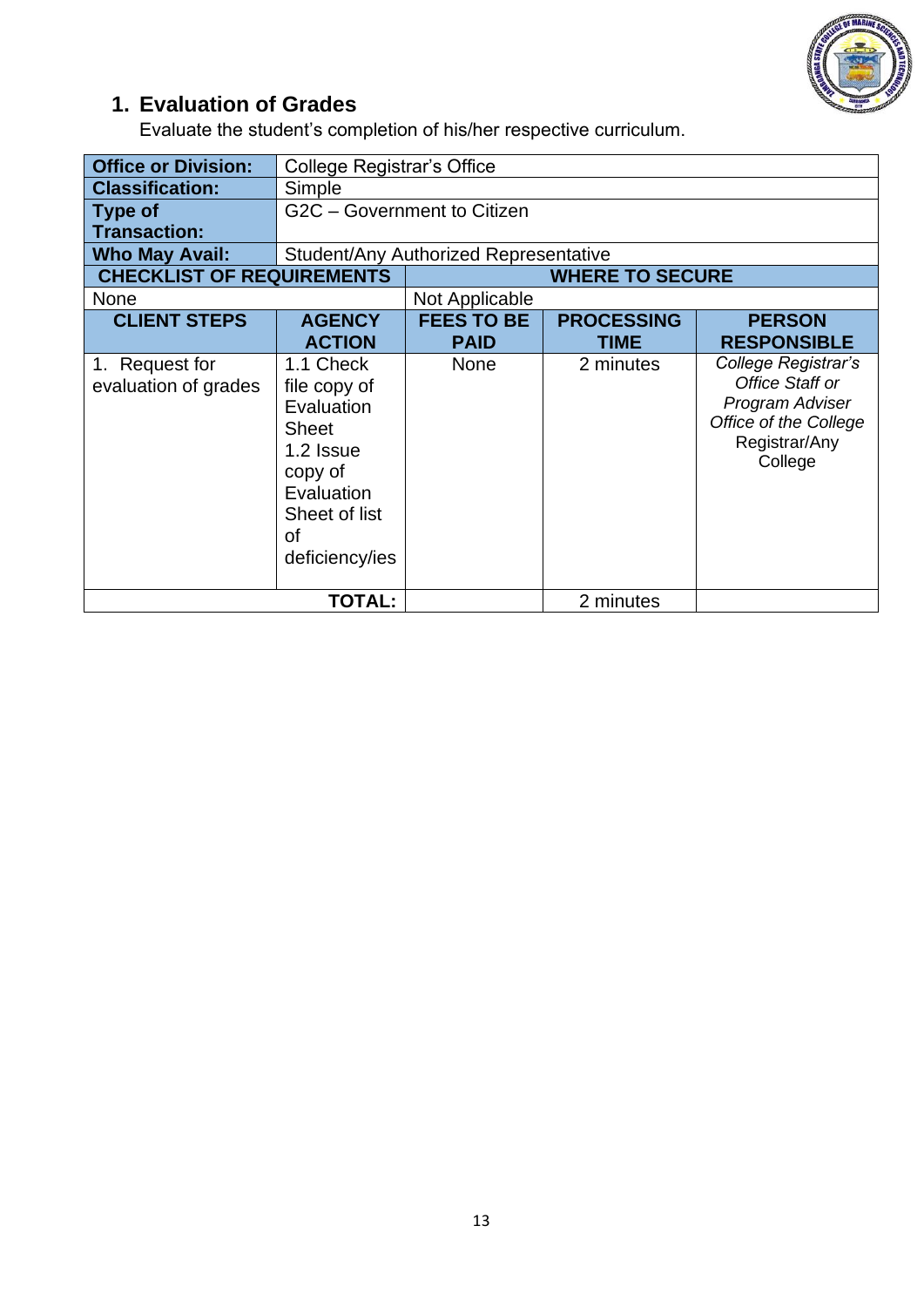

# **College Registrar's Office Issuance of DFA Endorsement**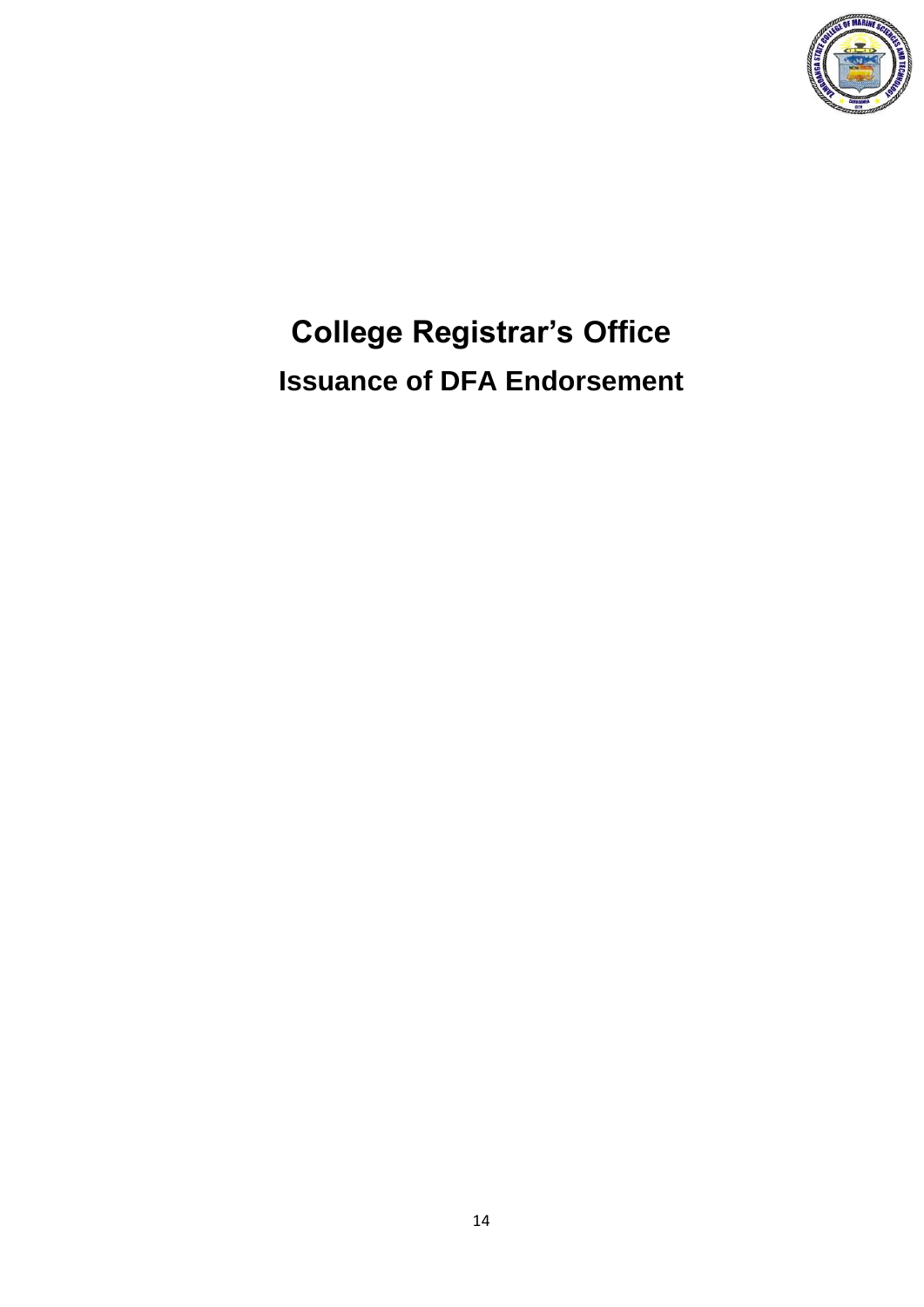

### **1. Issuance of DFA Endorsement**

Issuance of DFA Endorsement from the College.

| <b>Office or Division:</b>                                                | <b>College Registrar's Office</b>                                                                                        |                                     |                                                |                                                                                                                                                     |
|---------------------------------------------------------------------------|--------------------------------------------------------------------------------------------------------------------------|-------------------------------------|------------------------------------------------|-----------------------------------------------------------------------------------------------------------------------------------------------------|
| <b>Classification:</b>                                                    | Simple                                                                                                                   |                                     |                                                |                                                                                                                                                     |
| <b>Type of Transaction:</b>                                               | G2C - Government to Citizen                                                                                              |                                     |                                                |                                                                                                                                                     |
| <b>Who May Avail:</b>                                                     | Students / Any Authorized Representative                                                                                 |                                     |                                                |                                                                                                                                                     |
| <b>CHECKLIST OF REQUIREMENTS</b>                                          |                                                                                                                          |                                     | <b>WHERE TO SECURE</b>                         |                                                                                                                                                     |
| <b>Form 137-A</b>                                                         |                                                                                                                          | <b>Last School Attended</b>         |                                                |                                                                                                                                                     |
| <b>Birth Certificate</b>                                                  |                                                                                                                          | <b>Philippine Statistics Office</b> |                                                |                                                                                                                                                     |
| Diploma, Transcript of Record, CAV,                                       |                                                                                                                          |                                     | Zamboanga State College of Marine Sciences and |                                                                                                                                                     |
| Certifications                                                            |                                                                                                                          | Technology                          |                                                |                                                                                                                                                     |
| <b>CLIENT STEPS</b>                                                       | <b>AGENCY</b>                                                                                                            | <b>FEES TO</b>                      | <b>PROCESSING</b>                              | <b>PERSON</b>                                                                                                                                       |
|                                                                           | <b>ACTION</b>                                                                                                            | <b>BE PAID</b>                      | <b>TIME</b>                                    | <b>RESPONSIBLE</b>                                                                                                                                  |
| 1. Request for DFA<br>Endorsement                                         | 1.1 Receive<br>Request and<br>check<br>document for<br>endorsement<br>1.2 Instruct<br>client to pay<br>prescribed<br>fee | None                                | 5 minutes                                      | College Registrar<br>College Registrar's<br>Office                                                                                                  |
| 2. Pay the prescribed<br>fee                                              | 2.1 Receive<br>payment and<br><b>Issue Official</b><br>Receipt                                                           | Testing fee<br>$-$ PHP 200          | 2 minutes                                      | Cashier/Collecting<br><b>Officer</b><br>(Only for students<br>beyond the Residence<br>Rule/Second<br>Program)<br>Cashier's Office                   |
| 3. Note O.R. number,<br>issue Certification,<br>and Endorsement<br>Letter | 3.1 Note OR<br>number<br>3.2 Issue<br>certification<br>and<br>Endorsement<br>Letter                                      | None                                | 10 minutes                                     | College Registrar's<br><b>Office</b><br>(Only for students<br>beyond the Residence<br>Rule/Second<br>Program)<br>Office of the College<br>Registrar |
|                                                                           | <b>TOTAL:</b>                                                                                                            |                                     | 17 minutes                                     |                                                                                                                                                     |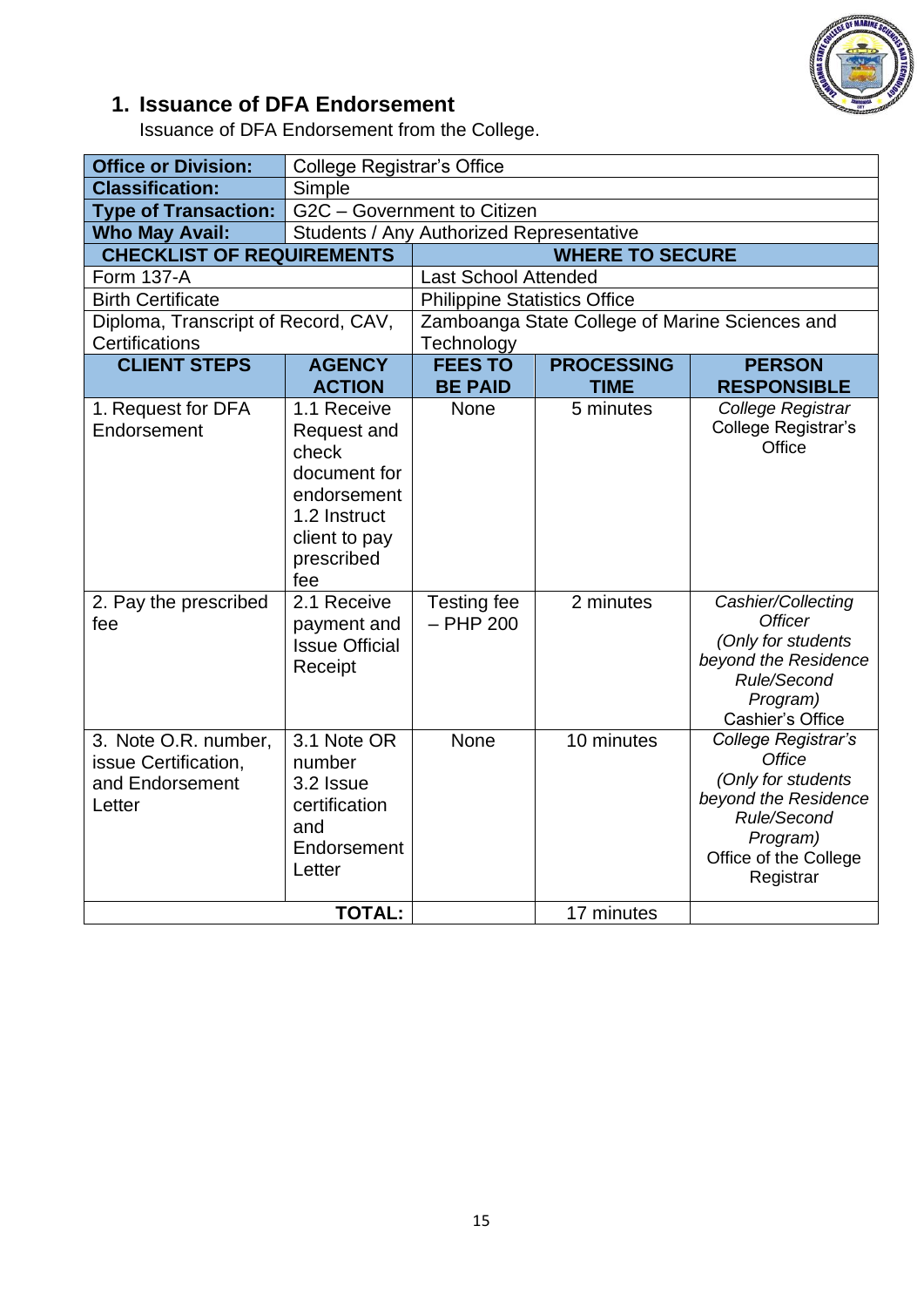

# **College Registrar's Office Issuance of Permit to Study**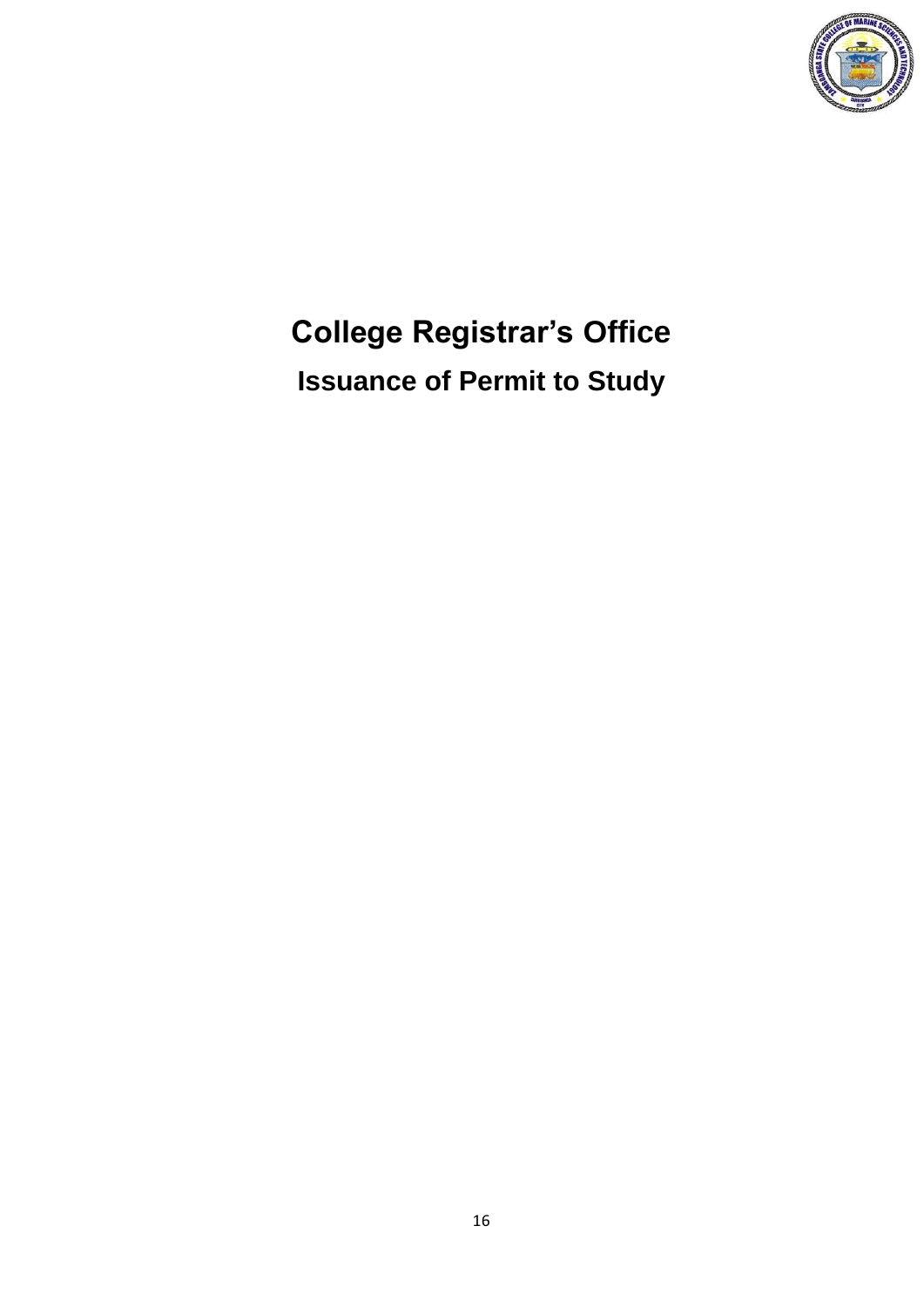

#### **1. Issuance of Permit to Study**

Issuance of permit to study for graduating students to cross-enroll to complete curriculum.

| <b>Office or Division:</b>               |                      | College Registrar's Office  |                                                     |                                              |
|------------------------------------------|----------------------|-----------------------------|-----------------------------------------------------|----------------------------------------------|
| <b>Classification:</b>                   | Complex              |                             |                                                     |                                              |
| <b>Type of Transaction:</b>              |                      | G2C - Government to Citizen |                                                     |                                              |
| <b>Who May Avail:</b>                    |                      |                             | Graduating Students / Any Authorized Representative |                                              |
| <b>CHECKLIST OF REQUIREMENTS</b>         |                      |                             | <b>WHERE TO SECURE</b>                              |                                              |
| For cross-enrollment during              |                      |                             |                                                     |                                              |
| regular semesters                        |                      |                             |                                                     |                                              |
| Recommendation letter of the             |                      |                             | Respective College Dean and Vice President for      |                                              |
| college Dean approved by the Vice        |                      | <b>Academic Affairs</b>     |                                                     |                                              |
| <b>President for Academic Affairs</b>    |                      |                             |                                                     |                                              |
| For summer                               |                      |                             |                                                     |                                              |
| <b>Accomplished Permit to Study Form</b> |                      |                             | Respective College Dean and Vice President for      |                                              |
|                                          |                      | <b>Academic Affairs</b>     |                                                     |                                              |
| <b>CLIENT STEPS</b>                      | <b>AGENCY</b>        | <b>FEES TO BE</b>           | <b>PROCESSING</b>                                   | <b>PERSON</b>                                |
|                                          | <b>ACTION</b>        | <b>PAID</b>                 | <b>TIME</b>                                         | <b>RESPONSIBLE</b>                           |
| 1. Submit                                | 1.1 Issue            | <b>None</b>                 | 2 minutes                                           | College Registrar's                          |
| Recommendation                           | <b>Billing</b>       |                             |                                                     | <b>Office Staff</b><br>Office of the College |
| Letter                                   | <b>Statement</b>     |                             |                                                     | Registrar                                    |
|                                          |                      |                             |                                                     |                                              |
| 2. Pay prescribed fees                   | 2.1                  | $fee - PHP 50$              | 2 minutes                                           | Cashier/Collecting<br><b>Officer</b>         |
|                                          | Receive              |                             |                                                     | Cashier's Office                             |
|                                          | payment<br>and issue | (2nd course,<br>Opt-out     |                                                     |                                              |
|                                          | Official             | mechanism,                  |                                                     |                                              |
|                                          | Receipt              | Beyond 5-                   |                                                     |                                              |
|                                          |                      | year                        |                                                     |                                              |
|                                          |                      | residence                   |                                                     |                                              |
|                                          |                      | rule)                       |                                                     |                                              |
| 3. Present Official                      | 3.1 Note             | <b>None</b>                 | 5 minutes                                           | College Registrar                            |
| Receipt                                  | <b>OR</b>            |                             |                                                     | Office of the College                        |
|                                          | number,              |                             |                                                     | Registrar                                    |
|                                          | process              |                             |                                                     |                                              |
|                                          | request,             |                             |                                                     |                                              |
|                                          | and issue            |                             |                                                     |                                              |
|                                          | Permit to            |                             |                                                     |                                              |
|                                          | <b>Study</b>         |                             |                                                     |                                              |
|                                          |                      |                             |                                                     |                                              |
|                                          | <b>TOTAL:</b>        |                             | 9 minutes                                           |                                              |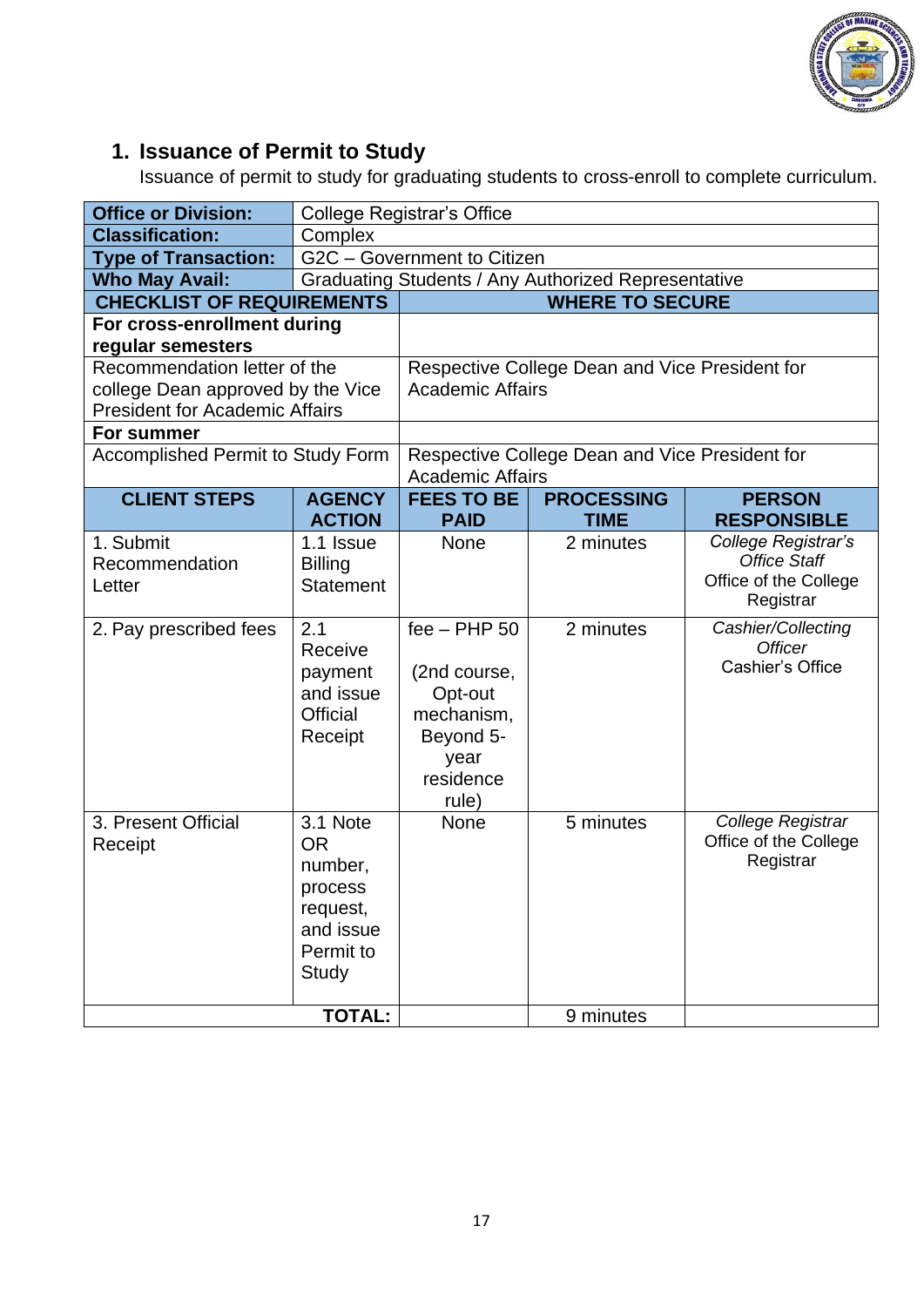

# **College Registrar's Office Issuance of Student Records**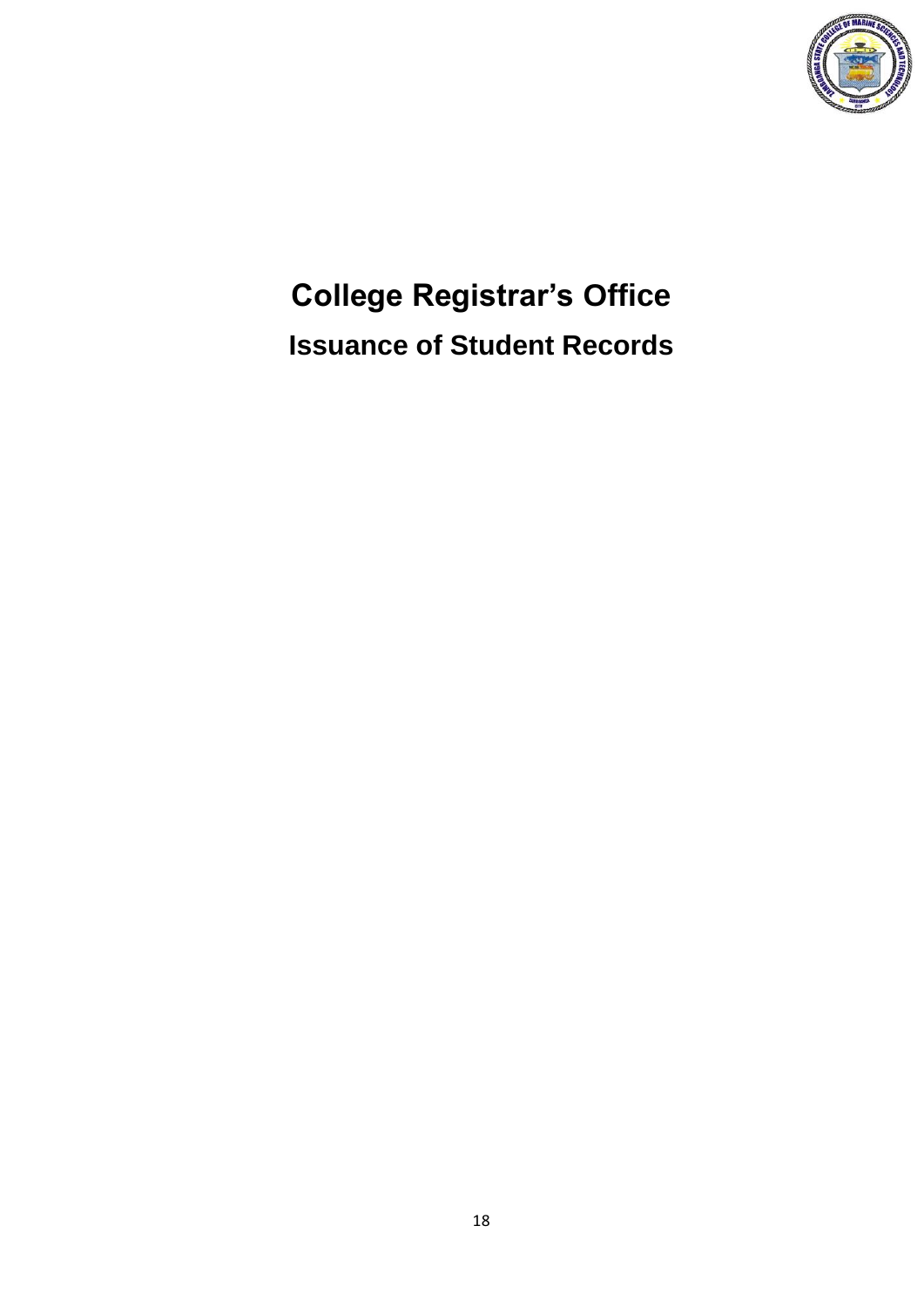

#### **1. Issuance of Student Records**

Issuance of Scholastic Records (Transcript of Records, Certifications, CAVs, Honorable Dismissals and Diplomas)

| <b>Office or</b><br><b>Division:</b>                                                                                    | <b>College Registrar's Office</b>                                                                                                                                                                                  |                                                                                                                                                          |                        |                                                                                                                                                                                                   |
|-------------------------------------------------------------------------------------------------------------------------|--------------------------------------------------------------------------------------------------------------------------------------------------------------------------------------------------------------------|----------------------------------------------------------------------------------------------------------------------------------------------------------|------------------------|---------------------------------------------------------------------------------------------------------------------------------------------------------------------------------------------------|
| <b>Classification:</b>                                                                                                  | Complex                                                                                                                                                                                                            |                                                                                                                                                          |                        |                                                                                                                                                                                                   |
| <b>Type of</b><br><b>Transaction:</b>                                                                                   | G2C - Government to Citizen                                                                                                                                                                                        |                                                                                                                                                          |                        |                                                                                                                                                                                                   |
| <b>Who May Avail:</b>                                                                                                   | Students / Any Authorized Representative                                                                                                                                                                           |                                                                                                                                                          |                        |                                                                                                                                                                                                   |
| <b>CHECKLIST OF REQUIREMENTS</b>                                                                                        |                                                                                                                                                                                                                    |                                                                                                                                                          | <b>WHERE TO SECURE</b> |                                                                                                                                                                                                   |
| <b>Form 137-A</b>                                                                                                       |                                                                                                                                                                                                                    | <b>Last School Attended</b>                                                                                                                              |                        |                                                                                                                                                                                                   |
| <b>Birth Certificate</b>                                                                                                |                                                                                                                                                                                                                    | <b>Philippine Statistics Office</b>                                                                                                                      |                        |                                                                                                                                                                                                   |
| <b>Transferred credentials</b>                                                                                          |                                                                                                                                                                                                                    | <b>Last School Attended</b>                                                                                                                              |                        |                                                                                                                                                                                                   |
| Clearance                                                                                                               |                                                                                                                                                                                                                    | <b>Assessment Office</b>                                                                                                                                 |                        |                                                                                                                                                                                                   |
| <b>OJT Certification</b>                                                                                                |                                                                                                                                                                                                                    | <b>College Registrar</b>                                                                                                                                 |                        |                                                                                                                                                                                                   |
| OJT Workbook or Undergraduate                                                                                           |                                                                                                                                                                                                                    | Program Adviser                                                                                                                                          |                        |                                                                                                                                                                                                   |
| Thesis. Whichever is applicable                                                                                         |                                                                                                                                                                                                                    |                                                                                                                                                          |                        |                                                                                                                                                                                                   |
| <b>CLIENT STEPS</b>                                                                                                     | <b>AGENCY</b>                                                                                                                                                                                                      | <b>FEES TO BE</b>                                                                                                                                        | <b>PROCESSING</b>      | <b>PERSON</b>                                                                                                                                                                                     |
|                                                                                                                         | <b>ACTION</b>                                                                                                                                                                                                      | <b>PAID</b>                                                                                                                                              | <b>TIME</b>            | <b>RESPONSIBLE</b>                                                                                                                                                                                |
| 1. Accomplish<br>and Submit<br><b>Request for</b><br>student record<br>together with the<br>requirements<br>2. Pay bill | 1.1 Receive<br>request and<br>check<br>requirements;<br>advise client<br>when to claim<br>the requested<br>records<br>1.2 Issue billing<br>statement<br>Receive<br>payment and<br><b>Issue Official</b><br>Receipt | None<br><b>TOR (Average</b><br>fee) - PHP 360<br>HD Fee - PHP<br>100<br>Diploma with<br>Jacket Fee -<br><b>PHP 350</b><br>Certificate -<br><b>PHP 50</b> | 3 minutes<br>2 minutes | <b>Registrar Staff</b><br>Office of the College<br>Registrar<br>Cashier/Collecting<br><b>Officer</b><br>(Only for students<br>beyond the Residence<br>Rule/Second<br>Program)<br>Cashier's Office |
| 3. Present Official<br>Receipt                                                                                          | Note OR<br>number; release<br>requested<br>record and<br>authenticate<br>photocopy                                                                                                                                 | CAV Fee -<br><b>PHP 100</b><br>None                                                                                                                      | 5 minutes              | College<br>Cashier/Colllecting<br><b>Officer</b><br>(Only for students<br>beyond the Residence<br>Rule/Second<br>Program)<br>Cashier's Office                                                     |
|                                                                                                                         | <b>TOTAL:</b>                                                                                                                                                                                                      |                                                                                                                                                          | 10 minutes             |                                                                                                                                                                                                   |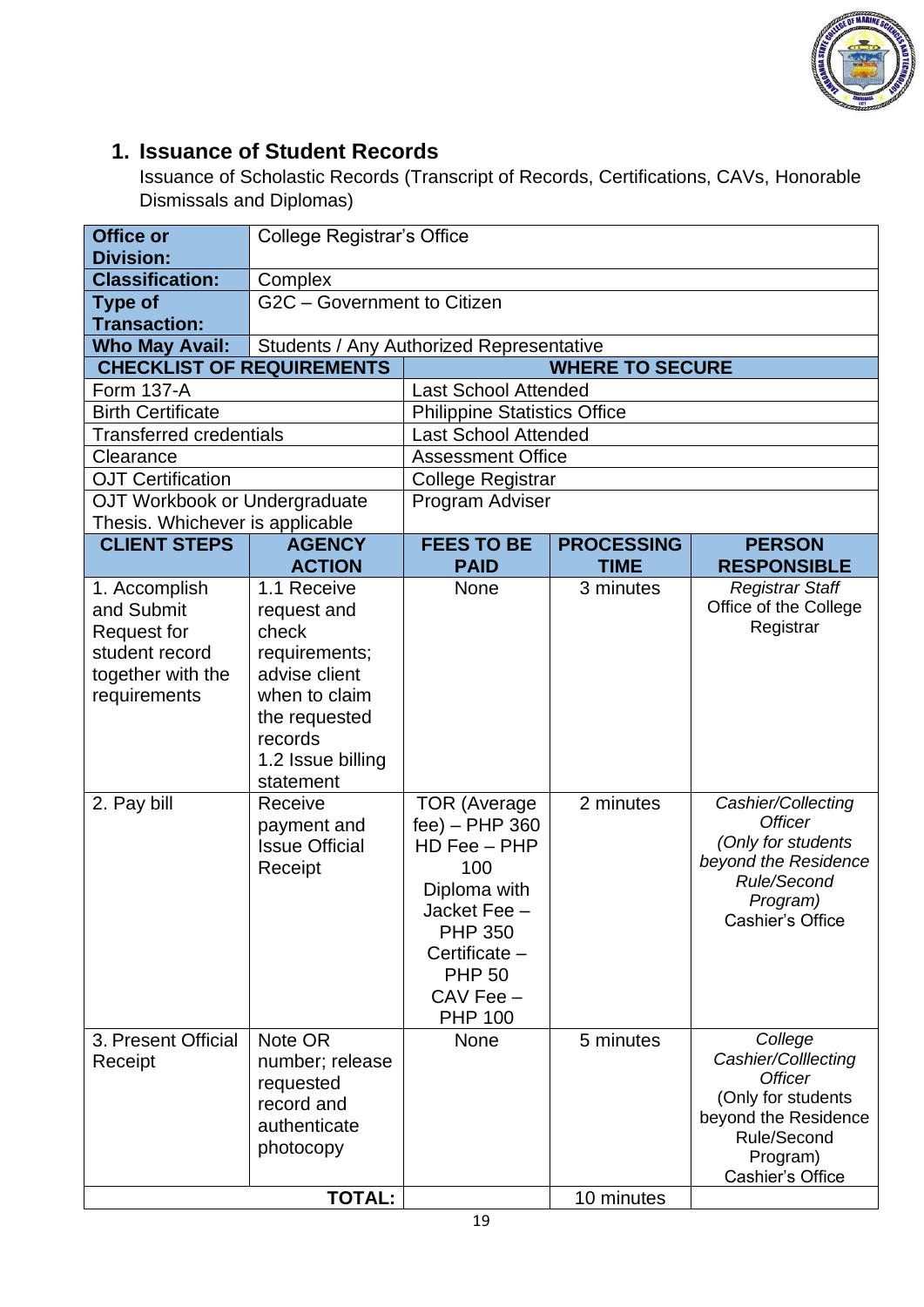

### **College Registrar's Office**

**Registration/Enrollment in the Undergraduate Programs**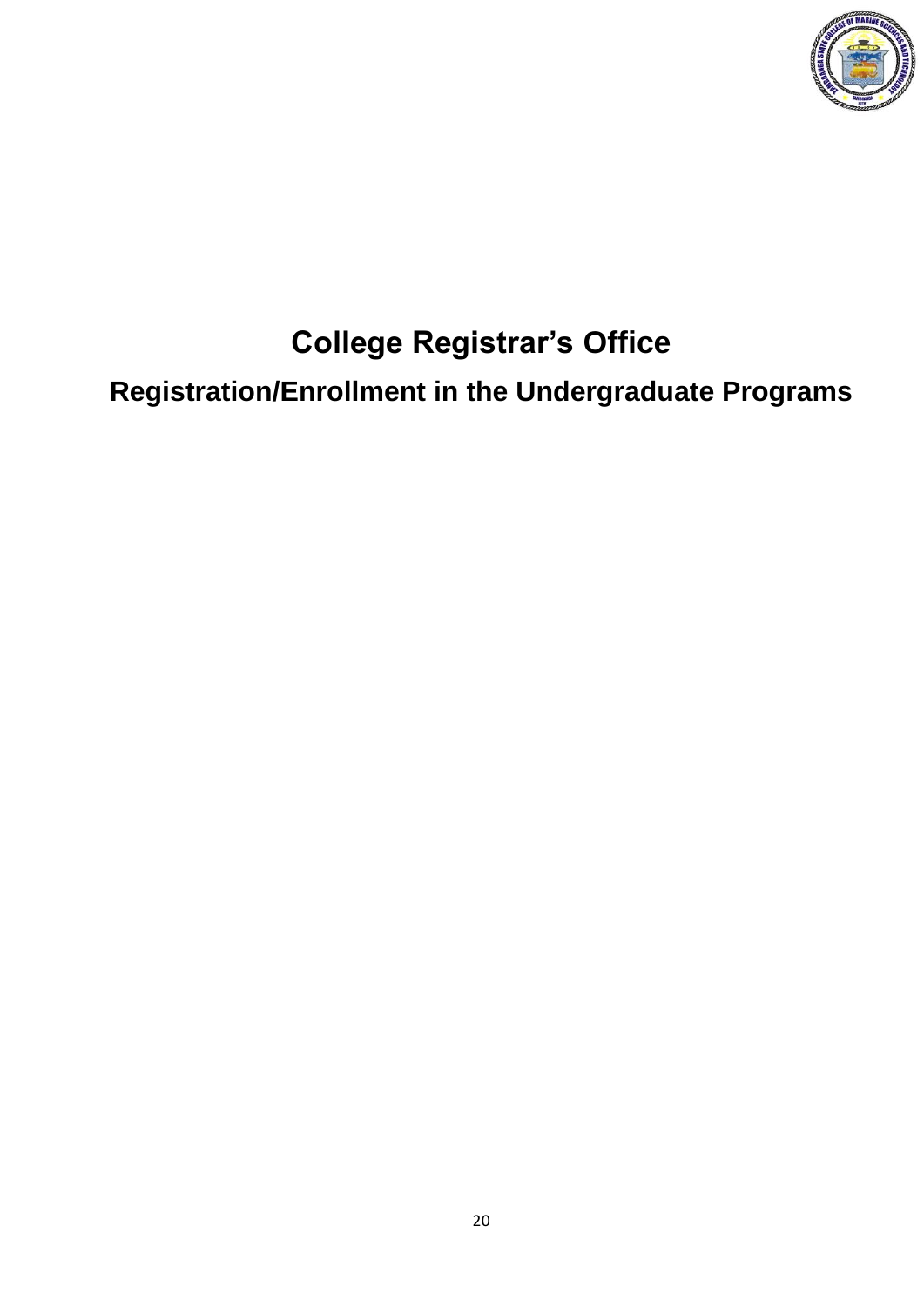

### **1. Registration/Enrollment in the Undergraduate Programs**

Registration of new/transferee students and enrollment of continuing/returning students in undergraduate programs in the college.

| <b>Office or Division:</b>                       | <b>College Registrar's Office</b> |                                           |  |  |  |
|--------------------------------------------------|-----------------------------------|-------------------------------------------|--|--|--|
| <b>Classification:</b>                           | Complex                           |                                           |  |  |  |
| <b>Type of</b>                                   | G2C - Government to Citizen       |                                           |  |  |  |
| <b>Transaction:</b>                              |                                   |                                           |  |  |  |
| <b>Who May Avail:</b>                            | <b>Student</b>                    |                                           |  |  |  |
|                                                  | <b>CHECKLIST OF REQUIREMENTS</b>  | <b>WHERE TO SECURE</b>                    |  |  |  |
| For Transferees (General Requirements)           |                                   |                                           |  |  |  |
| <b>College Admission Test Result (CAT)</b>       |                                   | <b>College Admission Office</b>           |  |  |  |
| <b>Form 138</b>                                  |                                   | Senior High School/Last School Attended   |  |  |  |
| Certificate of Good Moral Character              |                                   | Senior High School/Last School Attended   |  |  |  |
| NSO-Validated Birth Certificate                  |                                   | <b>Philippine Statistics Office-SECPA</b> |  |  |  |
| <b>Transcript of Records/Honorable Dismissal</b> |                                   | <b>Last School Attended</b>               |  |  |  |
| (for transferees)                                |                                   |                                           |  |  |  |
| Ishihara Exam, Neuro                             |                                   | <b>Accredited Physician/Clinic</b>        |  |  |  |
| <b>Drug Test Result</b>                          |                                   | <b>Accredited Physician/Clinic</b>        |  |  |  |
| $2"$ x $2"$ (4 copies)                           |                                   | Any photo studio                          |  |  |  |
| 1" x 1" (2 copies)                               |                                   | Any photo studio                          |  |  |  |
| <b>For First and Third Year Students</b>         |                                   |                                           |  |  |  |
| <b>College Admission Test Result (CAT)</b>       |                                   | <b>College Admission Office</b>           |  |  |  |
| <b>Form 138</b>                                  |                                   | Senior High School/Last School Attended   |  |  |  |
| Certificate of Good Moral Character              |                                   | Senior High School/Last School Attended   |  |  |  |
| NSO-Validated Birth Certificate                  |                                   | <b>Philippine Statistics Office-SECPA</b> |  |  |  |
| Medical Certificate (for First-year and third-   |                                   | DOH Accredited Licensed Physician         |  |  |  |
| year students)                                   |                                   |                                           |  |  |  |
| Ishihara Exam, Neuro                             |                                   | <b>Accredited Physician/Clinic</b>        |  |  |  |
| <b>Drug Test Result</b>                          |                                   | <b>Accredited Physician/Clinic</b>        |  |  |  |
| $2" \times 2"$ (4 copies)                        |                                   | Any photo studio                          |  |  |  |
| 1" x 1" (2 copies)                               |                                   | Any photo studio                          |  |  |  |
| For BSMT and BSME Students                       |                                   |                                           |  |  |  |
| <b>College Admission Test Result (CAT)</b>       |                                   | <b>College Admission Office</b>           |  |  |  |
| <b>Form 138</b>                                  |                                   | Senior High School/Last School Attended   |  |  |  |
| Certificate of Good Moral Character              |                                   | Senior High School/Last School Attended   |  |  |  |
| NSO-Validated Birth Certificate                  |                                   | <b>Philippine Statistics Office-SECPA</b> |  |  |  |
| Ishihara Exam, Neuro                             |                                   | <b>Accredited Physician/Clinic</b>        |  |  |  |
| Psychological test result, Color Vision and      |                                   | <b>Accredited Physician/Clinic</b>        |  |  |  |
| Audiometric Result (For BSMT and BSME            |                                   |                                           |  |  |  |
| students only)                                   |                                   |                                           |  |  |  |
| <b>Drug Test Result</b>                          |                                   | <b>Accredited Physician/Clinic</b>        |  |  |  |
| $2" \times 2"$ (4 copies)                        |                                   | Any photo studio                          |  |  |  |
| 1" x 1" (2 copies)                               |                                   | Any photo studio                          |  |  |  |
| For BSFi-PHT and BSFT Students                   |                                   |                                           |  |  |  |
| College Admission Test Result (CAT)              |                                   | <b>College Admission Office</b>           |  |  |  |
| <b>Form 138</b>                                  |                                   | Senior High School/Last School Attended   |  |  |  |
| <b>Certificate of Good Moral Character</b>       |                                   | Senior High School/Last School Attended   |  |  |  |
| NSO-Validated Birth Certificate                  |                                   | <b>Philippine Statistics Office-SECPA</b> |  |  |  |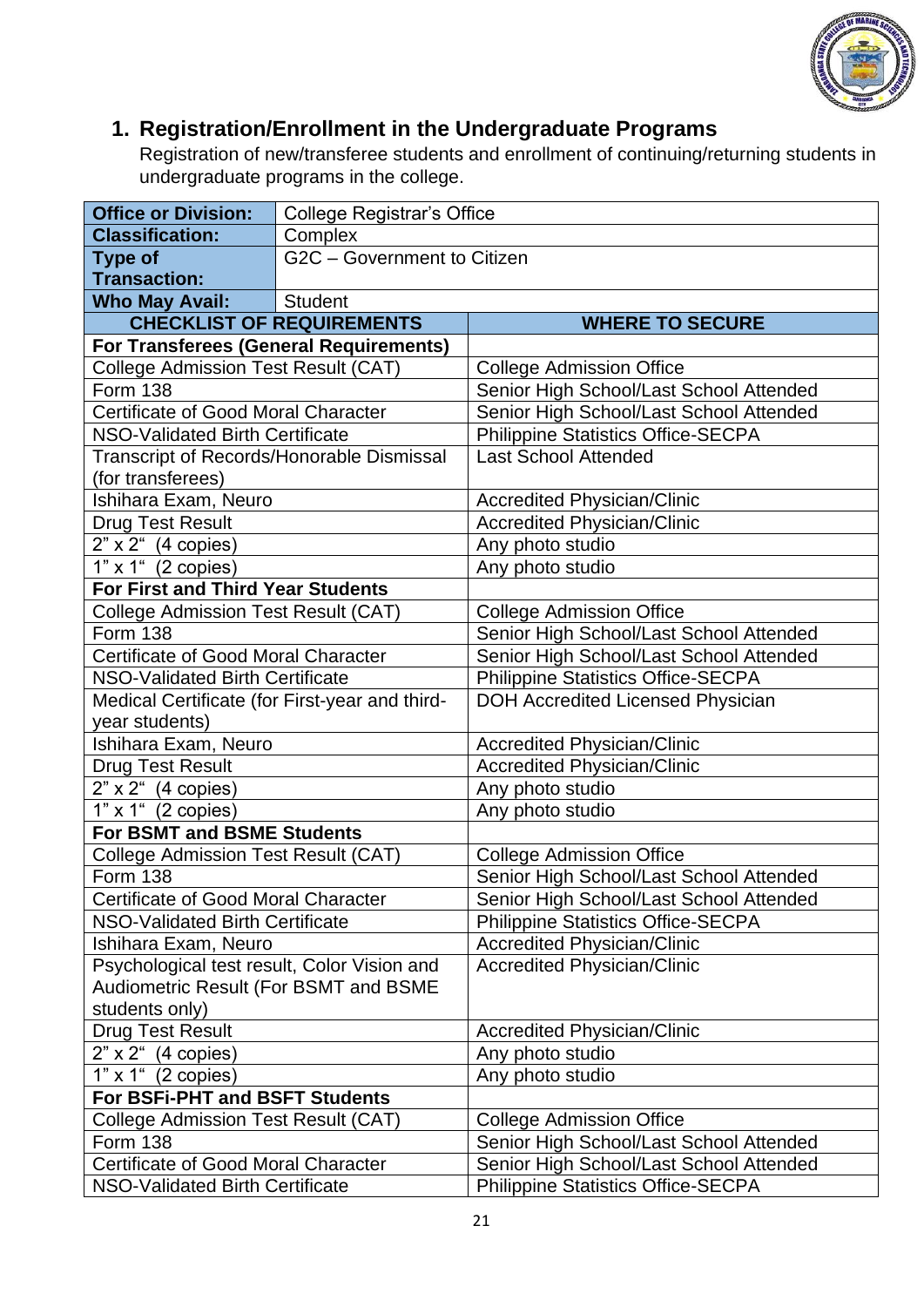| Ishihara Exam, Neuro                             |                                     | N/A on this Program                     |                                           |                                  |  |
|--------------------------------------------------|-------------------------------------|-----------------------------------------|-------------------------------------------|----------------------------------|--|
| <b>Drug Test Result</b>                          |                                     | Senior High School/Last School Attended |                                           |                                  |  |
| Hepa B Test result (for BSFi-PHT and BSFT        |                                     | Senior High School/Last School Attended |                                           |                                  |  |
| only)                                            |                                     |                                         |                                           |                                  |  |
| $2"x 2"$ (4 copies)                              |                                     | Any photo studio                        |                                           |                                  |  |
| $1" \times 1"$ (2 copies)                        |                                     | Any photo studio                        |                                           |                                  |  |
| <b>For BSE Students</b>                          |                                     |                                         |                                           |                                  |  |
| <b>College Admission Test Result (CAT)</b>       |                                     |                                         | <b>College Admission Office</b>           |                                  |  |
| <b>Form 138</b>                                  |                                     |                                         | Senior High School/Last School Attended   |                                  |  |
| <b>Certificate of Good Moral Character</b>       |                                     |                                         | Senior High School/Last School Attended   |                                  |  |
| <b>NSO-Validated Birth Certificate</b>           |                                     |                                         | <b>Philippine Statistics Office-SECPA</b> |                                  |  |
| Ishihara Exam, Neuro                             |                                     |                                         | N/A on this Program                       |                                  |  |
| <b>Drug Test Result</b>                          |                                     |                                         | <b>Accredited Physician/Clinic</b>        |                                  |  |
| Teacher Aptitude Test (for BSE students<br>only) |                                     | <b>Guidance Office</b>                  |                                           |                                  |  |
| $2" \times 2"$ (4 copies)                        |                                     | Any photo studio                        |                                           |                                  |  |
| 1" x 1" (2 copies)                               |                                     | Any photo studio                        |                                           |                                  |  |
| <b>CLIENT STEPS</b>                              | <b>AGENCY ACTION</b>                | <b>FEES</b>                             | <b>PROCESSING</b>                         | <b>PERSON</b>                    |  |
|                                                  |                                     | <b>TO BE</b>                            | <b>TIME</b>                               | <b>RESPONSIBLE</b>               |  |
|                                                  |                                     | <b>PAID</b>                             |                                           |                                  |  |
| 1. Submit                                        | 1.1Review/                          | <b>None</b>                             | 10 minutes                                | College Registrar                |  |
| <b>Credentials</b>                               | evaluate                            |                                         |                                           | Office of the College            |  |
|                                                  | and validate                        |                                         |                                           | Registrar                        |  |
|                                                  | credentials                         |                                         |                                           |                                  |  |
|                                                  | 1.2 issue College                   |                                         |                                           |                                  |  |
|                                                  | <b>Admission Form</b>               |                                         |                                           |                                  |  |
| 2. Accomplish                                    | 2.1 Check/verify and                | None                                    | 5 minutes                                 | Program Adviser                  |  |
| student registration                             | approve course load                 |                                         |                                           | Any College                      |  |
| form and submit a                                |                                     |                                         |                                           |                                  |  |
| schedule of classes<br>and course load           |                                     |                                         |                                           |                                  |  |
| 3. Submit approved                               | 3.1 Assess accounts                 | None                                    | 10 minutes                                | <b>Assessment Officer</b>        |  |
| student registration                             | for payment (i.e                    |                                         |                                           | <b>Assessment Office</b>         |  |
| form for assessment                              | tuition fee,                        |                                         |                                           |                                  |  |
| of account                                       | miscellaneous fee,                  |                                         |                                           |                                  |  |
|                                                  | and other                           |                                         |                                           |                                  |  |
|                                                  | governmental fees)                  |                                         |                                           |                                  |  |
|                                                  | and designates                      |                                         |                                           |                                  |  |
|                                                  | student numbers                     |                                         |                                           |                                  |  |
| 4. Present                                       | 4.1 Receive payment                 | None                                    | 5 minutes                                 | Cashier/Collecting               |  |
| assessment form                                  | and issue Official                  |                                         |                                           | <b>Officer</b>                   |  |
| and passbook and                                 | Receipts                            |                                         |                                           | (Only for students<br>beyond the |  |
| pay the assessed                                 |                                     |                                         |                                           | Residence                        |  |
| account                                          |                                     |                                         |                                           | Rule/Second                      |  |
|                                                  |                                     |                                         |                                           | Program)                         |  |
|                                                  |                                     |                                         |                                           | Cashier's Office                 |  |
| 5. Submit approved                               | 5.1 Receive                         | None                                    | 5 minutes                                 | Program Adviser                  |  |
| student Registration                             | approved student                    |                                         |                                           | Any College                      |  |
| form                                             | <b>Registration Form</b>            |                                         |                                           |                                  |  |
|                                                  | 5.2 Issue student's                 |                                         |                                           |                                  |  |
|                                                  | copy and forward the                |                                         |                                           |                                  |  |
|                                                  | Registrar's Office<br><b>TOTAL:</b> |                                         | 35 minutes                                |                                  |  |
|                                                  |                                     |                                         |                                           |                                  |  |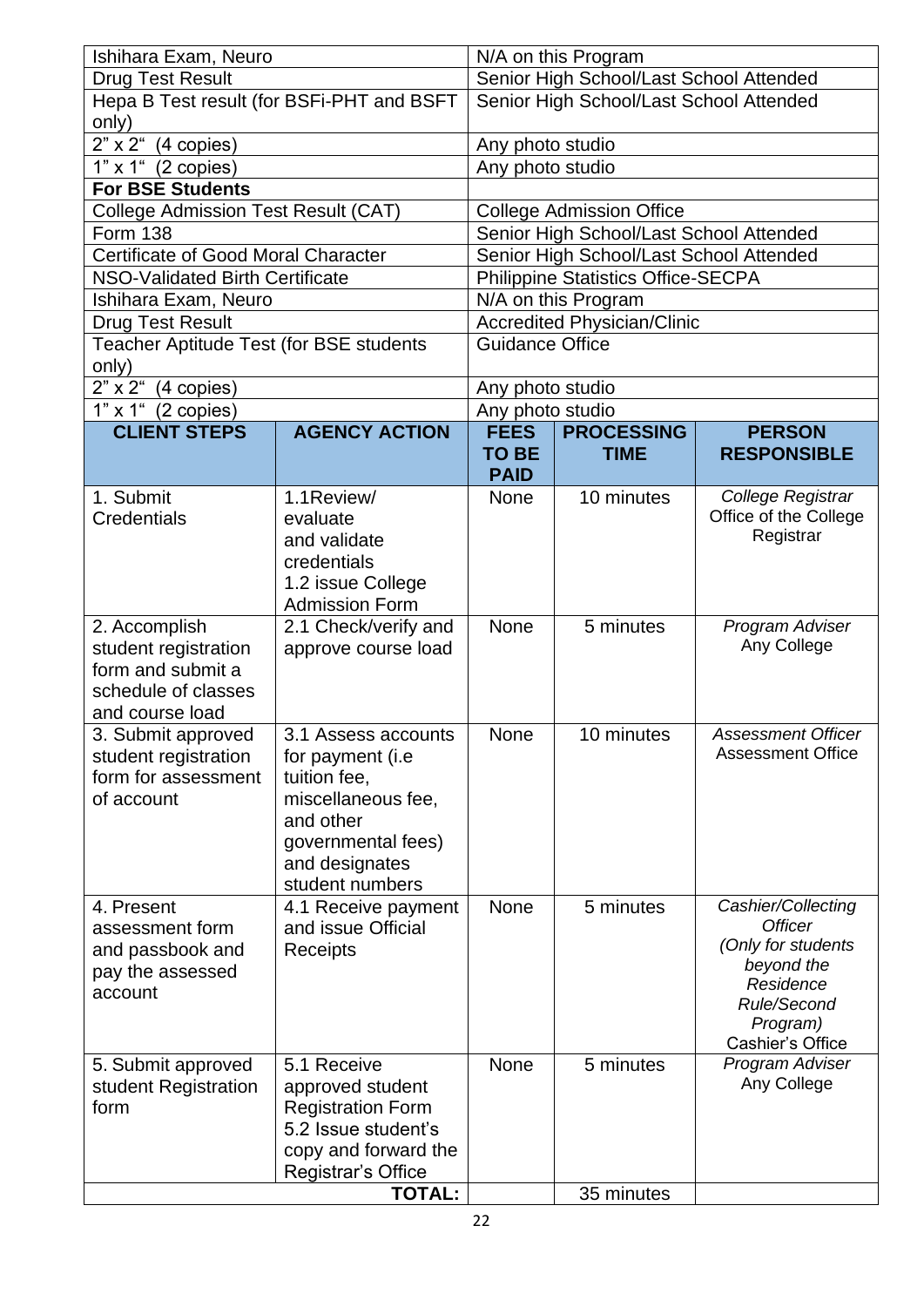

# **College Admission Office Administration of College Admission Test**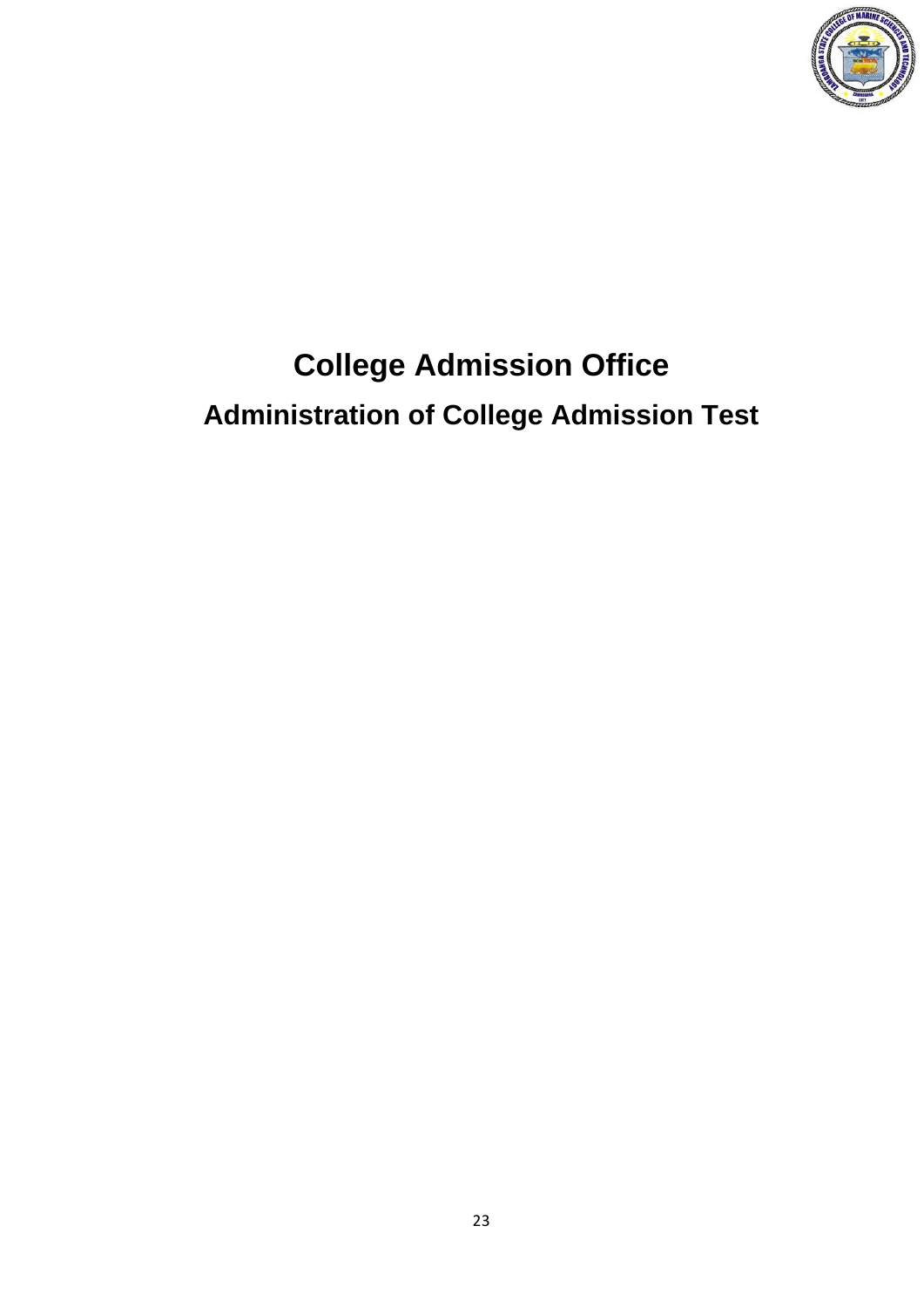

#### **1. Administration of College Admission Test**

Student Admission, Registration and Services

| <b>Office or Division:</b>                                                                                               | <b>College Admission Office</b>                                                                |                                            |                                                |                                                                                                              |
|--------------------------------------------------------------------------------------------------------------------------|------------------------------------------------------------------------------------------------|--------------------------------------------|------------------------------------------------|--------------------------------------------------------------------------------------------------------------|
| <b>Classification:</b>                                                                                                   | Complex                                                                                        |                                            |                                                |                                                                                                              |
| <b>Type of Transaction:</b>                                                                                              | G2C - Government to Citizen                                                                    |                                            |                                                |                                                                                                              |
| <b>Who May Avail:</b>                                                                                                    | Senior High School Graduates, ALS completers, Transferees                                      |                                            |                                                |                                                                                                              |
| <b>CHECKLIST OF REQUIREMENTS</b>                                                                                         |                                                                                                |                                            | <b>WHERE TO SECURE</b>                         |                                                                                                              |
| Photocopy of Form 137-A - / Transcript of                                                                                |                                                                                                |                                            | For Senior High School graduates - High school |                                                                                                              |
| Records for transferee Permanent Record                                                                                  |                                                                                                | graduated from                             |                                                |                                                                                                              |
| $(1$ copy)                                                                                                               |                                                                                                |                                            | For transferees - Last school attended         |                                                                                                              |
| Certificate of Good Moral Character (1                                                                                   |                                                                                                |                                            | Last school attended                           |                                                                                                              |
| copy)                                                                                                                    |                                                                                                |                                            |                                                |                                                                                                              |
| Recent 2 x 2 I.D. Picture (2 copies)                                                                                     |                                                                                                | Any photo studio                           |                                                |                                                                                                              |
| <b>CLIENT STEPS</b>                                                                                                      | <b>AGENCY</b><br><b>ACTION</b>                                                                 | <b>FEES</b><br><b>TO BE</b><br><b>PAID</b> | <b>PROCESSING</b><br><b>TIME</b>               | <b>PERSON</b><br><b>RESPONSIBLE</b>                                                                          |
| 1. Secure CAT<br><b>Application Form</b>                                                                                 | 1. Issue CAT<br>application Form<br>and list of<br>requirements                                | None                                       | 3 minutes                                      | <b>Admission Assistant</b><br><b>College Admission</b><br>Office                                             |
| 2. Accomplish CAT<br>Application                                                                                         | 2. None                                                                                        | None                                       | 3 minutes                                      | CAT applicant                                                                                                |
| 3. Submit the<br>accomplished CAT<br>application form<br>together with the<br>other requirements<br>and Official Receipt | 3. Evaluate/check<br>entries in the<br>Application form<br>and completeness<br>of requirements | None                                       | 3 minutes                                      | <b>Admission Officer</b><br><b>College Admission</b><br>Office                                               |
| 4. Take college<br><b>Admission Test on</b><br>scheduled date and<br>venue                                               | 4. Administer the<br><b>College Admission</b><br>Test                                          | None                                       | 2.5 hours                                      | <b>Admission Officer</b><br><b>Assigned Proctor</b><br><b>Admission clerk</b><br>College Admission<br>Office |
| 5. Claim CAT result                                                                                                      | 5. Release CAT<br>result and refer<br>successful<br>examinee to a<br>designated<br>interviewer | None                                       | 2 minutes                                      | <b>Admission Assistant</b><br>College Admission<br>Office                                                    |
|                                                                                                                          | <b>TOTAL:</b>                                                                                  |                                            | 2 hours, 41<br>minutes                         |                                                                                                              |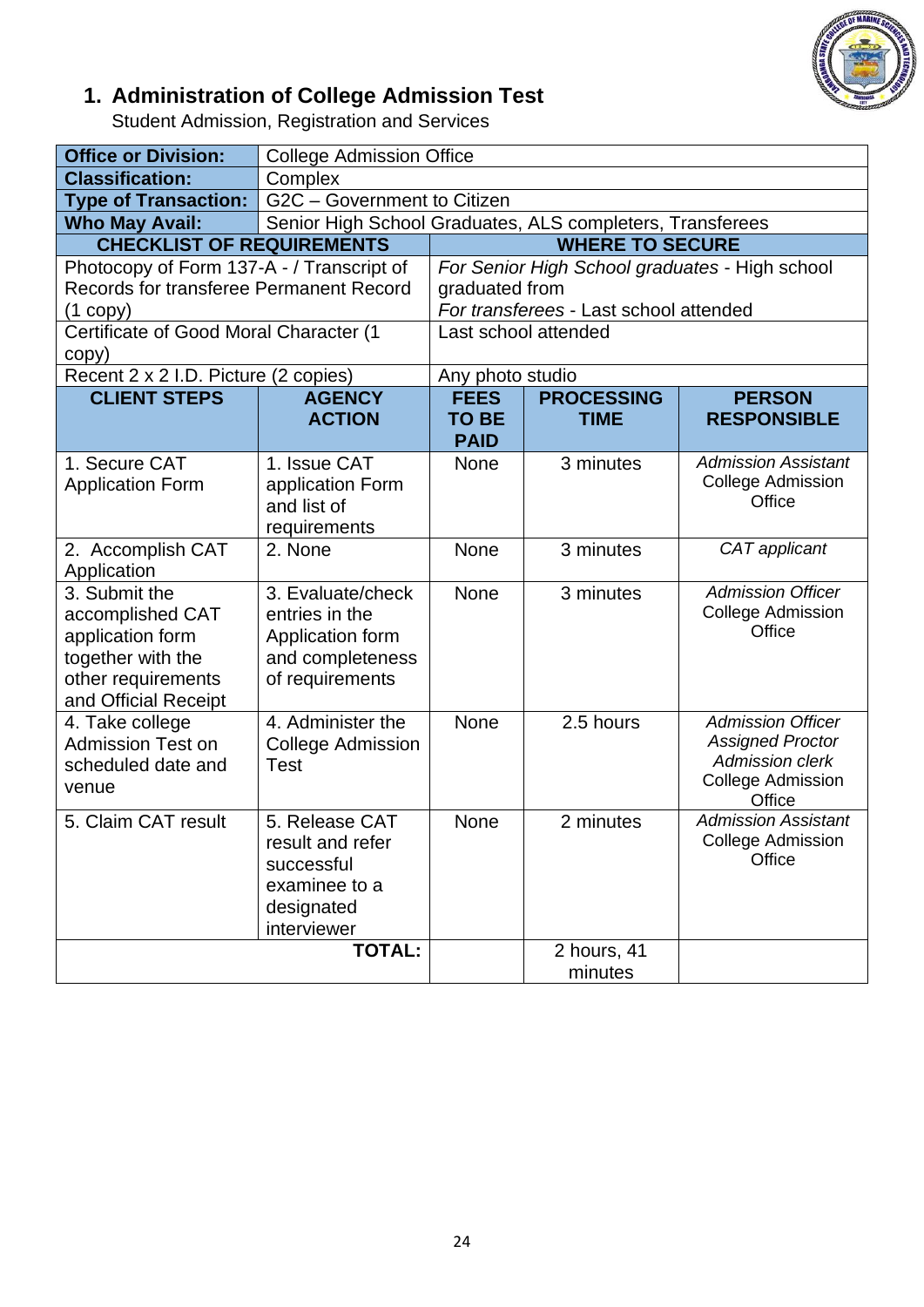

**Learning Resource Center Borrowing of Books**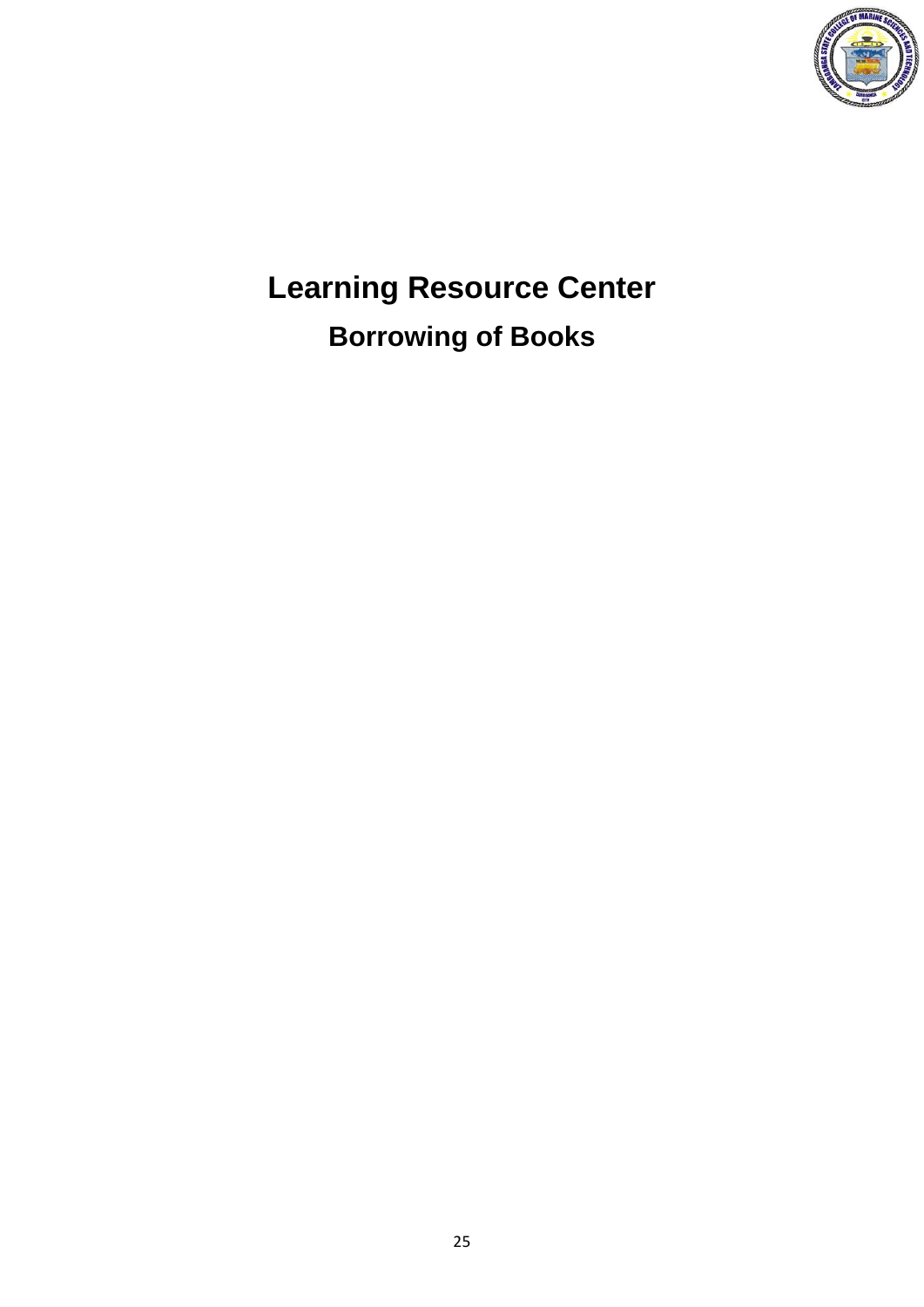

### **1. Borrowing of Books**

Faculty and students currently enrolled can borrow books or other resources from the LRC for research and study.

| <b>Office or Division:</b>                                 | <b>Learning Resource Center</b>                                      |                                                |                        |                                                        |  |  |
|------------------------------------------------------------|----------------------------------------------------------------------|------------------------------------------------|------------------------|--------------------------------------------------------|--|--|
| <b>Classification:</b>                                     | Simple                                                               |                                                |                        |                                                        |  |  |
| <b>Type of Transaction:</b>                                | G2C - Government to Citizen                                          |                                                |                        |                                                        |  |  |
| <b>Who May Avail:</b>                                      |                                                                      | Students currently enrolled                    |                        |                                                        |  |  |
| <b>CHECKLIST OF REQUIREMENTS</b>                           |                                                                      |                                                | <b>WHERE TO SECURE</b> |                                                        |  |  |
| <b>For Students</b>                                        |                                                                      |                                                |                        |                                                        |  |  |
| <b>Students Passbook</b>                                   |                                                                      | College Registrar's Office                     |                        |                                                        |  |  |
| 1" x 1" ID Picture (2 copies)                              |                                                                      | Any photo studio                               |                        |                                                        |  |  |
| <b>For Faculty Members</b>                                 |                                                                      |                                                |                        |                                                        |  |  |
| <b>College Identification Card</b>                         |                                                                      | <b>Public Information Communication Office</b> |                        |                                                        |  |  |
| 1" x 1" ID Picture (2 copies)                              |                                                                      | Any photo studio                               |                        |                                                        |  |  |
| <b>CLIENT STEPS</b>                                        | <b>AGENCY</b>                                                        | <b>FEES TO BE</b>                              | <b>PROCESSING</b>      | <b>PERSON</b>                                          |  |  |
|                                                            | <b>ACTION</b>                                                        | <b>PAID</b>                                    | <b>TIME</b>            | <b>RESPONSIBLE</b>                                     |  |  |
| 1. Present Library Card                                    | 1. Accept<br>and<br>evaluate if<br>currently<br>enrolled             | <b>None</b>                                    | 1 minute               | Head, LRC<br>Learning Resource<br><b>Center Office</b> |  |  |
| 2. Present<br>book/material to be<br>taken out or borrowed | 2. Encode<br>necessary<br>information<br>in the<br>OPAC or<br>Ledger | None                                           | 3 minutes              | Head, LRC<br>Learning Resource<br><b>Center Office</b> |  |  |
| <b>TOTAL:</b>                                              |                                                                      |                                                | 4 minutes              |                                                        |  |  |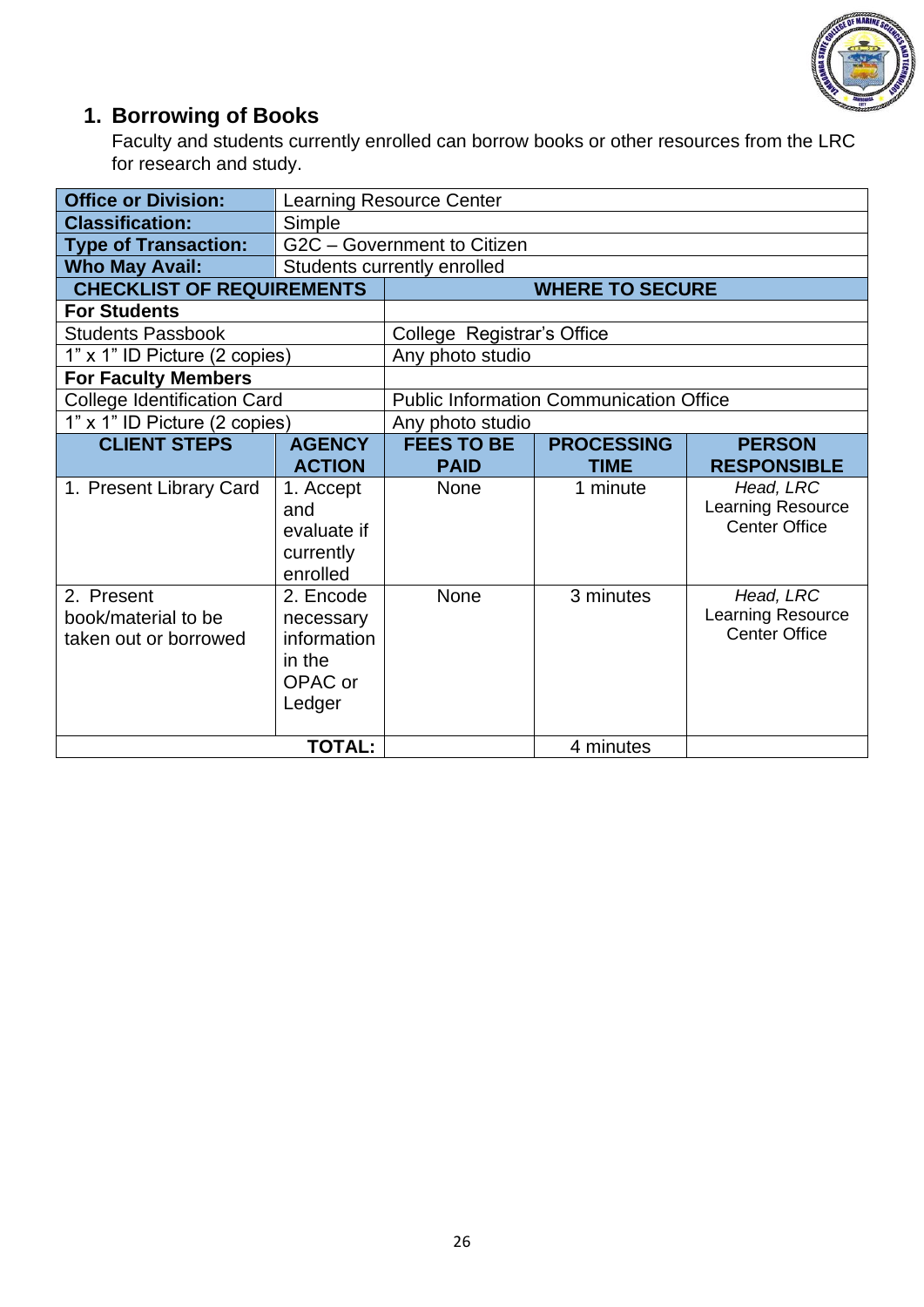

# **Learning Resource Center Issuance of Borrower's Library Card**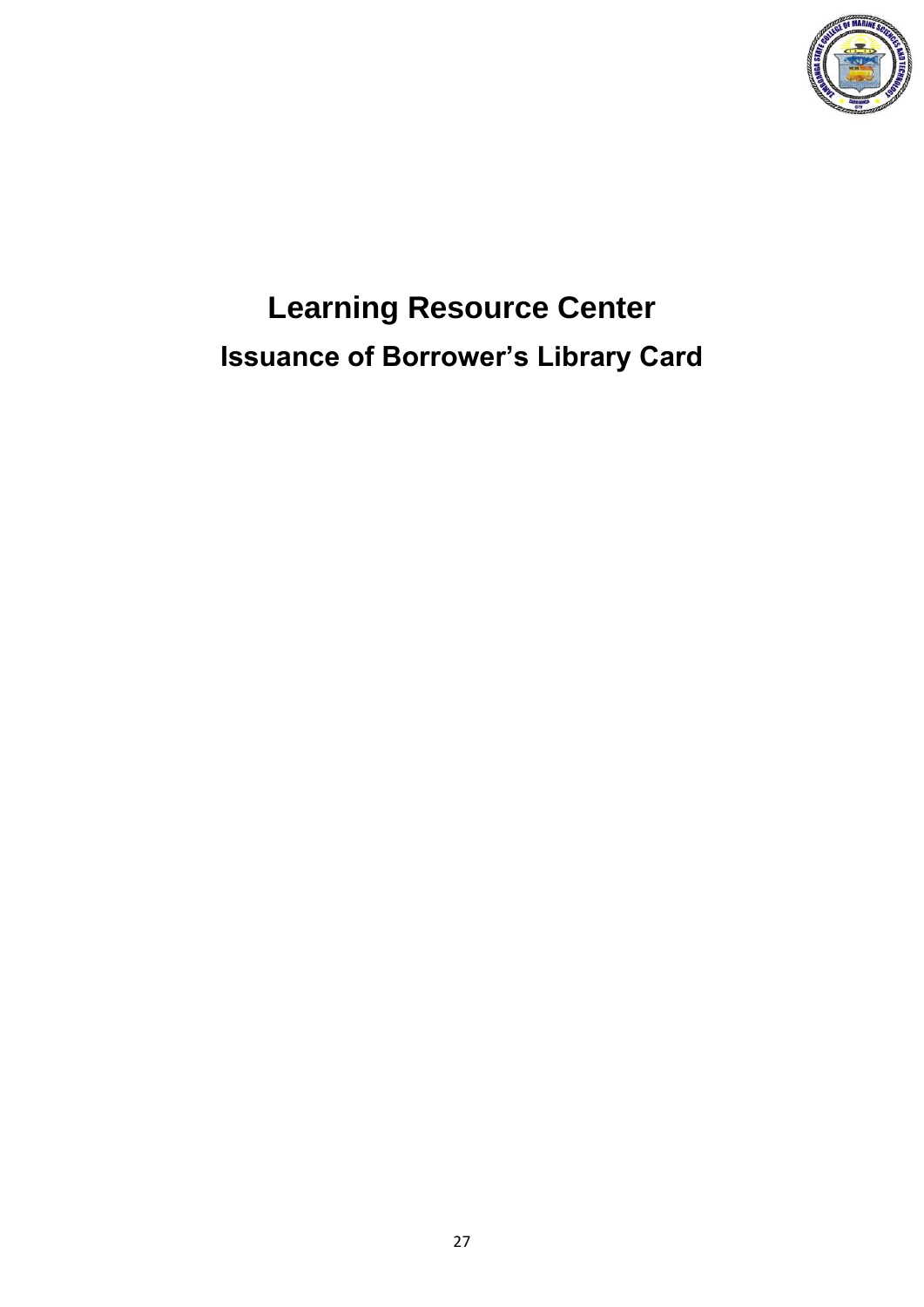

### **1. Issuance of Borrower's Library Card**

The LRC Borrowers Card is issued to all students currently enrolled. This is used to avail all the resources of the LRC for research or study.

| <b>Office or Division:</b>                                                                                                              | <b>Learning Resource Center</b>                                      |                                                |                        |                                                        |  |  |
|-----------------------------------------------------------------------------------------------------------------------------------------|----------------------------------------------------------------------|------------------------------------------------|------------------------|--------------------------------------------------------|--|--|
| <b>Classification:</b>                                                                                                                  | Simple                                                               |                                                |                        |                                                        |  |  |
| <b>Type of Transaction:</b>                                                                                                             | G2C - Government to Citizen                                          |                                                |                        |                                                        |  |  |
| <b>Who May Avail:</b>                                                                                                                   |                                                                      | Students currently enrolled                    |                        |                                                        |  |  |
| <b>CHECKLIST OF REQUIREMENTS</b>                                                                                                        |                                                                      |                                                | <b>WHERE TO SECURE</b> |                                                        |  |  |
| <b>For Students</b>                                                                                                                     |                                                                      |                                                |                        |                                                        |  |  |
| <b>Students Passbook</b>                                                                                                                |                                                                      | College Registrar's Office                     |                        |                                                        |  |  |
| 1" x 1" ID Picture (2 copies)                                                                                                           |                                                                      | Any photo studio                               |                        |                                                        |  |  |
| <b>For Faculty Members</b>                                                                                                              |                                                                      |                                                |                        |                                                        |  |  |
| <b>College Identification Card</b>                                                                                                      |                                                                      | <b>Public Information Communication Office</b> |                        |                                                        |  |  |
| 1" x 1" ID Picture (2 copies)                                                                                                           |                                                                      | Any photo studio                               |                        |                                                        |  |  |
| <b>CLIENT STEPS</b>                                                                                                                     | <b>AGENCY</b>                                                        | <b>FEES TO BE</b>                              | <b>PROCESSING</b>      | <b>PERSON</b>                                          |  |  |
|                                                                                                                                         | <b>ACTION</b>                                                        | <b>PAID</b>                                    | <b>TIME</b>            | <b>RESPONSIBLE</b>                                     |  |  |
| 1. Submit requirements                                                                                                                  | 1. Accept<br>and<br>evaluate if<br>currently<br>enrolled             | None                                           | 5 minutes              | Head, LRC<br>Learning Resource<br><b>Center Office</b> |  |  |
| 2. Fill up necessary<br>information in the<br><b>Students/Faculty</b><br>Borrowers Ledger and<br><b>Student/Faculty Library</b><br>Card | 2. Encode<br>necessary<br>information<br>in the<br>OPAC or<br>Ledger | None                                           | 10 minutes             | Head, LRC<br>Learning Resource<br><b>Center Office</b> |  |  |
| <b>TOTAL:</b>                                                                                                                           |                                                                      |                                                | 15 minutes             |                                                        |  |  |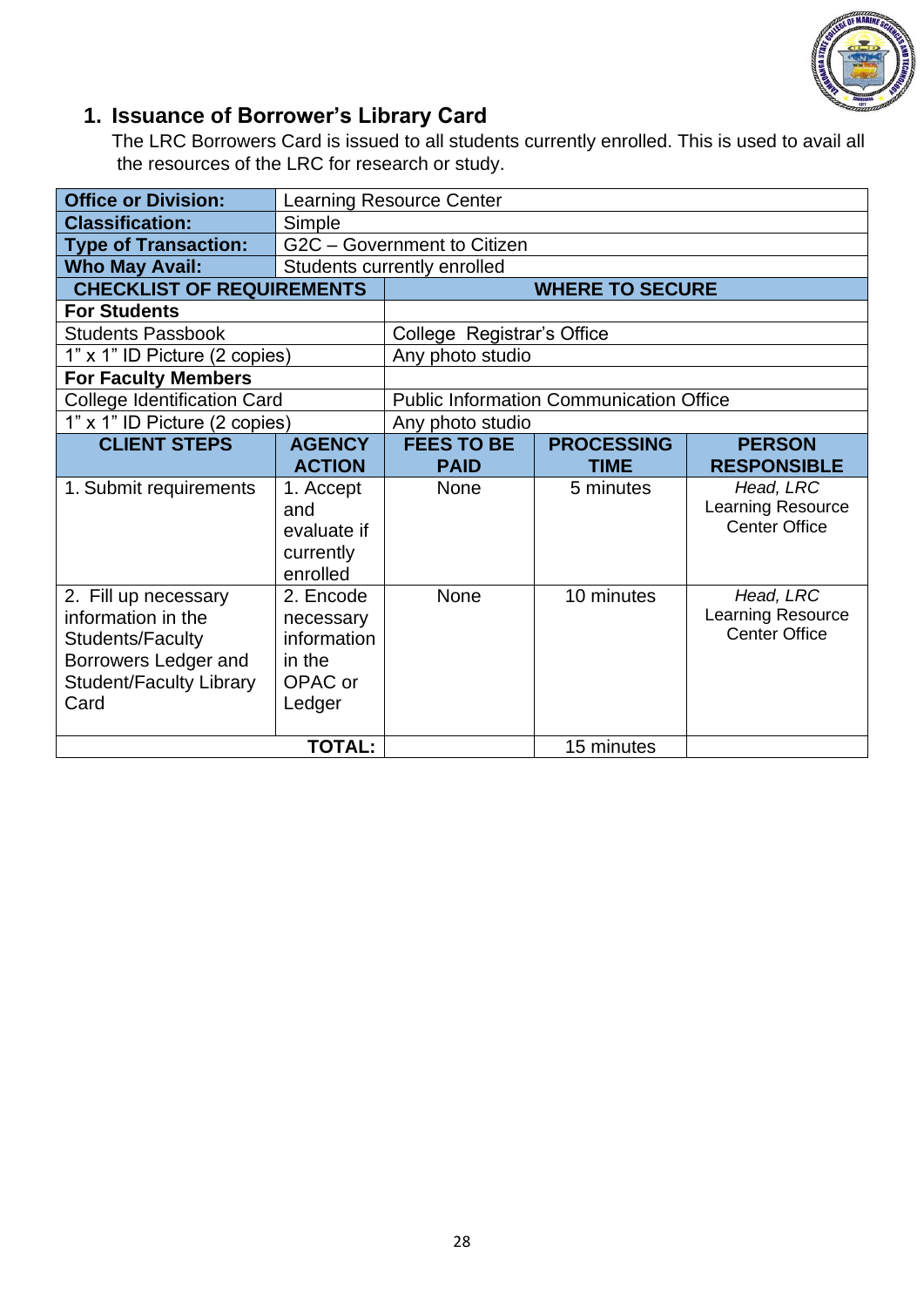

# **Learning Resource Center Replacement of Lost Books/Library Materials**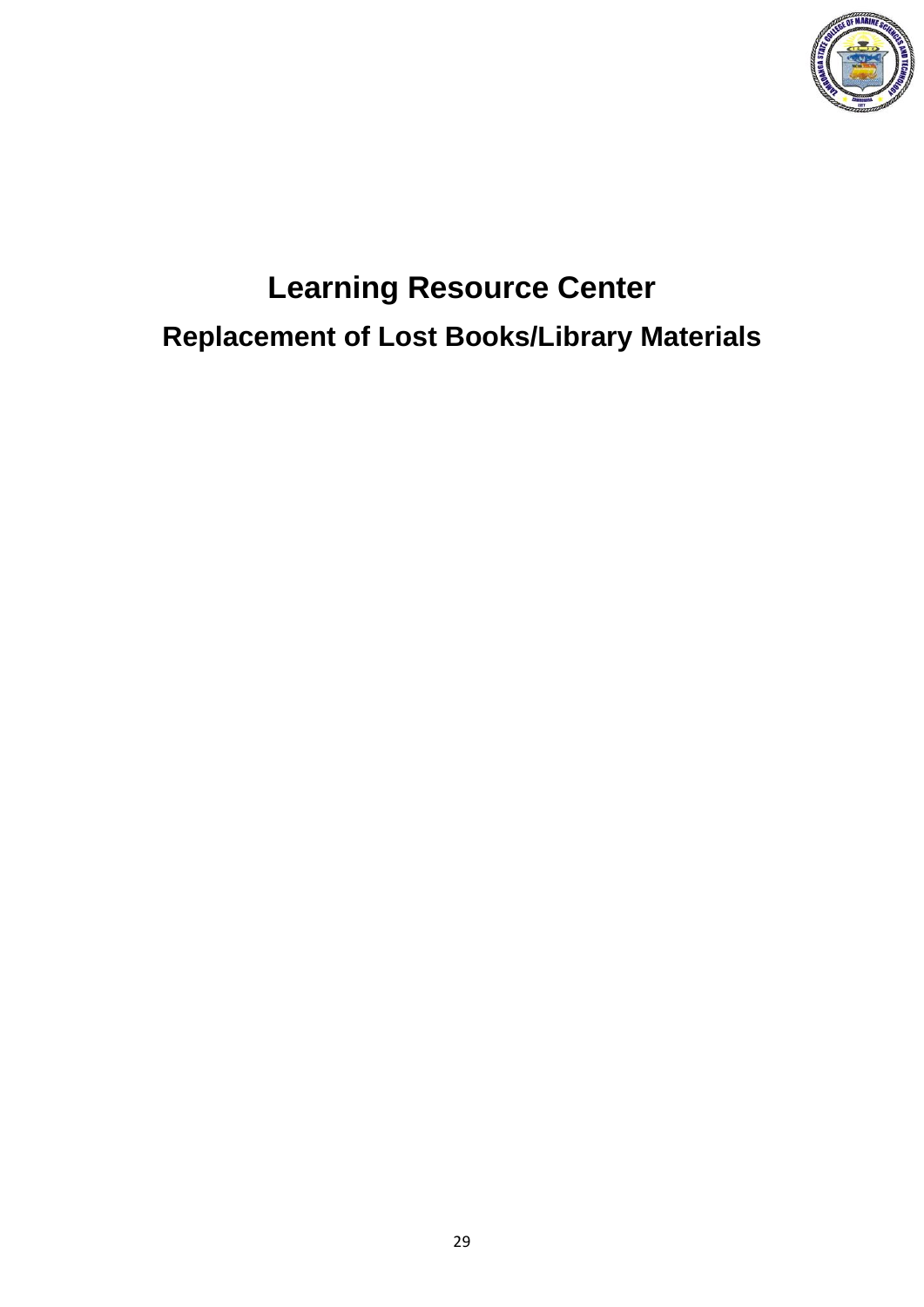

### **1. Replacement of Lost Books/Library Materials**

Faculty and students can replace lost or damaged materials. In-charge of the LRC section Will be responsible for the assessment of the value of the material.

| <b>Office or Division:</b>                  | <b>College Registrar's Office</b> |                                 |                   |                                    |  |
|---------------------------------------------|-----------------------------------|---------------------------------|-------------------|------------------------------------|--|
| <b>Classification:</b>                      | Simple                            |                                 |                   |                                    |  |
| <b>Type of Transaction:</b>                 | G2C - Government to Citizen       |                                 |                   |                                    |  |
| <b>Who May Avail:</b>                       | <b>Students and Faculty</b>       |                                 |                   |                                    |  |
| <b>CHECKLIST OF REQUIREMENTS</b>            |                                   | <b>WHERE TO SECURE</b>          |                   |                                    |  |
| Borrower's Library card                     |                                   | <b>Learning Resource Center</b> |                   |                                    |  |
| <b>CLIENT STEPS</b>                         | <b>AGENCY</b>                     | <b>FEES TO BE</b>               | <b>PROCESSING</b> | <b>PERSON</b>                      |  |
|                                             | <b>ACTION</b>                     | <b>PAID</b>                     | <b>TIME</b>       | <b>RESPONSIBLE</b>                 |  |
| 1. Inform Library in-                       | 1. Check and                      | <b>None</b>                     | 2 minutes         | Section In-Charge                  |  |
| charge lost/damaged                         | assess the                        |                                 |                   | <b>Learning Resource</b><br>Center |  |
| books or library                            | lost material                     |                                 |                   |                                    |  |
| materials                                   | and refer to                      |                                 |                   |                                    |  |
|                                             | the Technical<br>Section in-      |                                 |                   |                                    |  |
|                                             | Charge                            |                                 |                   |                                    |  |
|                                             | 1.1 Determine                     |                                 |                   |                                    |  |
|                                             | whether the                       |                                 |                   |                                    |  |
|                                             | borrower will                     |                                 |                   |                                    |  |
|                                             | be made to                        |                                 |                   |                                    |  |
|                                             | replace lost                      |                                 |                   |                                    |  |
|                                             | library                           |                                 |                   |                                    |  |
|                                             | materials with                    |                                 |                   |                                    |  |
|                                             | the same kind                     |                                 |                   |                                    |  |
|                                             | or pay the                        |                                 |                   |                                    |  |
|                                             | corresponding                     |                                 |                   |                                    |  |
|                                             | value.                            |                                 |                   |                                    |  |
| 2. For replacement:                         | 2. In-charge                      | None                            | 2 minutes         | Section In-Charge                  |  |
| Replace lost                                | of the                            |                                 |                   | <b>Learning Resource</b>           |  |
| book/library material                       | <b>Technical</b>                  | (based on the                   |                   | Center                             |  |
| For payment:                                | Section will                      | current                         |                   |                                    |  |
| Pay the current value                       | issue the slip                    | assessed                        |                   |                                    |  |
| of the lost book/library<br><b>Material</b> | on the current<br>value of the    | value)                          |                   |                                    |  |
|                                             | book and the                      |                                 |                   |                                    |  |
|                                             | amount to be                      |                                 |                   |                                    |  |
|                                             | paid.                             |                                 |                   |                                    |  |
|                                             |                                   |                                 |                   |                                    |  |
| 3. Present Official                         | 3. Record the                     | None                            | 5 minutes         | Section In-Charge                  |  |
| Receipt                                     | Official receipt                  |                                 |                   | Learning Resource                  |  |
|                                             | number on                         |                                 |                   | Center                             |  |
|                                             | the payment                       |                                 |                   |                                    |  |
|                                             | made in the                       |                                 |                   |                                    |  |
|                                             | logbook.                          |                                 |                   |                                    |  |
|                                             | <b>TOTAL:</b>                     |                                 | 9 minutes         |                                    |  |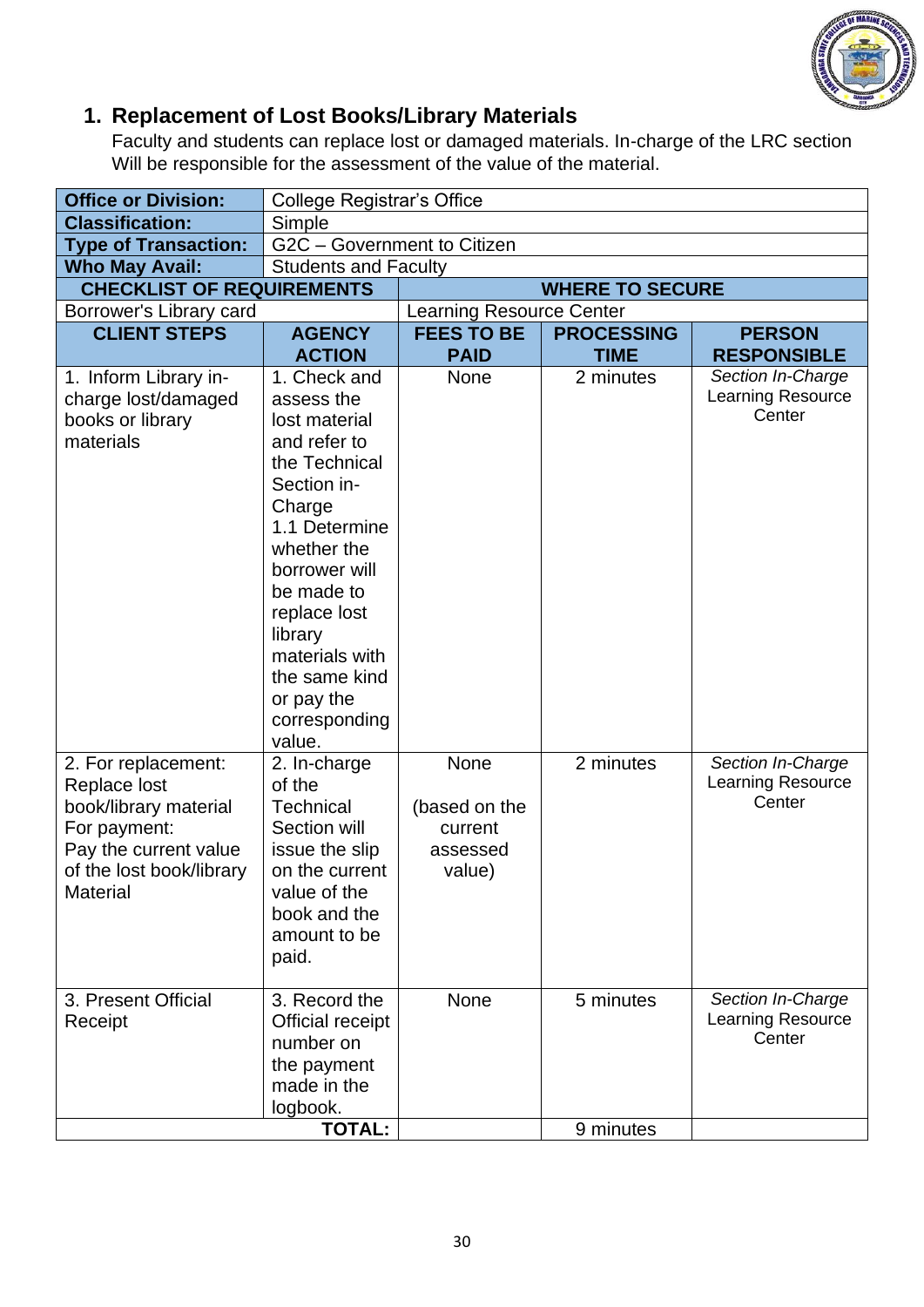

# **Learning Resource Center Replacement of Lost or Damaged Borrower's Library Card**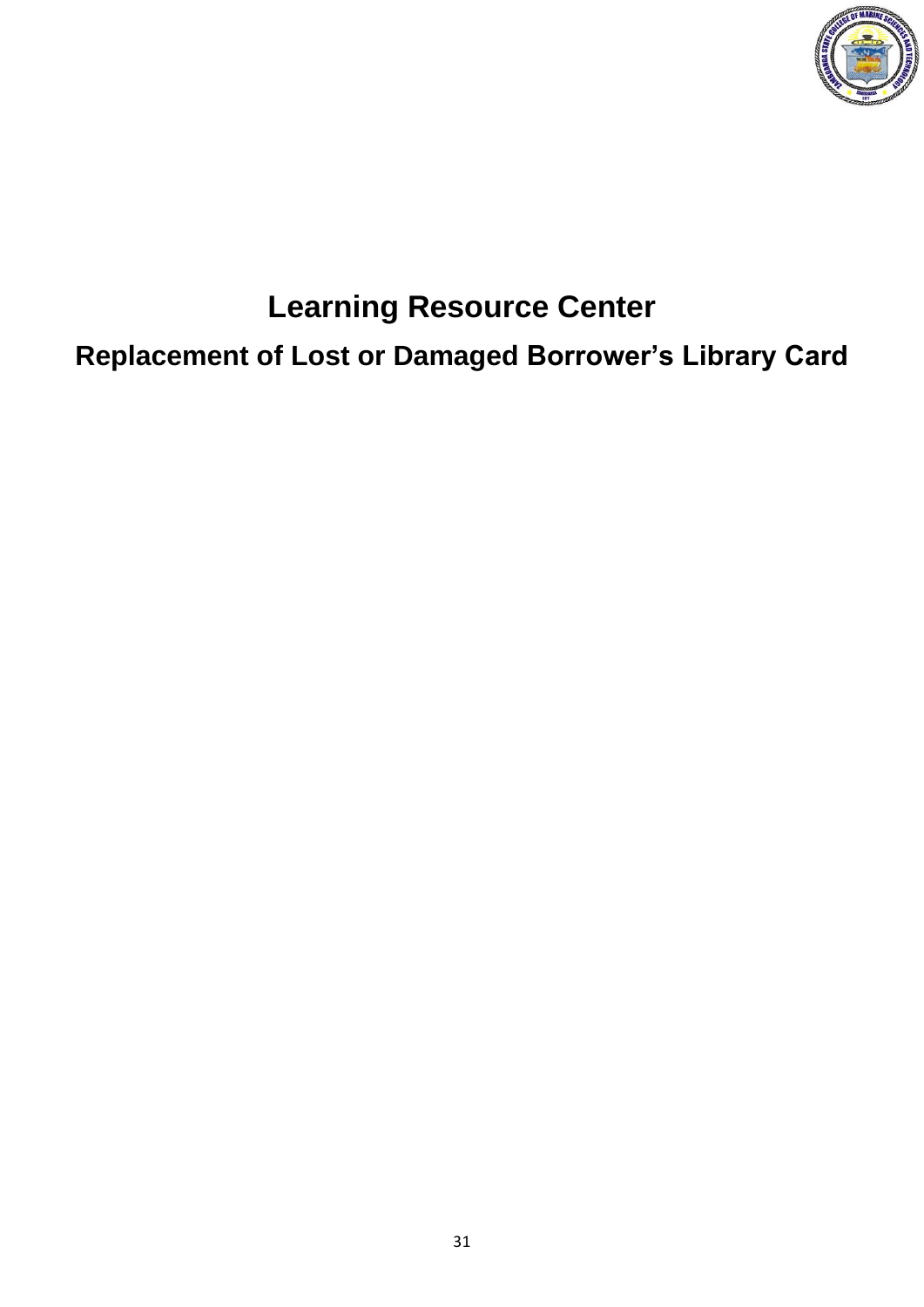

### **1. Replacement of Lost or Damaged Borrower's Library Card**

This service is for students who have lost or damaged their borrowers they can request for Replacement in order for them to avail the services of the LRC.

| <b>Office or Division:</b>                                   | <b>Learning Resource Center</b>                                                                                                                                                                                                                                          |                                            |                                  |                                                          |  |
|--------------------------------------------------------------|--------------------------------------------------------------------------------------------------------------------------------------------------------------------------------------------------------------------------------------------------------------------------|--------------------------------------------|----------------------------------|----------------------------------------------------------|--|
| <b>Classification:</b>                                       | Simple                                                                                                                                                                                                                                                                   |                                            |                                  |                                                          |  |
| <b>Type of Transaction:</b>                                  | G2C - Government to Citizen                                                                                                                                                                                                                                              |                                            |                                  |                                                          |  |
| <b>Who May Avail:</b>                                        | <b>Faculty and students</b>                                                                                                                                                                                                                                              |                                            |                                  |                                                          |  |
| <b>CHECKLIST OF REQUIREMENTS</b>                             |                                                                                                                                                                                                                                                                          |                                            | <b>WHERE TO SECURE</b>           |                                                          |  |
| None                                                         |                                                                                                                                                                                                                                                                          | Not Applicable                             |                                  |                                                          |  |
| <b>CLIENT STEPS</b>                                          | <b>AGENCY</b><br><b>ACTION</b>                                                                                                                                                                                                                                           | <b>FEES</b><br><b>TO BE</b><br><b>PAID</b> | <b>PROCESSING</b><br><b>TIME</b> | <b>PERSON</b><br><b>RESPONSIBLE</b>                      |  |
| 1. Inform Library in-<br>charge lost/damaged<br>library card | 1. Check if there<br>are borrowers'<br>card returned in<br>case it is lost.<br>1.1Inform the<br>students of the<br>payment to be<br>made if the<br>borrower's card is<br>lost and if it is for<br>replacement<br>indicate in the<br>logbook and let<br>the student sign. | <b>None</b>                                | 5 minutes                        | Cashier<br>Cashier's Office                              |  |
| 2. Pay the prescribed<br>fee                                 | 2. Instruct the<br>student to pay the<br>amount of 25.00<br>at the cashier's<br>office                                                                                                                                                                                   | Card fee<br>$-$ PHP<br>25                  | 2 minutes                        | Cashier<br>Cashier's Office                              |  |
| 3. Present Official<br>Receipt                               | 3. Record the OR<br>Number and the<br>amount paid                                                                                                                                                                                                                        | <b>None</b>                                | 2 minutes                        | Section In-charge<br>Office of the Person<br>Responsible |  |
|                                                              | <b>TOTAL:</b>                                                                                                                                                                                                                                                            |                                            | 9 minutes                        |                                                          |  |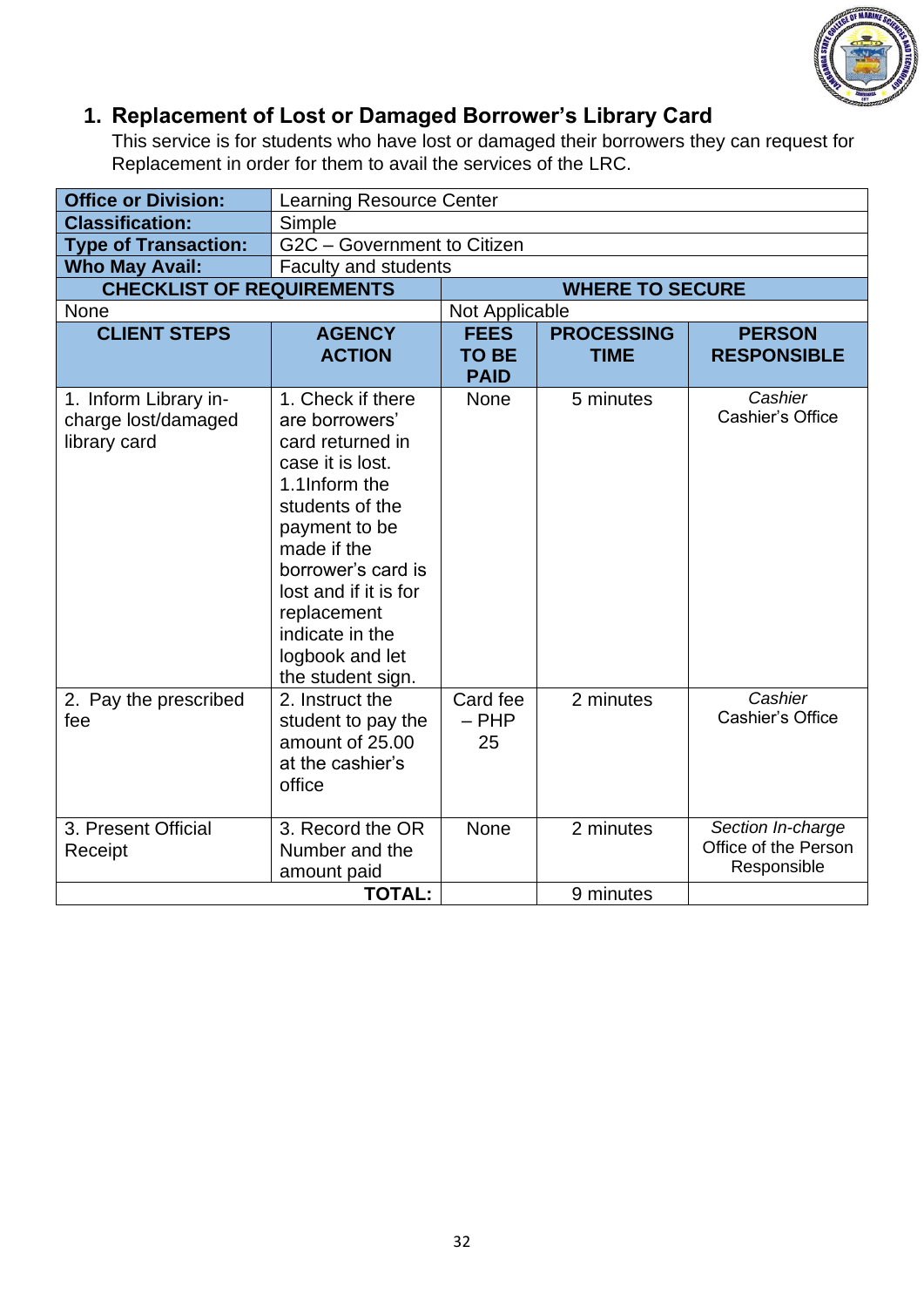

# **Guidance and Counseling Office Affidavit for Lost ID/Passbook**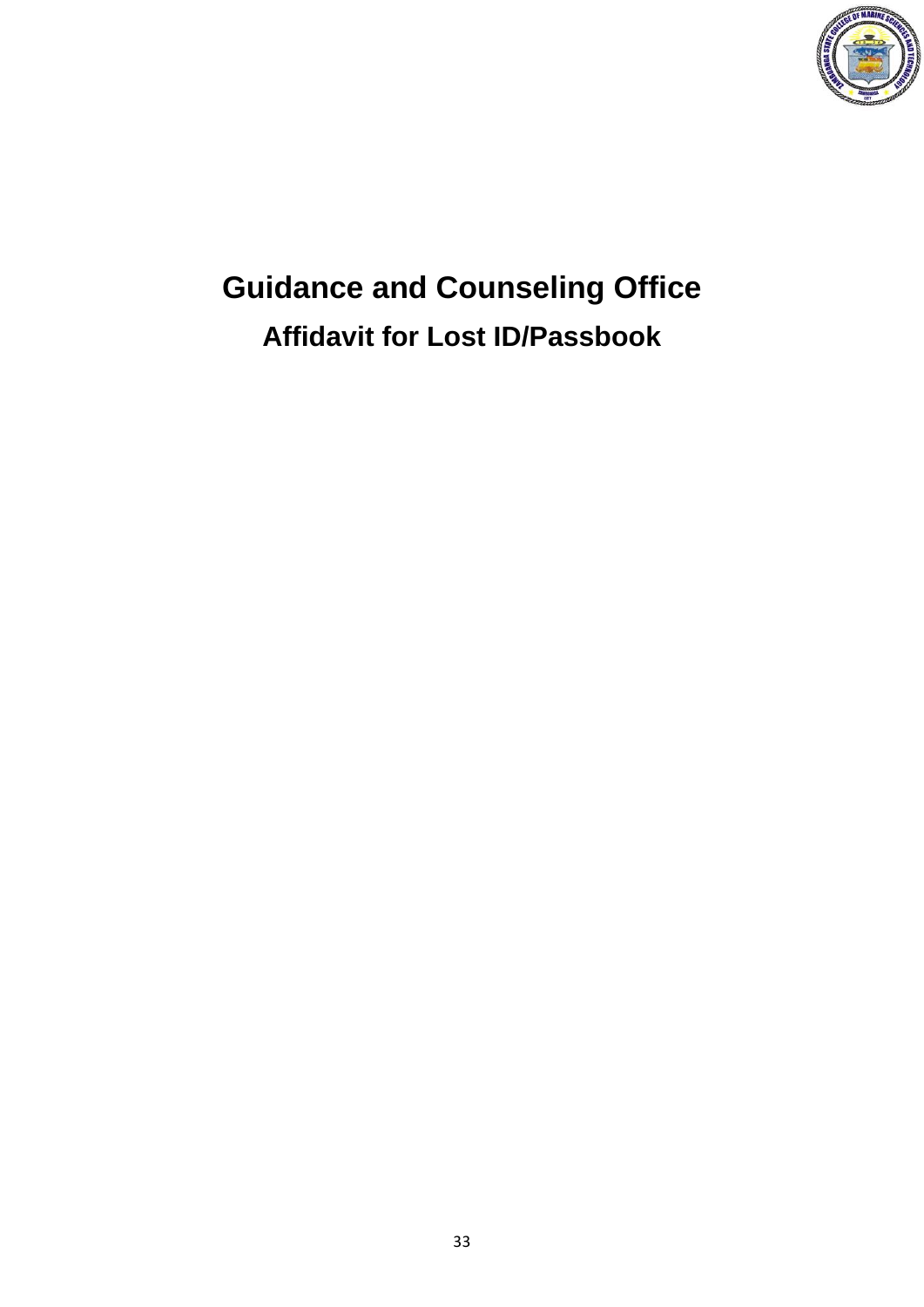

### **1. Affidavit for Lost ID/Passbook**

Issuance of the Affidavit of Lost ID/Passbook is provided to students requiring them.

| <b>Office or Division:</b>                                                                                                                                 | <b>Guidance and Counseling Office</b>                                         |                                       |                                  |                                                                                                                         |  |
|------------------------------------------------------------------------------------------------------------------------------------------------------------|-------------------------------------------------------------------------------|---------------------------------------|----------------------------------|-------------------------------------------------------------------------------------------------------------------------|--|
| <b>Classification:</b>                                                                                                                                     | Simple                                                                        |                                       |                                  |                                                                                                                         |  |
| <b>Type of Transaction:</b>                                                                                                                                | G2C - Government to Citizen                                                   |                                       |                                  |                                                                                                                         |  |
| <b>Who May Avail:</b>                                                                                                                                      | <b>ZSCMST</b> students                                                        |                                       |                                  |                                                                                                                         |  |
| <b>CHECKLIST OF REQUIREMENTS</b>                                                                                                                           |                                                                               | <b>WHERE TO SECURE</b>                |                                  |                                                                                                                         |  |
| Affidavit for Lost ID/Passbook (ZSCMST-<br>$GCO-3.10.5.2.$                                                                                                 |                                                                               | <b>Guidance and Counseling Office</b> |                                  |                                                                                                                         |  |
| <b>Official Receipt</b>                                                                                                                                    |                                                                               | <b>Cashier's Office</b>               |                                  |                                                                                                                         |  |
| <b>CLIENT STEPS</b>                                                                                                                                        | <b>AGENCY</b><br><b>ACTION</b>                                                | <b>FEES TO</b><br><b>BE PAID</b>      | <b>PROCESSING</b><br><b>TIME</b> | <b>PERSON</b><br><b>RESPONSIBLE</b>                                                                                     |  |
| 1. The student fills out<br>the request form.                                                                                                              | 1. Give the<br>request form to<br>the client                                  | None                                  | 5 minutes                        | Guidance Counselor<br>Guidance and<br><b>Counseling Office</b>                                                          |  |
| 2. Pay the fee at the<br>Cashier's Office                                                                                                                  | 2. Receives<br>payment for<br>request                                         | ID/Passbook<br>fee -PHP 50            | 5 minutes                        | <b>Administrative Aide</b><br>Cashier's Office                                                                          |  |
| 3. Present the official<br>receipt to the GCO.                                                                                                             | 3. Give the<br>Affidavit for<br>Lost ID /<br>Passbook form                    | None                                  | 5 minutes                        | <b>Guidance Counselor</b><br>Guidance and<br><b>Counseling Office</b>                                                   |  |
| 4. Client fills up Affidavit                                                                                                                               | 4. Guidance<br>Counselor<br>signs the<br>Affidavit for<br>Lost<br>ID/Passbook | None                                  | 5 minutes                        | <b>Guidance Counselor</b><br>Guidance and<br><b>Counseling Office</b>                                                   |  |
| 5. Proceed to:<br>$\Box$ Assessment at the<br>Registrar's Office for<br>passbook<br>$\Box$ MEP Office at the<br>right wing of the<br>gymnasium for ID card | 5. Respective<br>personnel<br>processes<br>request                            | None                                  |                                  | <b>Administrative Aide</b><br><b>Assessment Office</b><br>Administrative Aide /<br>College Faculty<br><b>MEP Office</b> |  |
|                                                                                                                                                            | <b>TOTAL:</b>                                                                 |                                       | 20 minutes                       |                                                                                                                         |  |

Affidavit for Lost ID/Passbook qualified for multi-stage processing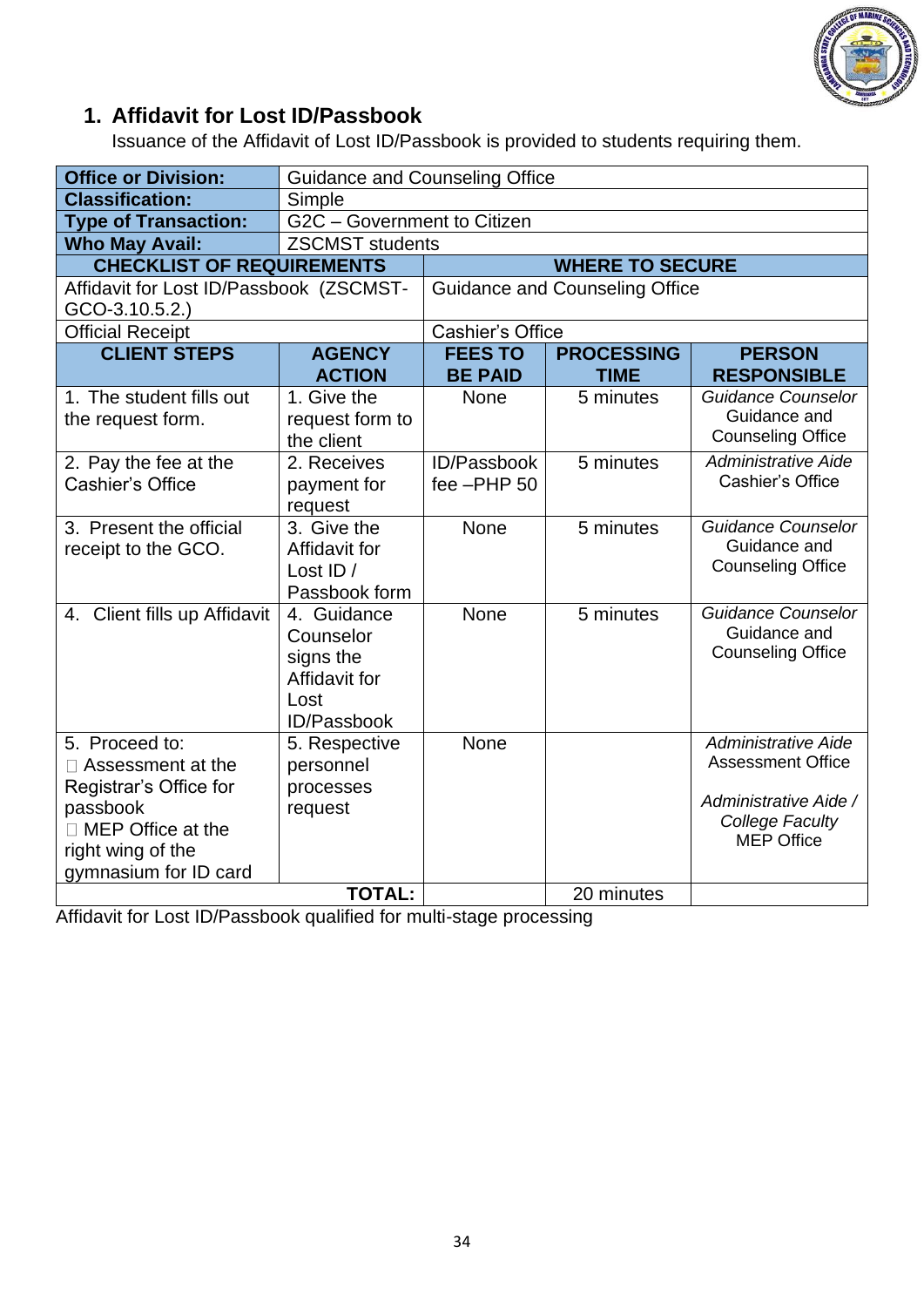

# **Guidance and Counseling Office Counseling**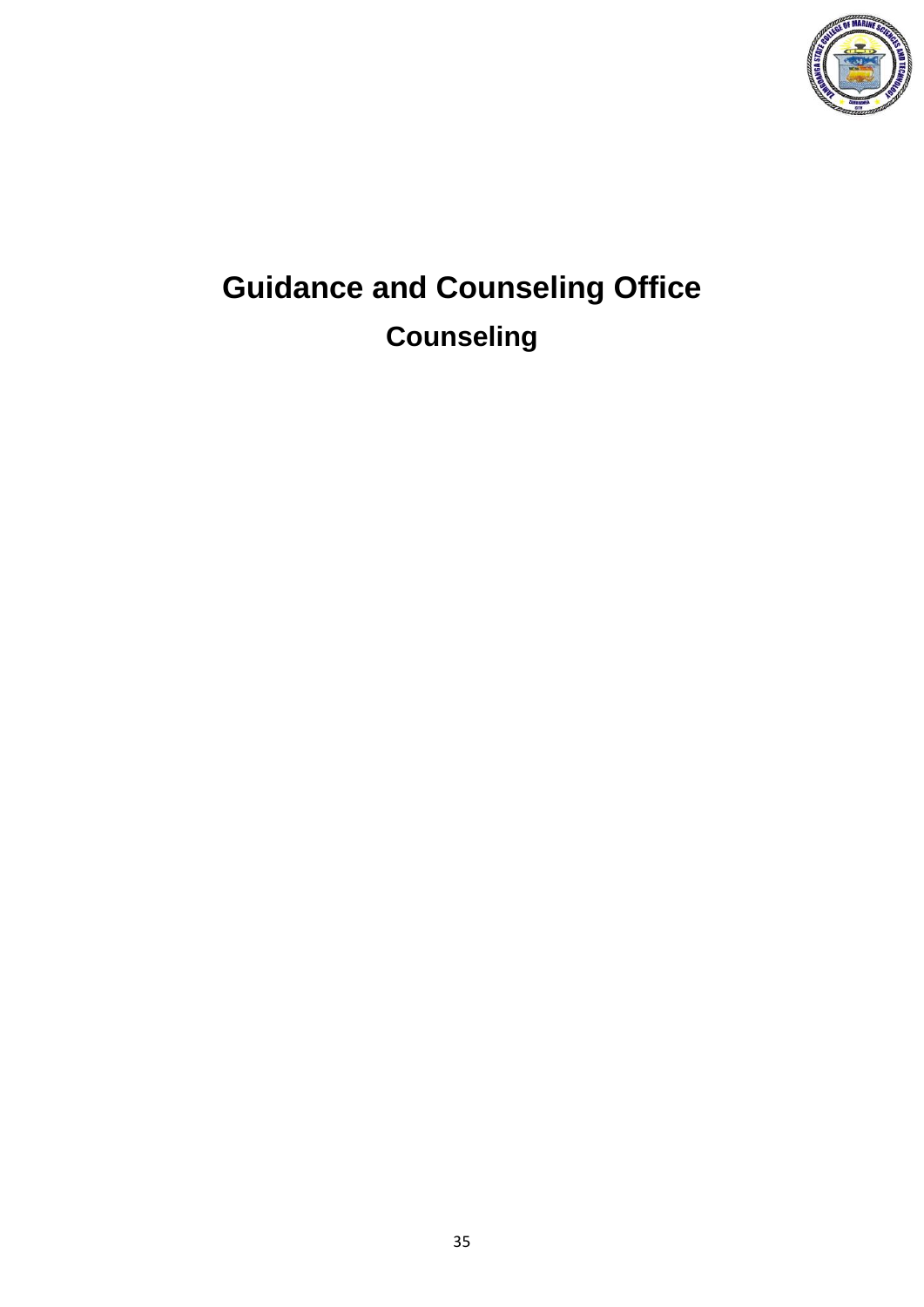

#### **1. Face-to-Face**

The Guidance Counselor conducts a personal and a private conversation with a client in a one on one face-to-face / online meeting in which they work together on a problem or a topic of interest, and generally the information received from client treats it as a private and confidential. The Guidance Counselor follows the standard of practices and an ethical responsibility to report or refer a case when the client or some individuals' welfare is in jeopardy.

| <b>Office or Division:</b>                                                                                                                           | <b>Guidance and Counseling Office</b>                                                                                                                         |                                                             |                                       |                                                                                                                                             |  |
|------------------------------------------------------------------------------------------------------------------------------------------------------|---------------------------------------------------------------------------------------------------------------------------------------------------------------|-------------------------------------------------------------|---------------------------------------|---------------------------------------------------------------------------------------------------------------------------------------------|--|
| <b>Classification:</b>                                                                                                                               | Complex                                                                                                                                                       |                                                             |                                       |                                                                                                                                             |  |
| <b>Type of Transaction:</b>                                                                                                                          | G2C - Government to Citizen                                                                                                                                   |                                                             |                                       |                                                                                                                                             |  |
| <b>Who May Avail:</b>                                                                                                                                |                                                                                                                                                               | Currently enrolled ZSCMST students, Active ZSCMST personnel |                                       |                                                                                                                                             |  |
| <b>CHECKLIST OF REQUIREMENTS</b>                                                                                                                     |                                                                                                                                                               | <b>WHERE TO SECURE</b>                                      |                                       |                                                                                                                                             |  |
| Referral Slip (ZSCMST-GTU-3.4.9.5)                                                                                                                   |                                                                                                                                                               |                                                             | <b>Guidance and Counseling Office</b> |                                                                                                                                             |  |
| Appointment Slip (ZSCMST-GTU-3.4.9.4)                                                                                                                |                                                                                                                                                               |                                                             | <b>Guidance and Counseling Office</b> |                                                                                                                                             |  |
| Counselee Informed Consent (ZSCMST-<br>$GCO-3.10.5.5)$                                                                                               |                                                                                                                                                               | <b>Guidance and Counseling Office</b>                       |                                       |                                                                                                                                             |  |
| Counseling Intake Form(ZSCMST-GCO-<br>3.10.5.7                                                                                                       |                                                                                                                                                               | <b>Guidance and Counseling Office</b>                       |                                       |                                                                                                                                             |  |
| Release Information Form (ZSCMST- GCO-<br>3.10.5.12)                                                                                                 |                                                                                                                                                               |                                                             | Guidance and Counseling Office        |                                                                                                                                             |  |
| Attendance to Counseling (ZSCMST-GCO-<br>3.10.5.8                                                                                                    |                                                                                                                                                               |                                                             | Guidance and Counseling Office        |                                                                                                                                             |  |
| <b>CLIENT STEPS</b>                                                                                                                                  | <b>AGENCY</b><br><b>ACTION</b>                                                                                                                                | <b>FEES TO</b><br><b>BE PAID</b>                            | <b>PROCESSING</b><br><b>TIME</b>      | <b>PERSON</b><br><b>RESPONSIBLE</b>                                                                                                         |  |
| 1. Referred student /<br>walk-in student seeks<br>schedule for counseling.<br>Students may also be<br>called in for counseling.                      | 1. Client is<br>received                                                                                                                                      | <b>None</b>                                                 | 5 minutes                             | College Program<br>Adviser / College<br>Dean<br><b>ZSCMST Colleges</b><br>Guidance<br>Counselor<br>Guidance and<br><b>Counseling Office</b> |  |
| 2. Client undergoes<br>initial intake interview                                                                                                      | 2. Counselor<br>attends and<br>interviews the<br>counselee.<br>Counselor may<br>set a schedule<br>for counseling.                                             | <b>None</b>                                                 | 15 minutes                            | Guidance<br>Counselor<br>Guidance and<br><b>Counseling Office</b>                                                                           |  |
| 2.1. In case the<br>counselee has expressed<br>the idea of harming<br>oneself, the counselee is<br>asked to sign and agree<br>to a no-harm contract. | 2.1. Client will<br>be provided a<br>no-harm<br>contract and<br>explanation<br>should it be<br>determined that<br>there is a<br>possibility for<br>self-harm. | None                                                        | 10 minutes                            | Guidance<br>Counselor<br>Guidance and<br><b>Counseling Office</b>                                                                           |  |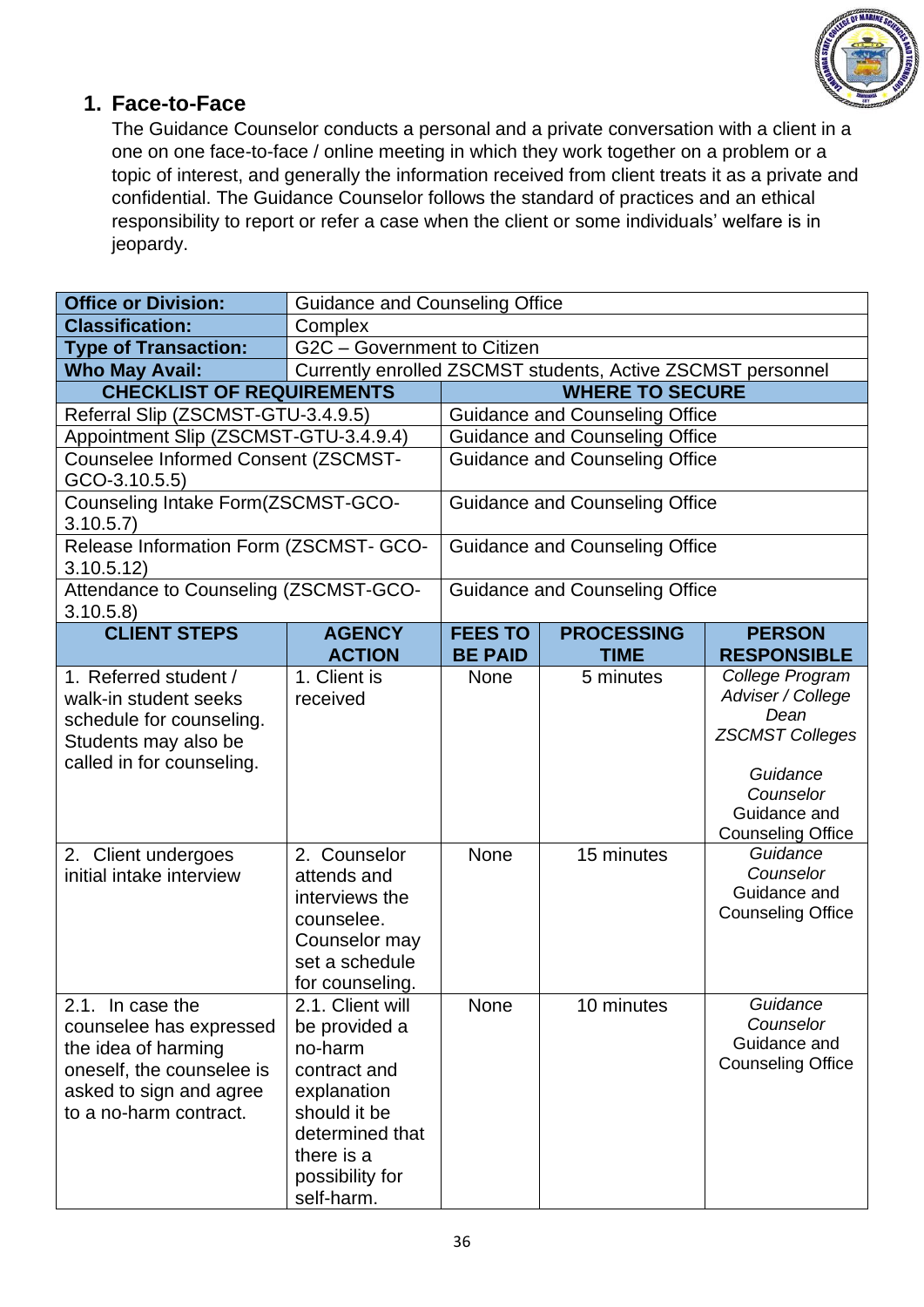| 3. Client receives<br>counseling for concern/s<br>raised                           | 3. A counseling<br>sessions is<br>done between<br>the counselee<br>and counselor<br>on the<br>scheduled date. | <b>None</b>                    | 1 hour  | Guidance<br>Counselor<br>Guidance and<br><b>Counseling Office</b> |
|------------------------------------------------------------------------------------|---------------------------------------------------------------------------------------------------------------|--------------------------------|---------|-------------------------------------------------------------------|
| 4. Follow-up sessions are<br>made if deemed<br>necessary                           | 4. Another<br>schedule may<br>be provided as<br>the need arises<br>for another<br>session                     | <b>None</b>                    | 1 hour  | Guidance<br>Counselor<br>Guidance and<br><b>Counseling Office</b> |
| 5. Counseling session<br>has ended or is<br>terminated.                            | 5. A care note /<br>report will be<br>done after every<br>client interaction                                  | <b>None</b>                    | 2 hours | Guidance<br>Counselor<br>Guidance and<br><b>Counseling Office</b> |
| 6. Release of client<br>information and records<br>(For accreditation<br>purposes) | 6. Permission<br>will be provided<br>only with client's<br>consent                                            | <b>None</b>                    | 3 days  | Guidance<br>Counselor<br>Guidance and<br><b>Counseling Office</b> |
|                                                                                    |                                                                                                               | 3 days, 4 hours,<br>30 minutes |         |                                                                   |

Counseling qualified for multi-stage processing.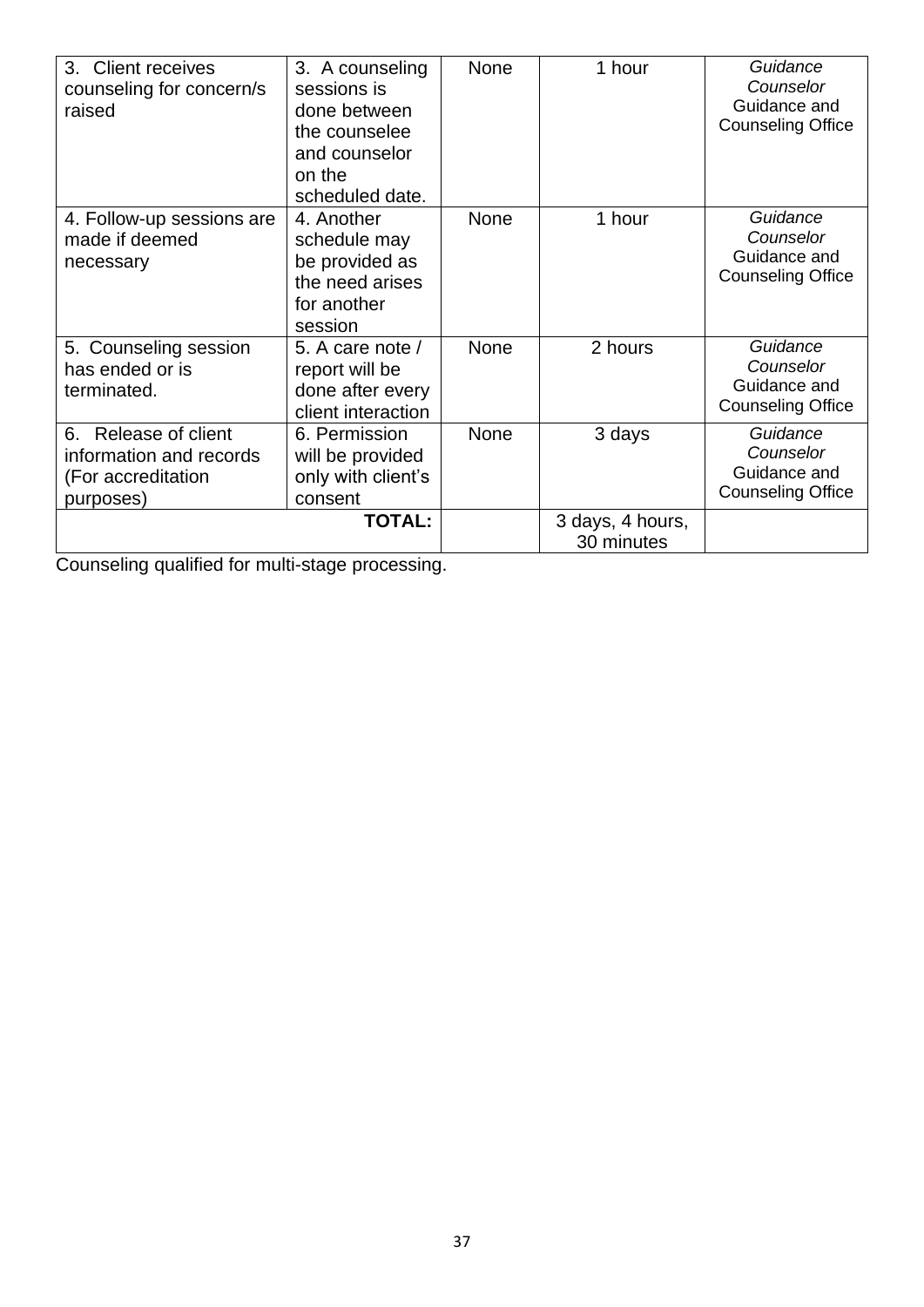

#### **2. Online**

The Guidance Counselor conducts a personal and a private conversation with a client in a one on one face-to-face / online meeting in which they work together on a problem or a topic of interest, and generally the information received from client treats it as a private and confidential. The Guidance Counselor follows the standard of practices and an ethical responsibility to report or refer a case when the client or some individuals' welfare is in jeopardy.

| <b>Office or Division:</b>                      | <b>Guidance and Counseling Office</b>  |                                                             |                                       |                                          |  |
|-------------------------------------------------|----------------------------------------|-------------------------------------------------------------|---------------------------------------|------------------------------------------|--|
| <b>Classification:</b>                          | Complex                                |                                                             |                                       |                                          |  |
| <b>Type of Transaction:</b>                     | G2C - Government to Citizen            |                                                             |                                       |                                          |  |
| <b>Who May Avail:</b>                           |                                        | Currently enrolled ZSCMST students, Active ZSCMST personnel |                                       |                                          |  |
| <b>CHECKLIST OF REQUIREMENTS</b>                |                                        |                                                             | <b>WHERE TO SECURE</b>                |                                          |  |
| <b>Online Application Form</b>                  |                                        |                                                             | <b>Guidance and Counseling Office</b> |                                          |  |
| <b>CLIENT STEPS</b>                             | <b>AGENCY</b>                          | <b>FEES TO</b>                                              | <b>PROCESSING</b>                     | <b>PERSON</b>                            |  |
|                                                 | <b>ACTION</b>                          | <b>BE PAID</b>                                              | <b>TIME</b>                           | <b>RESPONSIBLE</b>                       |  |
| 1. Student / Client seeks                       | 1. Client is                           | <b>None</b>                                                 | 5 minutes                             | <b>Guidance Counselor</b>                |  |
| counseling fills up the                         | received                               |                                                             |                                       | Guidance and<br><b>Counseling Office</b> |  |
| online Counseling                               |                                        |                                                             |                                       |                                          |  |
| appointment form<br>2. Client undergoes initial | Counselor<br>2.                        | None                                                        | 15 minutes                            | <b>Guidance Counselor</b>                |  |
| intake interview                                | attends and                            |                                                             |                                       | Guidance and                             |  |
|                                                 | interviews the                         |                                                             |                                       | <b>Counseling Office</b>                 |  |
|                                                 | counselee.                             |                                                             |                                       |                                          |  |
| 2.1. In case the                                | 2.1. Client will                       | None                                                        | 10 minutes                            | <b>Guidance Counselor</b>                |  |
| counselee has expressed                         | be provided a                          |                                                             |                                       | Guidance and                             |  |
| the idea of harming                             | no-harm                                |                                                             |                                       | <b>Counseling Office</b>                 |  |
| oneself, the counselee is                       | contract and                           |                                                             |                                       |                                          |  |
| asked to sign and agree                         | explanation                            |                                                             |                                       |                                          |  |
| to a no-harm contract.                          | should it be                           |                                                             |                                       |                                          |  |
|                                                 | determined that                        |                                                             |                                       |                                          |  |
|                                                 | there is a                             |                                                             |                                       |                                          |  |
|                                                 | possibility for<br>self-harm.          |                                                             |                                       |                                          |  |
| 3. Counselor attends the                        | 3. A counseling                        | <b>None</b>                                                 | 1 hour                                | <b>Guidance Counselor</b>                |  |
| client through tele-                            | sessions is                            |                                                             |                                       | Guidance and                             |  |
| counseling.                                     | done between                           |                                                             |                                       | <b>Counseling Office</b>                 |  |
|                                                 | the counselee                          |                                                             |                                       |                                          |  |
|                                                 | and counselor.                         |                                                             |                                       |                                          |  |
| 4. Follow-up sessions                           | 4. Another                             | <b>None</b>                                                 | 1 hour                                | <b>Guidance Counselor</b>                |  |
| are made if deemed                              | schedule may                           |                                                             |                                       | Guidance and                             |  |
| necessary.                                      | be provided as                         |                                                             |                                       | <b>Counseling Office</b>                 |  |
|                                                 | the need arises                        |                                                             |                                       |                                          |  |
|                                                 | for another                            |                                                             |                                       |                                          |  |
|                                                 | session                                |                                                             |                                       |                                          |  |
| 5. Counseling session                           | 5. A care note /                       | <b>None</b>                                                 | 2 hours                               | Guidance Counselor<br>Guidance and       |  |
| has ended or is<br>terminated.                  | report will be                         |                                                             |                                       | <b>Counseling Office</b>                 |  |
|                                                 | done after every<br>client interaction |                                                             |                                       |                                          |  |
| 6. Release of client                            | 6. Permission                          | <b>None</b>                                                 | 3 days                                | <b>Guidance Counselor</b>                |  |
| information and records                         | will be provided                       |                                                             |                                       | Guidance and                             |  |
|                                                 |                                        |                                                             |                                       | <b>Counseling Office</b>                 |  |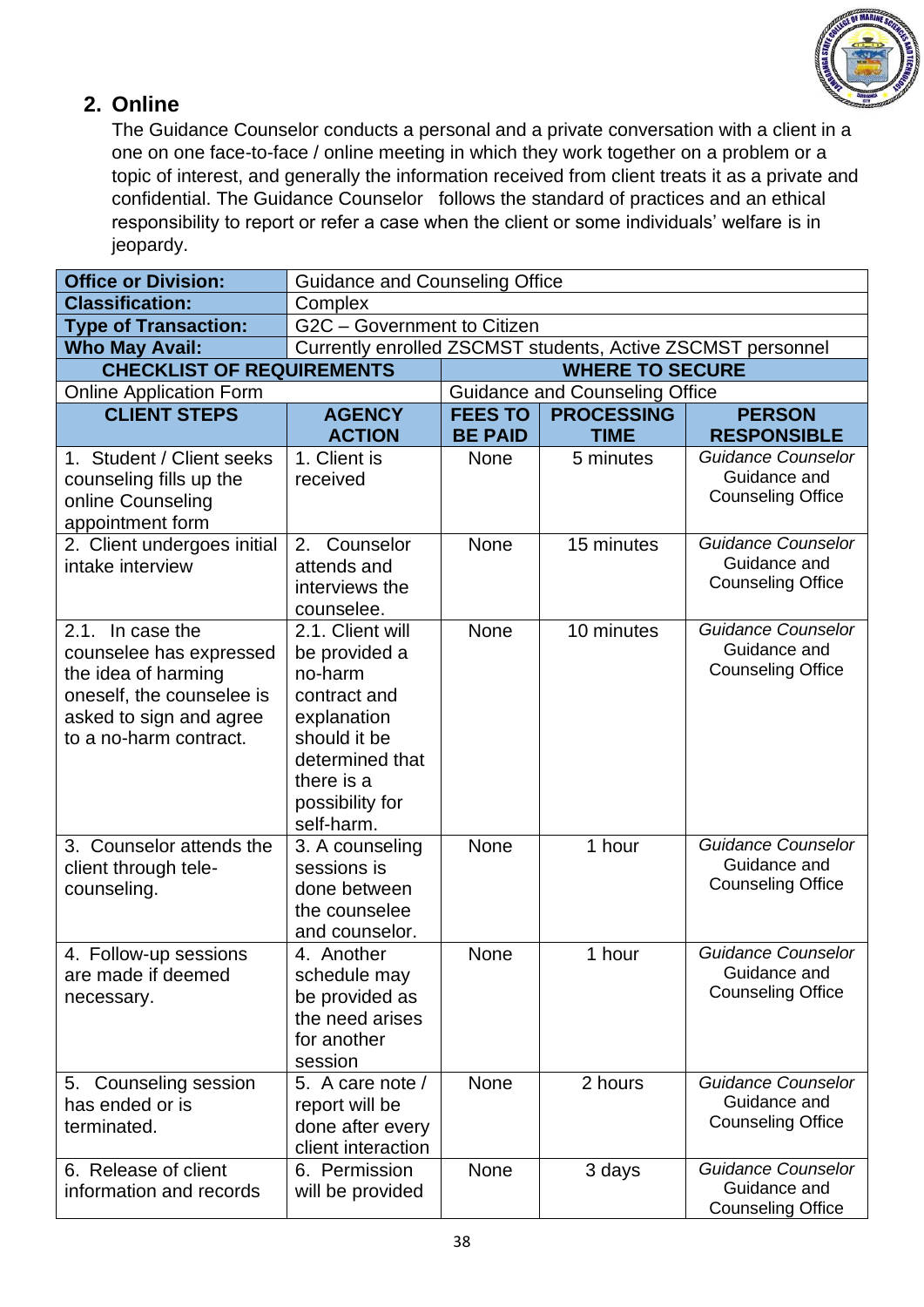| (For accreditation<br>purposes) | only with client's<br>consent |                              |  |
|---------------------------------|-------------------------------|------------------------------|--|
| <b>TOTAL:</b>                   |                               | 3 days 4 hours<br>30 minutes |  |

Counseling qualified for multi-stage processing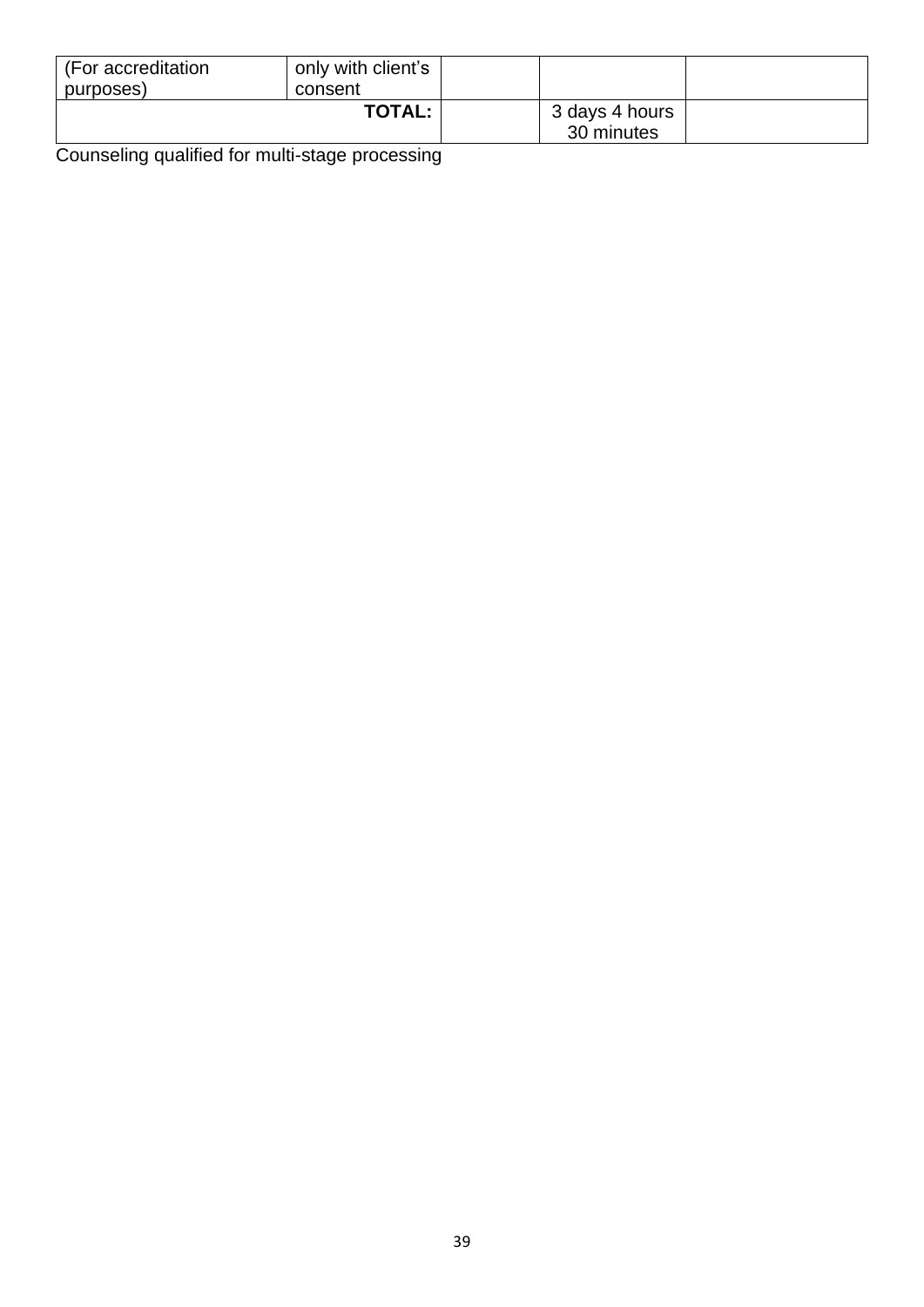

## **Guidance and Counseling Office Issuance of Good Moral Character Certificate**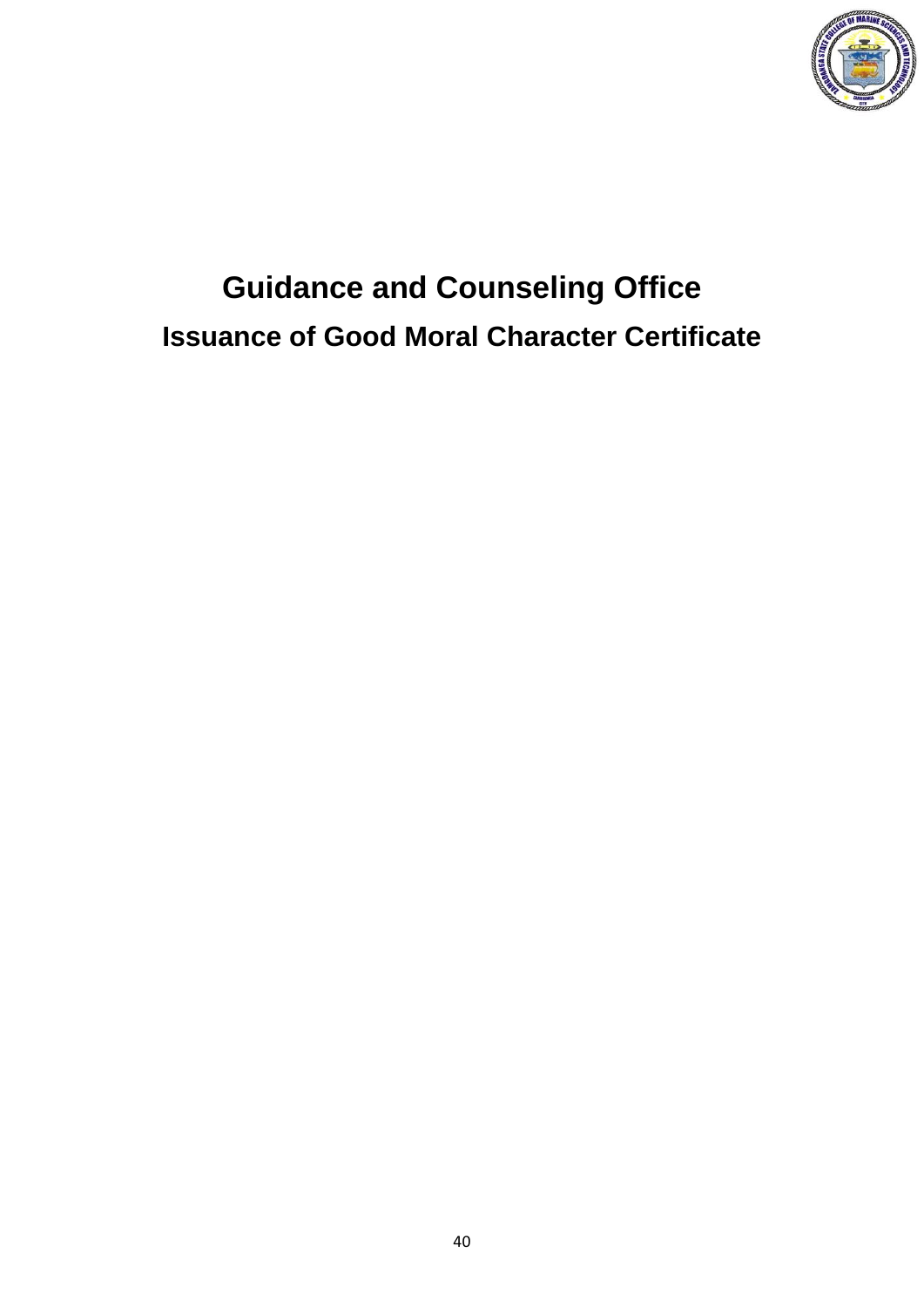

#### **1. Issuance of Good Moral Character Certificate**

The Guidance and Counseling Office issues a Certificate of Good Moral for all students the College for their needs.

| <b>Office or Division:</b>                                                                       | <b>Guidance and Counseling Office</b>                                                                                                                                                                                                                                    |                                                                      |                                       |                                                                       |
|--------------------------------------------------------------------------------------------------|--------------------------------------------------------------------------------------------------------------------------------------------------------------------------------------------------------------------------------------------------------------------------|----------------------------------------------------------------------|---------------------------------------|-----------------------------------------------------------------------|
| <b>Classification:</b>                                                                           | Simple                                                                                                                                                                                                                                                                   |                                                                      |                                       |                                                                       |
| <b>Type of Transaction:</b>                                                                      | G2C - Government to Citizen                                                                                                                                                                                                                                              |                                                                      |                                       |                                                                       |
| <b>Who May Avail:</b>                                                                            | <b>ZSCMST</b> students                                                                                                                                                                                                                                                   |                                                                      |                                       |                                                                       |
| <b>CHECKLIST OF REQUIREMENTS</b>                                                                 |                                                                                                                                                                                                                                                                          |                                                                      | <b>WHERE TO SECURE</b>                |                                                                       |
| <b>Request Form</b>                                                                              |                                                                                                                                                                                                                                                                          |                                                                      | <b>Guidance and Counseling Office</b> |                                                                       |
| <b>Official Receipt</b>                                                                          |                                                                                                                                                                                                                                                                          | <b>Cashier's Office</b>                                              |                                       |                                                                       |
| <b>CLIENT STEPS</b>                                                                              | <b>AGENCY</b>                                                                                                                                                                                                                                                            | <b>FEES TO</b>                                                       | <b>PROCESSING</b>                     | <b>PERSON</b>                                                         |
|                                                                                                  | <b>ACTION</b>                                                                                                                                                                                                                                                            | <b>BE PAID</b>                                                       | <b>TIME</b>                           | <b>RESPONSIBLE</b>                                                    |
| 1. Secure, fill out, and<br>submit the form from the<br>Guidance office.                         | 1. Provide a<br>request form for<br>the client                                                                                                                                                                                                                           | <b>None</b>                                                          | 5 minutes                             | <b>Guidance Counselor</b><br>Guidance and<br><b>Counseling Office</b> |
| 2. Pay the fee at the<br>Cashier's Office.                                                       | 2. Instruct the<br>client to pay the<br>processing fee<br>for the Good<br>Moral<br>Certificate                                                                                                                                                                           | <b>Good Moral</b><br>Character<br>Certificate<br>$fee$ - $PHP$<br>50 | 5 minutes                             | Administrative Aide<br><b>Cashier's Office</b>                        |
| 3. Return and Present<br>the official receipt at the<br>Guidance and<br><b>Counseling Office</b> | 3. Accept and<br>check the<br>authenticity of<br>the official<br>receipt<br>3.1 Guidance<br>Counselor<br>prepares and<br>signs the Good<br>Moral<br>Character<br>Certificate<br>3.2 Instructs<br>client to<br>proceed to the<br>College<br>Registrar's<br>Office for the |                                                                      | 5 minutes                             | <b>Guidance Counselor</b><br>Guidance and<br><b>Counseling Office</b> |
| 4. Client visits the<br>College Registrar's<br>Office                                            | dry seal<br>4. College<br>Registrar's<br>Office puts a<br>dry seal on the<br><b>Good Moral</b><br>Certificate                                                                                                                                                            | None                                                                 | 5 minutes                             | <b>Administrative Aide</b><br>College Registrar's<br>Office           |
|                                                                                                  | <b>TOTAL:</b>                                                                                                                                                                                                                                                            |                                                                      | 20 minutes                            |                                                                       |

Issuance of Good Moral Character Certificate qualified for multi-stage processing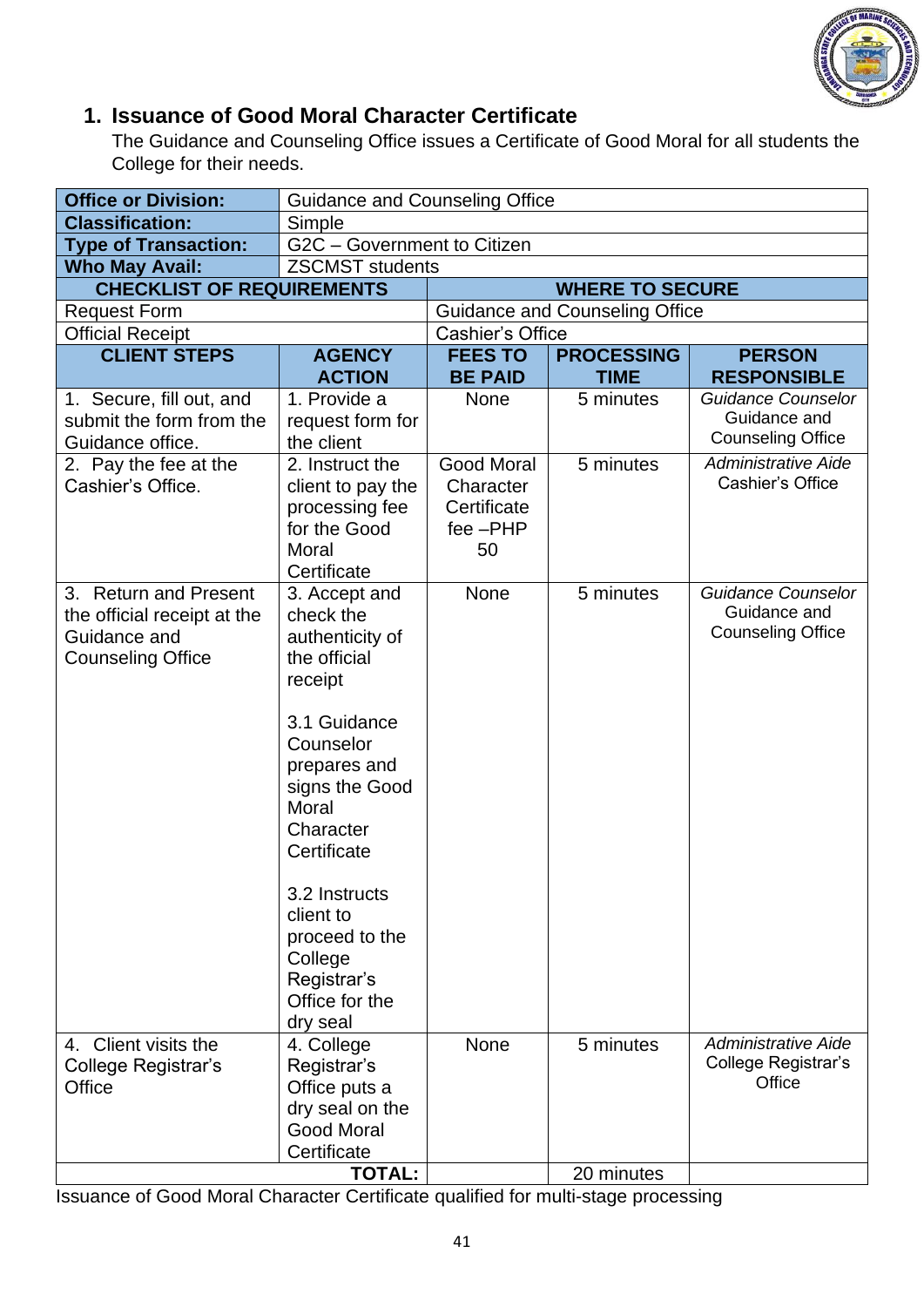

# **Guidance and Counseling Office Psychological Testing**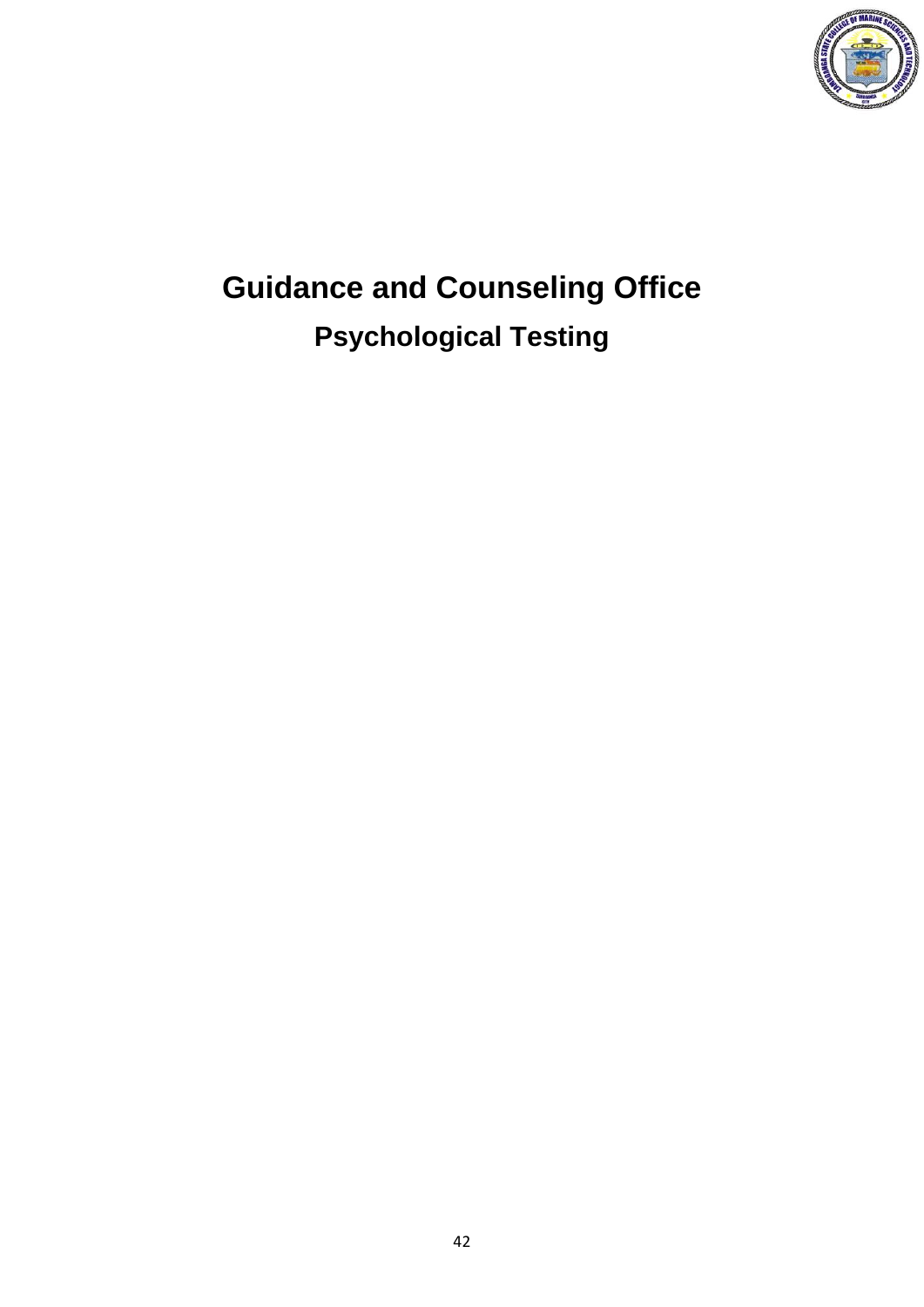

### **1. Psychological Testing**

Psychological Testing refers to the administration, scoring, and interpretation of standardized psychological tests to determine objectively the specific characteristics of individuals and to address the purpose of the referral.

| <b>Office or Division:</b>                                                                                                                                           | <b>Guidance and Counseling Office</b>                                                                                                                                                                                       |                |                                                            |                                                                                                                                                                                        |  |  |
|----------------------------------------------------------------------------------------------------------------------------------------------------------------------|-----------------------------------------------------------------------------------------------------------------------------------------------------------------------------------------------------------------------------|----------------|------------------------------------------------------------|----------------------------------------------------------------------------------------------------------------------------------------------------------------------------------------|--|--|
| <b>Classification:</b>                                                                                                                                               | <b>Highly Technical</b>                                                                                                                                                                                                     |                |                                                            |                                                                                                                                                                                        |  |  |
| <b>Type of</b>                                                                                                                                                       | G2C - Government to Citizen                                                                                                                                                                                                 |                |                                                            |                                                                                                                                                                                        |  |  |
| <b>Transaction:</b>                                                                                                                                                  |                                                                                                                                                                                                                             |                |                                                            |                                                                                                                                                                                        |  |  |
| <b>Who May Avail:</b>                                                                                                                                                | Currently enrolled ZSCMST students, Active ZSCMST personnel                                                                                                                                                                 |                |                                                            |                                                                                                                                                                                        |  |  |
|                                                                                                                                                                      | <b>CHECKLIST OF REQUIREMENTS</b>                                                                                                                                                                                            |                | <b>WHERE TO SECURE</b>                                     |                                                                                                                                                                                        |  |  |
| For face-to-face                                                                                                                                                     |                                                                                                                                                                                                                             |                |                                                            |                                                                                                                                                                                        |  |  |
| <b>Application Form</b><br><b>CLIENT STEPS</b>                                                                                                                       | <b>AGENCY ACTION</b>                                                                                                                                                                                                        | <b>FEES TO</b> | <b>Guidance and Counseling Office</b><br><b>PROCESSING</b> |                                                                                                                                                                                        |  |  |
|                                                                                                                                                                      |                                                                                                                                                                                                                             | <b>BE PAID</b> | <b>TIME</b>                                                | <b>PERSON</b><br><b>RESPONSIBLE</b>                                                                                                                                                    |  |  |
| 1. Guidance<br>counselor conducts<br>psychological<br>testing.                                                                                                       | 1. Preparation of all<br>materials, scheduling,<br>and venue for the<br>psychological testing<br>activity.                                                                                                                  | <b>None</b>    | 2 hours                                                    | <b>Guidance Counselor</b><br>Guidance and<br><b>Counseling Office</b>                                                                                                                  |  |  |
| 2. Administration of<br>psychological test.                                                                                                                          | 2. Administration of<br>psychological test/s.<br>Provides general<br>briefing of the<br>purpose of the activity<br>and instructions on<br>how to answer the<br>psychological test/s                                         | <b>None</b>    | 2 hours                                                    | <b>Guidance Counselor</b><br>Guidance and<br><b>Counseling Office</b>                                                                                                                  |  |  |
| 3. Scoring and<br>interpretation of the<br>test results.                                                                                                             | 3. Scoring and<br>interpretation of the<br>test results.<br>The test is scored<br>and interpreted into a<br>comprehensive<br>report.                                                                                        | None           | 5 days                                                     | <b>Guidance Counselor</b><br>Guidance and<br><b>Counseling Office</b>                                                                                                                  |  |  |
| 4. Summary in<br>matrix form of the<br>test results will be<br>submitted to the<br>program adviser<br>and College Dean<br>(for students),<br>HRMO (for<br>personnel) | 4. Summary in matrix<br>form of the test<br>results will be<br>provided to the<br>program adviser and<br>College Dean (for<br>students), HRMO (for<br>personnel)<br>The finished report is<br>provided to the end-<br>user. | <b>None</b>    | 1 hour                                                     | Guidance Counselor<br>Guidance and<br><b>Counseling Office</b><br>College Program<br>Adviser / College<br>Dean<br><b>ZSCMST Colleges</b><br><b>Administrative Aide</b><br>College HRMO |  |  |
|                                                                                                                                                                      | <b>TOTAL:</b>                                                                                                                                                                                                               |                | 5 days, 5 hours                                            |                                                                                                                                                                                        |  |  |

Psychological Testing qualified for multi-stage processing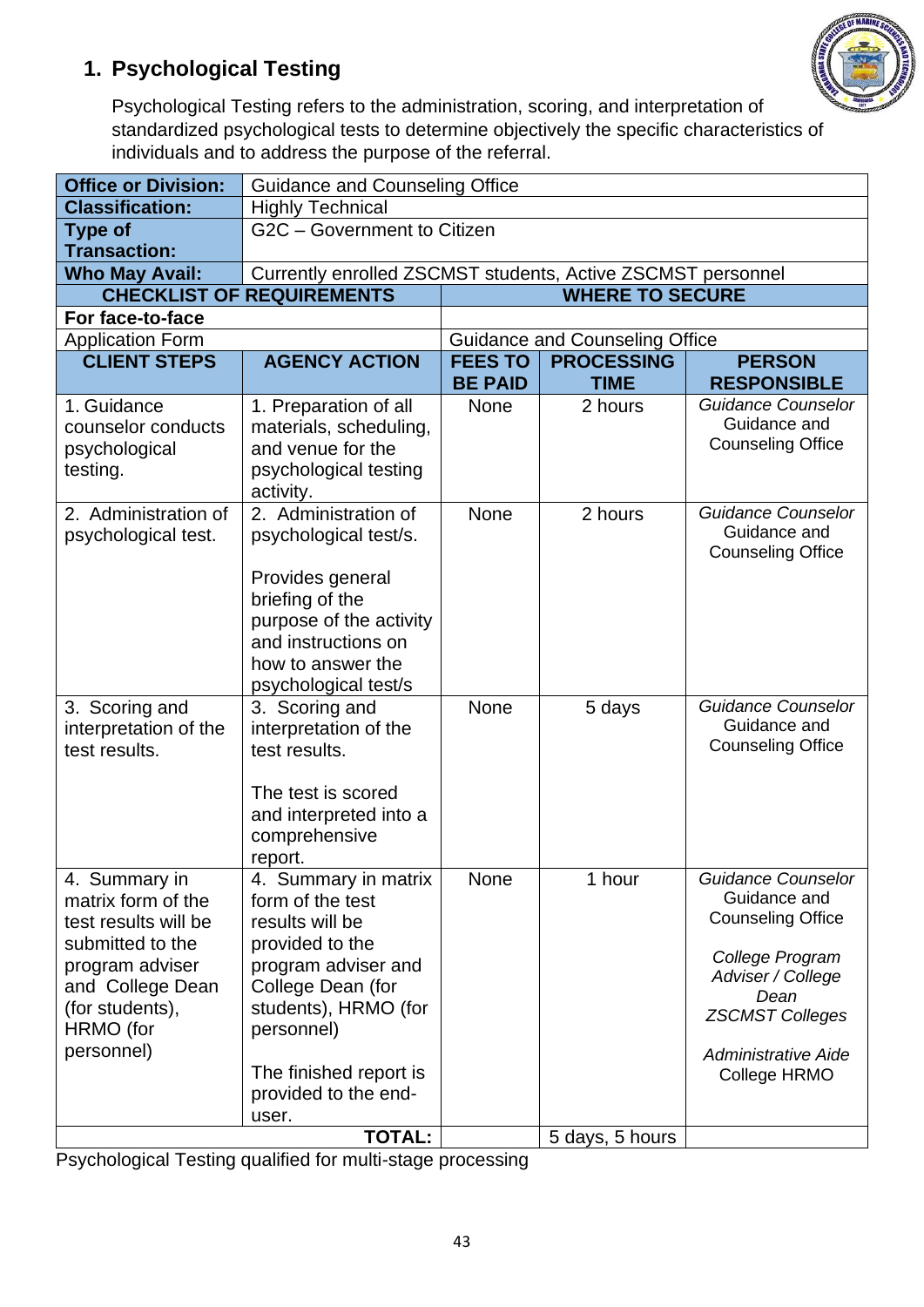

# **Guidance and Counseling Office Referrals and Follow-Ups**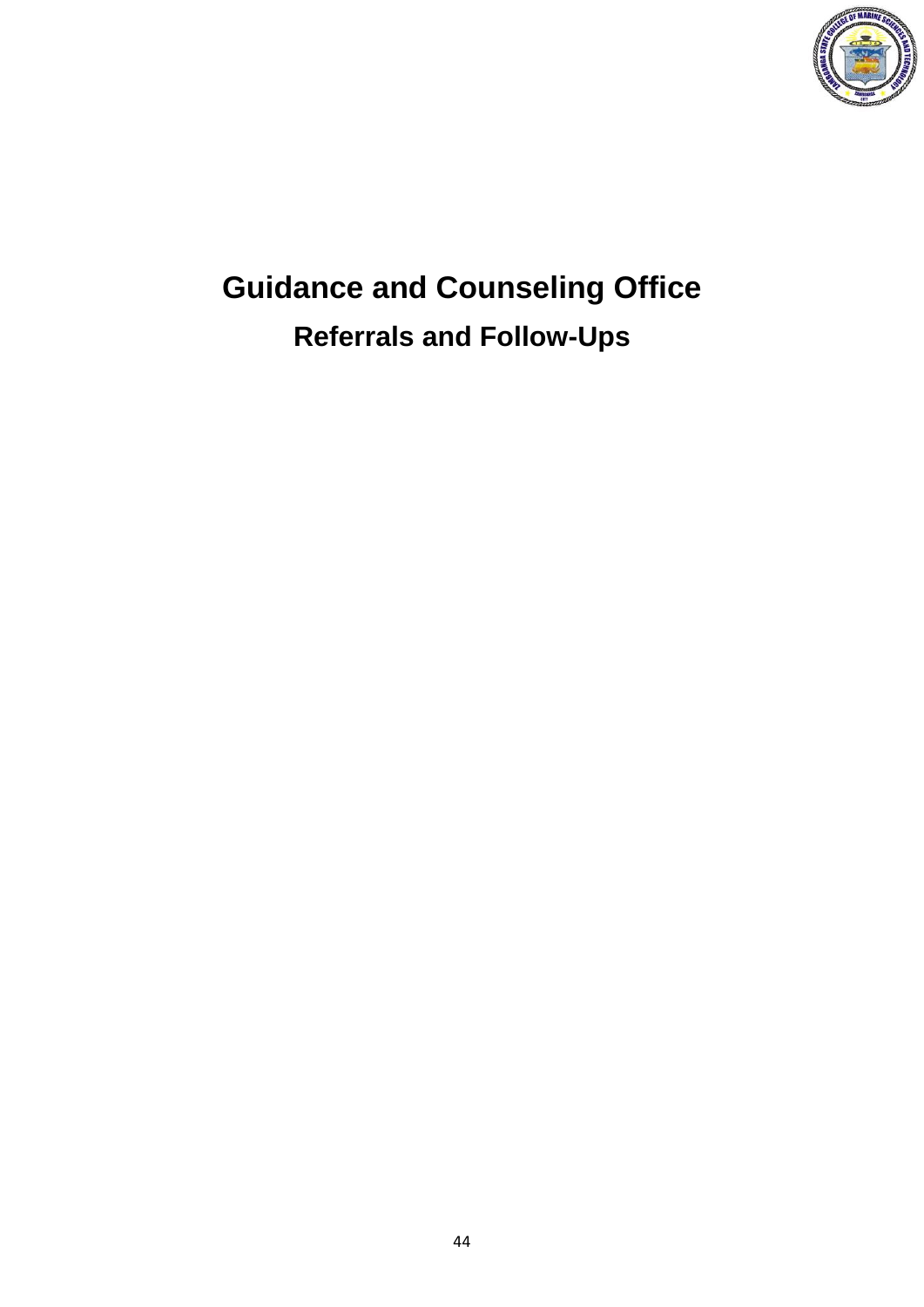

#### **1. Referrals and Follow-Ups**

Referral is the action taken by persons within the institution who see that the person needs assistance of a Guidance Counselor.

A follow-up is made in response to referrals made by teachers, administrators, parents, or fellow students. This is to discover possible factors of student's maladjustment, misbehavior, or failure in his studies.

| <b>Office or Division:</b>                                                                                                         | <b>Guidance and Counseling Office</b>                                                                                                                                                       |                |                                       |                                                                                                                                             |
|------------------------------------------------------------------------------------------------------------------------------------|---------------------------------------------------------------------------------------------------------------------------------------------------------------------------------------------|----------------|---------------------------------------|---------------------------------------------------------------------------------------------------------------------------------------------|
| <b>Classification:</b>                                                                                                             | Complex                                                                                                                                                                                     |                |                                       |                                                                                                                                             |
| <b>Type of Transaction:</b>                                                                                                        | G2C - Government to Citizen                                                                                                                                                                 |                |                                       |                                                                                                                                             |
| <b>Who May Avail:</b>                                                                                                              | Currently enrolled ZSCMST Students, Active ZSCMST personnel                                                                                                                                 |                |                                       |                                                                                                                                             |
| <b>CHECKLIST OF REQUIREMENTS</b>                                                                                                   |                                                                                                                                                                                             |                | <b>WHERE TO SECURE</b>                |                                                                                                                                             |
| Referral Slip (ZSCMST- GCO-3.10.5.5)                                                                                               |                                                                                                                                                                                             |                | <b>Guidance and Counseling Office</b> |                                                                                                                                             |
| Promissory Note/Waiver (ZSCMST- GCO-<br>3.10.5.2)                                                                                  |                                                                                                                                                                                             |                | <b>Guidance and Counseling Office</b> |                                                                                                                                             |
| Attendance to Counseling (ZSCMST-GCO-<br>3.10.5.8)                                                                                 |                                                                                                                                                                                             |                | <b>Guidance and Counseling Office</b> |                                                                                                                                             |
| <b>CLIENT STEPS</b>                                                                                                                | <b>AGENCY ACTION</b>                                                                                                                                                                        | <b>FEES TO</b> | <b>PROCESSING</b>                     | <b>PERSON</b>                                                                                                                               |
|                                                                                                                                    |                                                                                                                                                                                             | <b>BE PAID</b> | <b>TIME</b>                           | <b>RESPONSIBLE</b>                                                                                                                          |
| 1. Referred student /<br>walk-in student seeks<br>schedule for<br>counseling. Students<br>may also be called in<br>for counseling. | 1. Program<br>Adviser/Course<br><b>Instructor/Professors</b><br>refer students to the<br>Guidance and<br><b>Counseling Office</b><br>for any concerns<br>regarding mental<br>health issues. | <b>None</b>    | 5 minutes                             | College Program<br>Adviser / College<br>Dean<br><b>ZSCMST Colleges</b><br>Guidance<br>Counselor<br>Guidance and<br><b>Counseling Office</b> |
| 2. Client receives<br>information /<br>counseling for<br>concern/s raised                                                          | 2. Counselor<br>provides<br>information,<br>conducts counseling<br>or tele-counseling if<br>deemed necessary.                                                                               | <b>None</b>    | 1 hour                                | Guidance<br>Counselor<br>Guidance and<br><b>Counseling Office</b>                                                                           |
| 3.<br>Follow-up<br>sessions are made if<br>deemed necessary                                                                        | 3. A follow-up face-<br>to-face or online<br>counseling is<br>scheduled if deemed<br>necessary.                                                                                             | None           | 1 hour                                | Guidance<br>Counselor<br>Guidance and<br><b>Counseling Office</b>                                                                           |
| 4. Counseling<br>session has ended or<br>is terminated.                                                                            | 4. Counselor issues<br>Attendance to<br><b>Counseling Session.</b>                                                                                                                          | None           | 15 minutes                            | Guidance<br>Counselor<br>Guidance and<br><b>Counseling Office</b>                                                                           |
|                                                                                                                                    | <b>TOTAL:</b>                                                                                                                                                                               |                | 2 hours, 20<br>minutes                |                                                                                                                                             |

Referrals and Follow-Ups qualified for multi-stage processing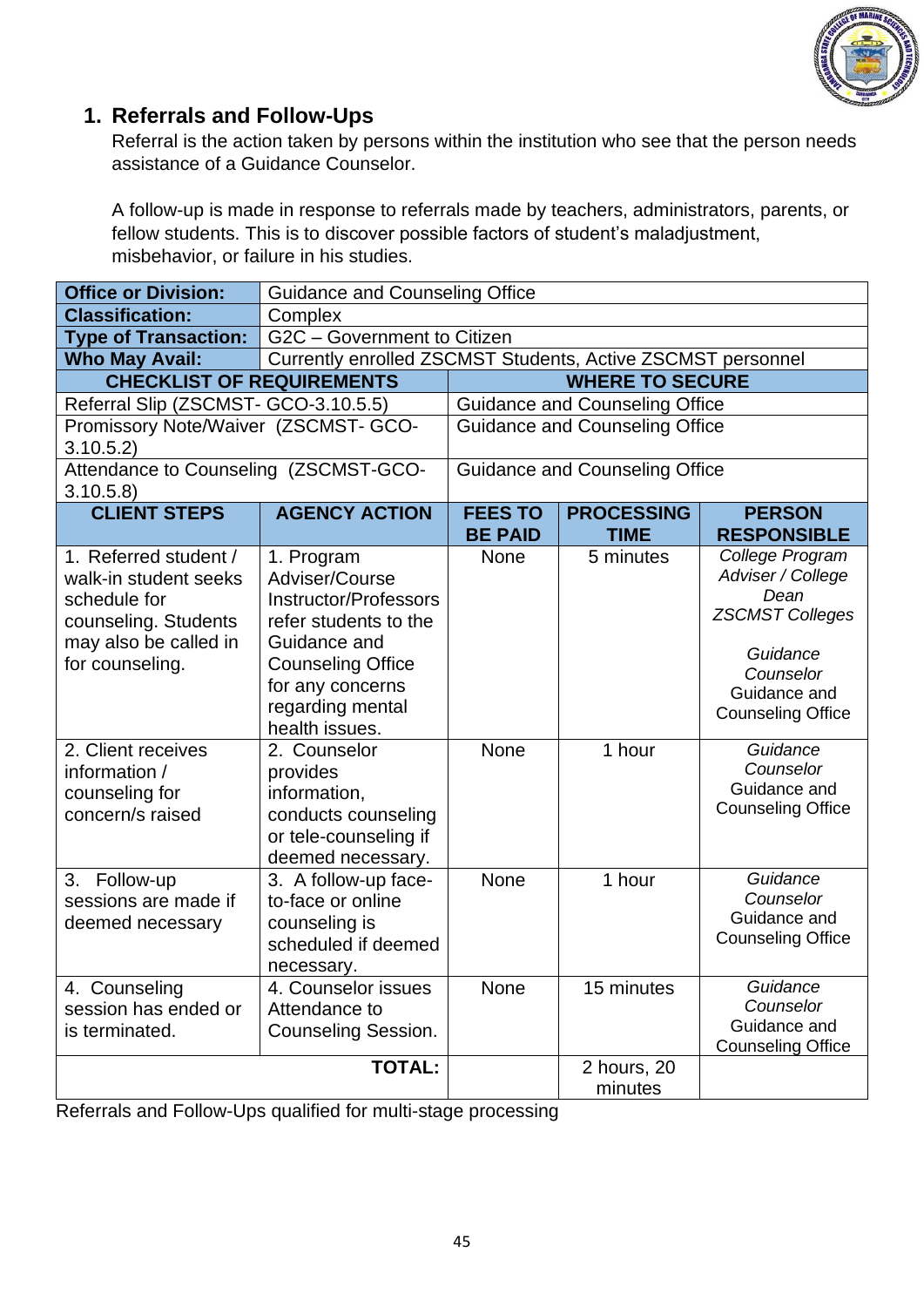

# **Guidance and Counseling Office Student's Promissory Note/Waiver**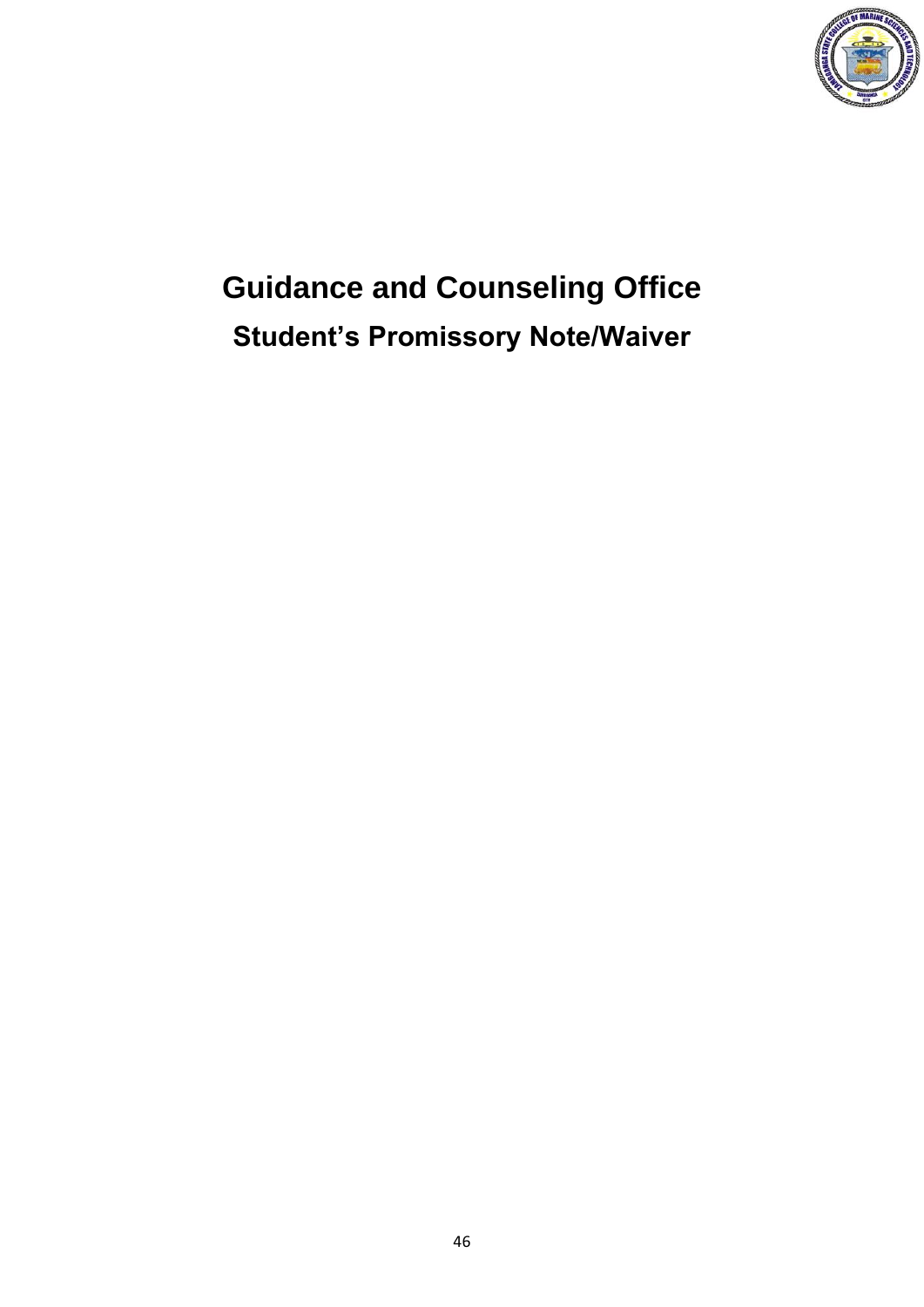

#### **1. Student's Promissory Note/Waiver**

Student's Promissory Note/Waiver is given to student referred by the deans, program advisers and teachers in violation of scheme policy, excessive tardiness, and absences, failing marks and a GPA below retention grade of 2.5 for licensure courses.

| <b>Office or Division:</b>                                                            | <b>Guidance and Counseling Office</b>                                                                                                                                       |                                  |                                       |                                                                                                                                              |  |
|---------------------------------------------------------------------------------------|-----------------------------------------------------------------------------------------------------------------------------------------------------------------------------|----------------------------------|---------------------------------------|----------------------------------------------------------------------------------------------------------------------------------------------|--|
| <b>Classification:</b>                                                                | Simple                                                                                                                                                                      |                                  |                                       |                                                                                                                                              |  |
| <b>Type of Transaction:</b>                                                           | G2C - Government to Citizen                                                                                                                                                 |                                  |                                       |                                                                                                                                              |  |
| <b>Who May Avail:</b>                                                                 | <b>Currently enrolled ZSCMST students</b>                                                                                                                                   |                                  |                                       |                                                                                                                                              |  |
| <b>CHECKLIST OF REQUIREMENTS</b>                                                      |                                                                                                                                                                             |                                  | <b>WHERE TO SECURE</b>                |                                                                                                                                              |  |
| Referral Slip (ZSCMST-GTU-3.4.9.5)                                                    |                                                                                                                                                                             |                                  | <b>Guidance and Counseling Office</b> |                                                                                                                                              |  |
| Promissory Note/Waiver (ZSCMST-GCO-<br>3.10.5.2.                                      |                                                                                                                                                                             |                                  | <b>Guidance and Counseling Office</b> |                                                                                                                                              |  |
| <b>CLIENT STEPS</b>                                                                   | <b>AGENCY</b><br><b>ACTION</b>                                                                                                                                              | <b>FEES TO</b><br><b>BE PAID</b> | <b>PROCESSING</b><br><b>TIME</b>      | <b>PERSON</b><br><b>RESPONSIBLE</b>                                                                                                          |  |
| 1. Secure a Referral Slip<br>from the Guidance<br>Counseling office.                  | 1. Provide the<br>referral slip to<br>the client                                                                                                                            | <b>None</b>                      | 5 minutes                             | <b>Guidance Counselor</b><br>Guidance and<br><b>Counseling Office</b><br>Program adviser /<br>Faculty<br><b>ZSCMST College</b><br>Department |  |
| 2. Return the filled-out<br>referral slip at the<br>Guidance and<br>Counseling office | 2. Accept the<br>referral slip<br>2.1 Interview the<br>client<br>2.2 Schedule for<br>an interview for<br>a parent /<br>guardian<br>conference                               | <b>None</b>                      | 15 minutes                            | <b>Guidance Counselor</b><br>Guidance and<br><b>Counseling Office</b>                                                                        |  |
| 3. Client returns with<br>parent / guardian                                           | 3. Provide<br>information to<br>parents /<br>guardian<br>3.1 Undergo the<br>interview /<br>counseling if<br>deemed<br>necessary.<br>3.2 Sign<br>Promissory note<br>/ waiver | None                             | 45 minutes                            | <b>Guidance Counselor</b><br>Guidance and<br><b>Counseling Office</b>                                                                        |  |
| 4. Student with<br>promissory note / waiver<br>signed by the parents or               | 4. College<br>Program adviser                                                                                                                                               | None                             | 15 minutes                            | College Program<br>adviser / Dean<br><b>ZSCMST College</b><br>Department                                                                     |  |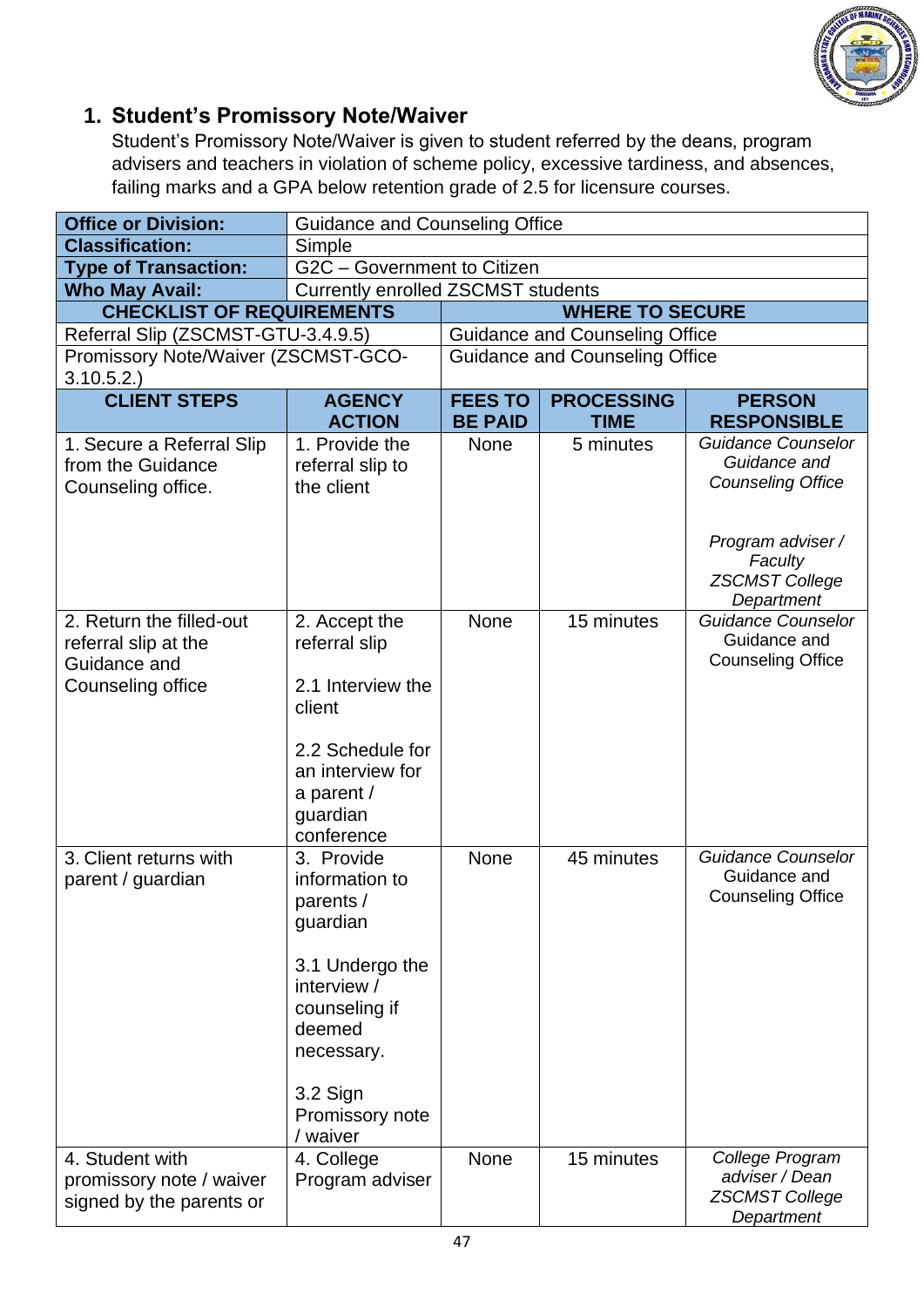| guardian needs to seek<br>signature from the<br>program adviser and<br>Dean.                                                                                         | / Dean signs the<br>promissory note                                                 |      |                       |                                                                                                                                     |
|----------------------------------------------------------------------------------------------------------------------------------------------------------------------|-------------------------------------------------------------------------------------|------|-----------------------|-------------------------------------------------------------------------------------------------------------------------------------|
| 5. Client secures a<br>personal copy of the<br>accomplished form.<br>Submits one copy to the<br><b>Guidance Counselor and</b><br>one copy to the Program<br>Adviser. | 5. Guidance<br>Counselor<br>receives copy of<br>signed<br>Promissory<br>note/waiver | None | 5 minutes             | Guidance Counselor<br>Guidance and<br><b>Counseling Office</b><br>College Program<br>Adviser<br><b>ZSCMST College</b><br>Department |
|                                                                                                                                                                      | <b>TOTAL:</b>                                                                       |      | 1 hour, 25<br>minutes |                                                                                                                                     |

Student's Promissory Note/Waiver qualified for multi-stage processing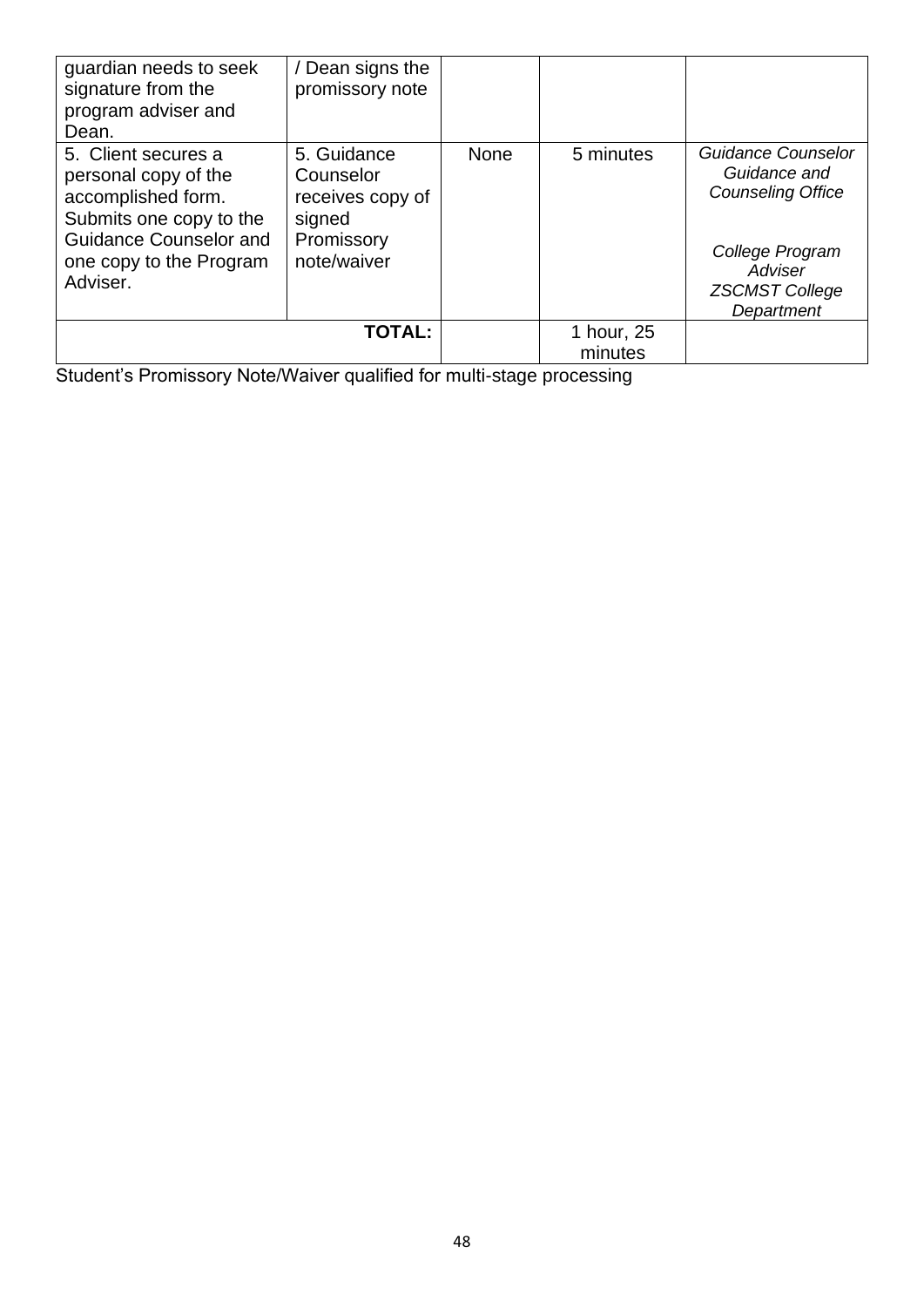

# **Human Resource Management Office Authentication of Documents**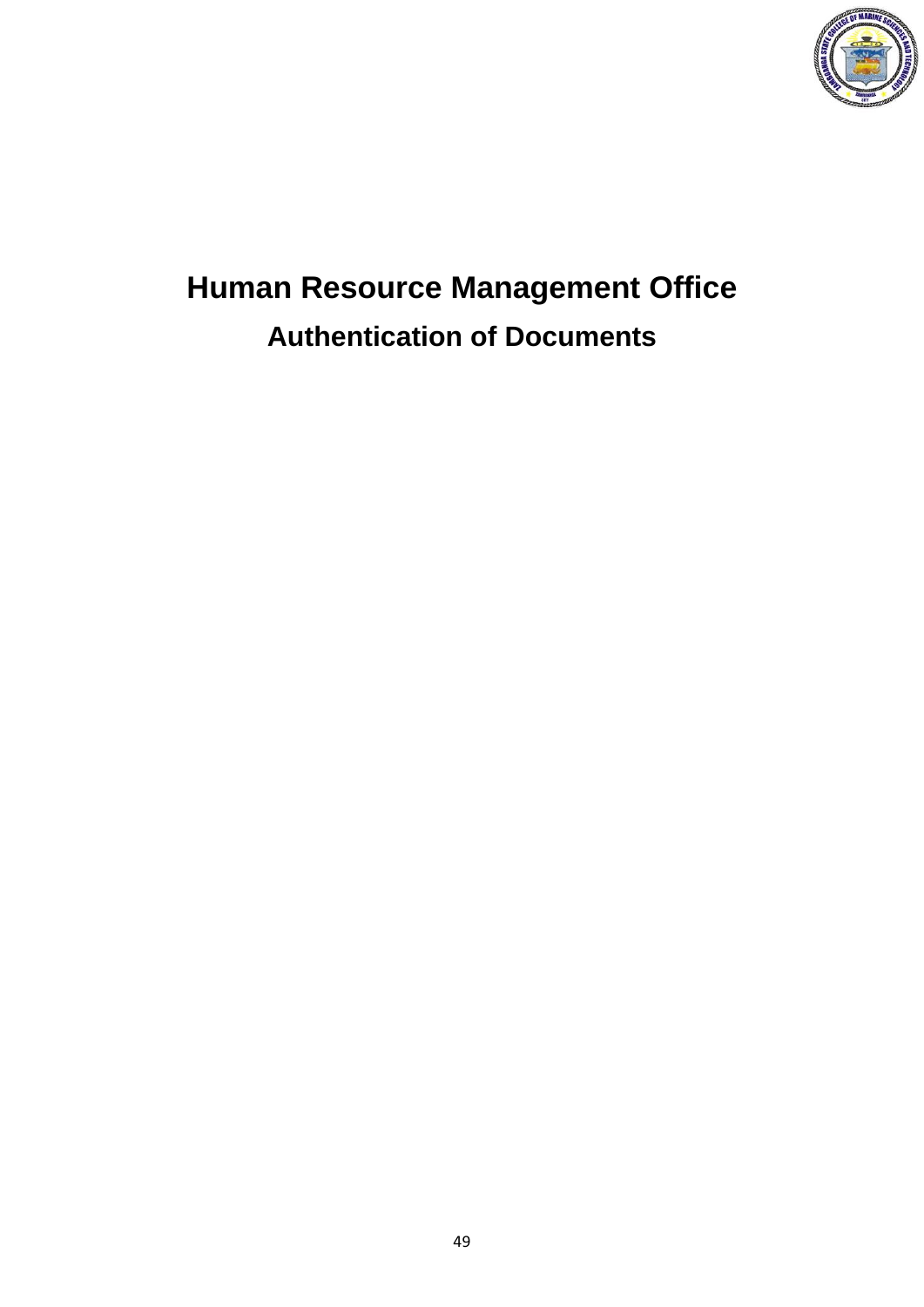### **1. Authentication of Documents**



Documents are authenticated, check against the Original document. Verifying its authenticity, and the document can be relied upon as good as the original document.

| <b>Office or Division:</b>                                                                                                                          | Human Resource Management Office                                                                                                                                    |                                  |                                      |                                                                                                 |
|-----------------------------------------------------------------------------------------------------------------------------------------------------|---------------------------------------------------------------------------------------------------------------------------------------------------------------------|----------------------------------|--------------------------------------|-------------------------------------------------------------------------------------------------|
| <b>Classification:</b>                                                                                                                              | Simple                                                                                                                                                              |                                  |                                      |                                                                                                 |
| <b>Type of Transaction:</b>                                                                                                                         | G2G - Government to Government                                                                                                                                      |                                  |                                      |                                                                                                 |
| <b>Who May Avail:</b>                                                                                                                               | Both current and previous employees of the College.                                                                                                                 |                                  |                                      |                                                                                                 |
| <b>CHECKLIST OF REQUIREMENTS</b>                                                                                                                    |                                                                                                                                                                     |                                  | <b>WHERE TO SECURE</b>               |                                                                                                 |
| <b>Request Form</b>                                                                                                                                 |                                                                                                                                                                     |                                  | The Human Resource Management Office |                                                                                                 |
| Document/s to be authenticated                                                                                                                      |                                                                                                                                                                     |                                  |                                      | Documents where the Original document is within<br>the Custody of the Human Resource Department |
| <b>CLIENT STEPS</b>                                                                                                                                 | <b>AGENCY</b><br><b>ACTION</b>                                                                                                                                      | <b>FEES TO</b><br><b>BE PAID</b> | <b>PROCESSING</b><br><b>TIME</b>     | <b>PERSON</b><br><b>RESPONSIBLE</b>                                                             |
| 1. Fill up and submit the<br>Request Form, Pay the<br>corresponding fee and<br>provide the original copy<br>of the document to be<br>authenticated. | 1. Receive the<br>documents to be<br>authenticated,<br>and Bring to the<br>head of the<br><b>Human Resource</b><br>Department for<br>Verification and<br>Signature. | none                             | 1 minute                             | HR Staff/HR Head                                                                                |
| 2. Receives the<br>requested documents,<br>already authenticated.                                                                                   | 2. Ask the client<br>to sign in the<br>designated<br>HRMO log book<br>for record<br>purposes.<br><b>TOTAL:</b>                                                      | <b>None</b>                      | 1 minute                             | <b>HR Staff</b>                                                                                 |
|                                                                                                                                                     |                                                                                                                                                                     | 2 minutes                        |                                      |                                                                                                 |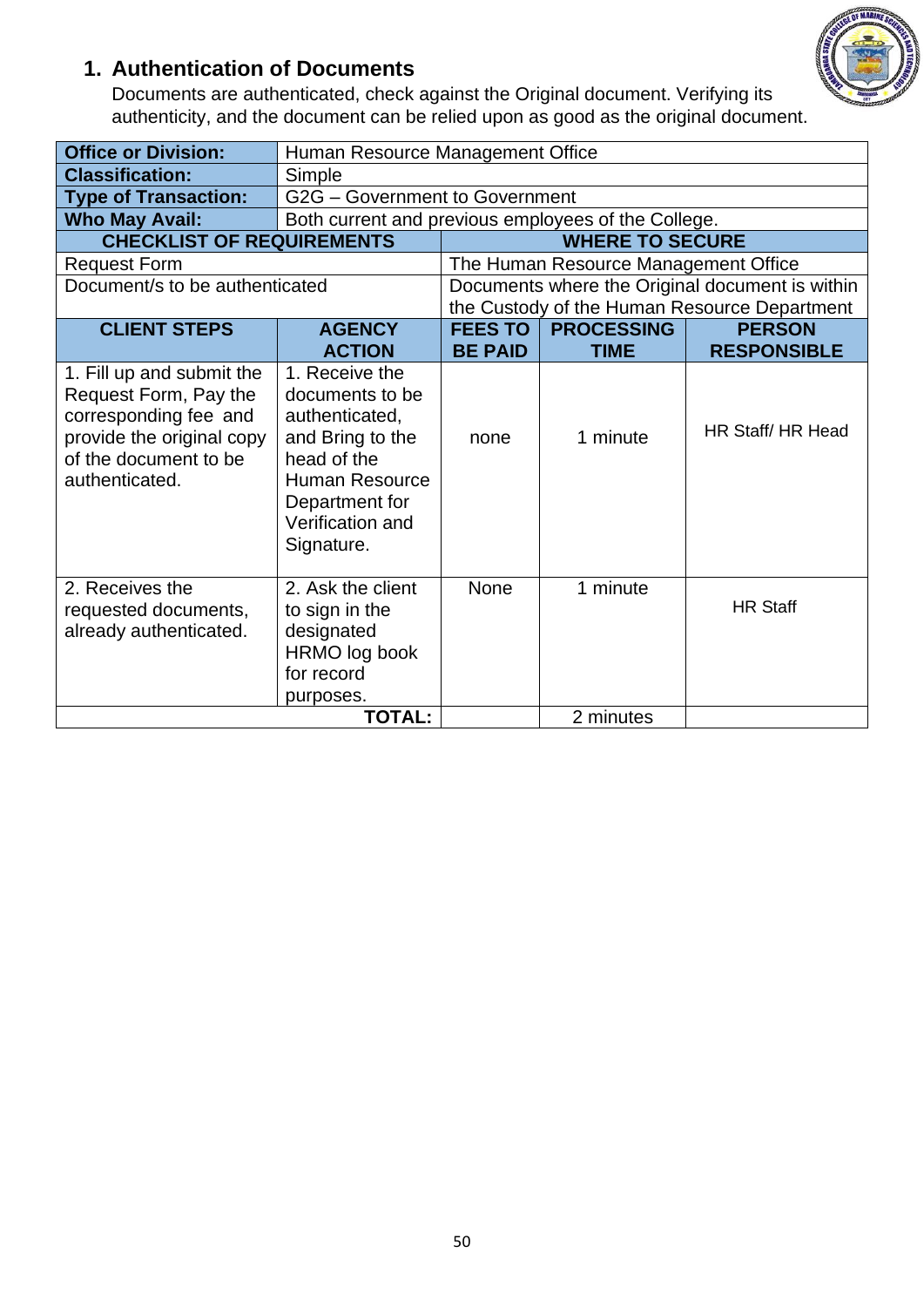

# **Human Resource Management Office Issuance of Service Records and Certificate of Employment**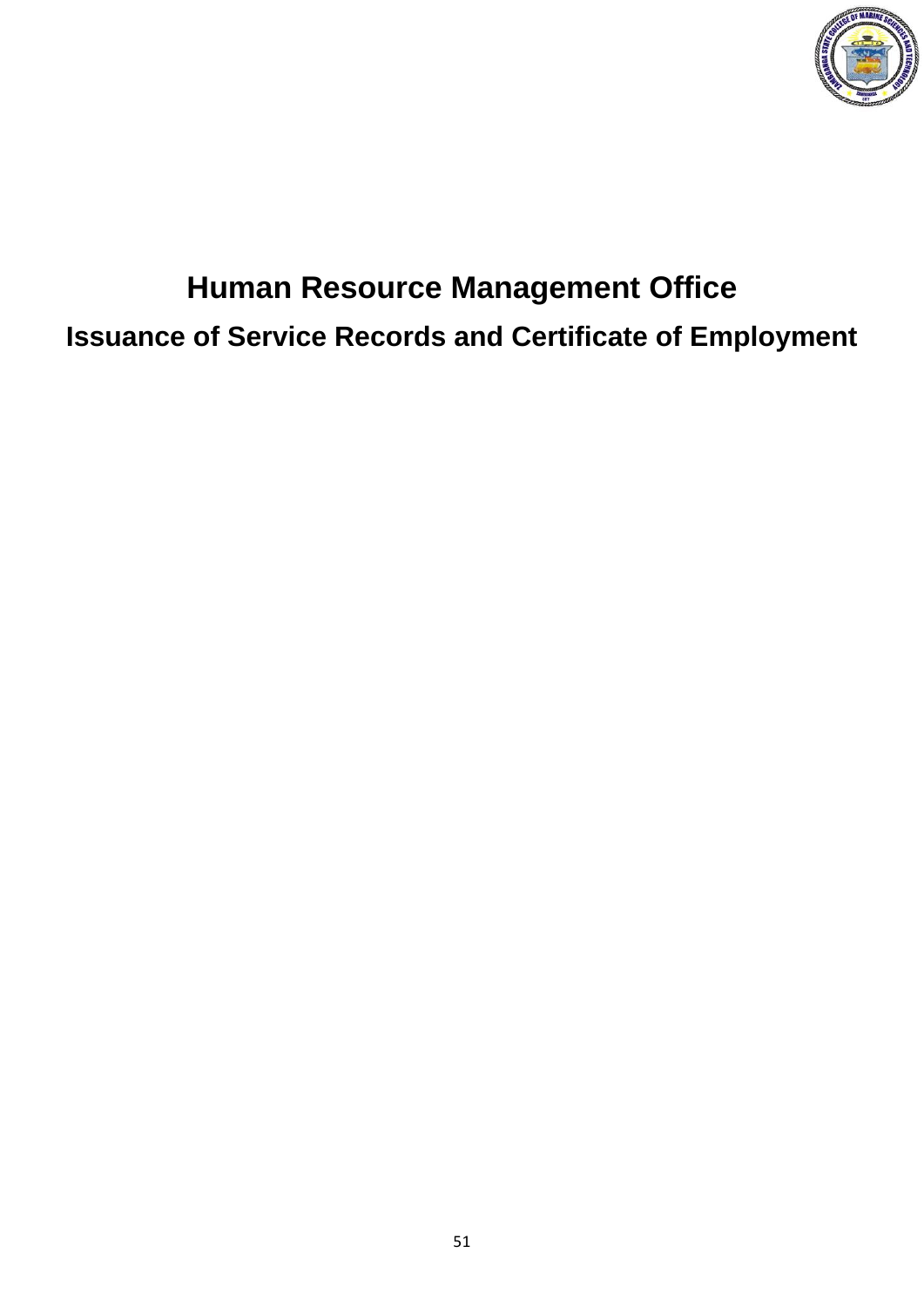

#### **1. Issuance of Service Records and Certificate of Employment**

Service Records provides information about the length of service, Original date of employment, salary grade and increments of employees. Certificate of Employment, provides information about the status of employment, salary of the employee, place of assignments and other information**.**

| <b>Office or Division:</b>                | Human Resource Management Office                                                                   |                                                                           |                                      |                      |  |  |
|-------------------------------------------|----------------------------------------------------------------------------------------------------|---------------------------------------------------------------------------|--------------------------------------|----------------------|--|--|
| <b>Classification:</b>                    | Simple                                                                                             |                                                                           |                                      |                      |  |  |
| <b>Type of Transaction:</b>               |                                                                                                    | G2G - Government to Government                                            |                                      |                      |  |  |
| <b>Who May Avail:</b>                     | Both current and previous employees of the College.                                                |                                                                           |                                      |                      |  |  |
| <b>CHECKLIST OF REQUIREMENTS</b>          |                                                                                                    |                                                                           | <b>WHERE TO SECURE</b>               |                      |  |  |
| <b>Request Form</b>                       |                                                                                                    |                                                                           | The Human Resource Management Office |                      |  |  |
| <b>CLIENT STEPS</b>                       | <b>AGENCY</b><br><b>ACTION</b>                                                                     | <b>FEES TO BE</b><br><b>PROCESSING</b><br><b>PAID</b><br><b>TIME</b>      |                                      |                      |  |  |
| 1. Fill up and submit<br>the Request Form | 1. Receive the<br>request form,<br>and instruct the<br>client to pay the<br>fee at the<br>Cashier. | <b>None</b>                                                               | 2 minutes                            | <b>HR Staff</b>      |  |  |
| 2. Pay the prescribed<br>fee              | 2. Receive and<br>issue<br>corresponding<br>receipts.                                              | Service<br>Record Fee /<br>Certificate of<br>Employment-<br><b>PHP 50</b> | 3 minutes                            | <b>Cashier Staff</b> |  |  |
| 3. Present Official<br>Receipt            | 3. Prepares the<br>requested<br>document.                                                          | <b>None</b>                                                               | 10 minutes                           | <b>HR Staff</b>      |  |  |
| <b>TOTAL:</b><br>15 minutes               |                                                                                                    |                                                                           |                                      |                      |  |  |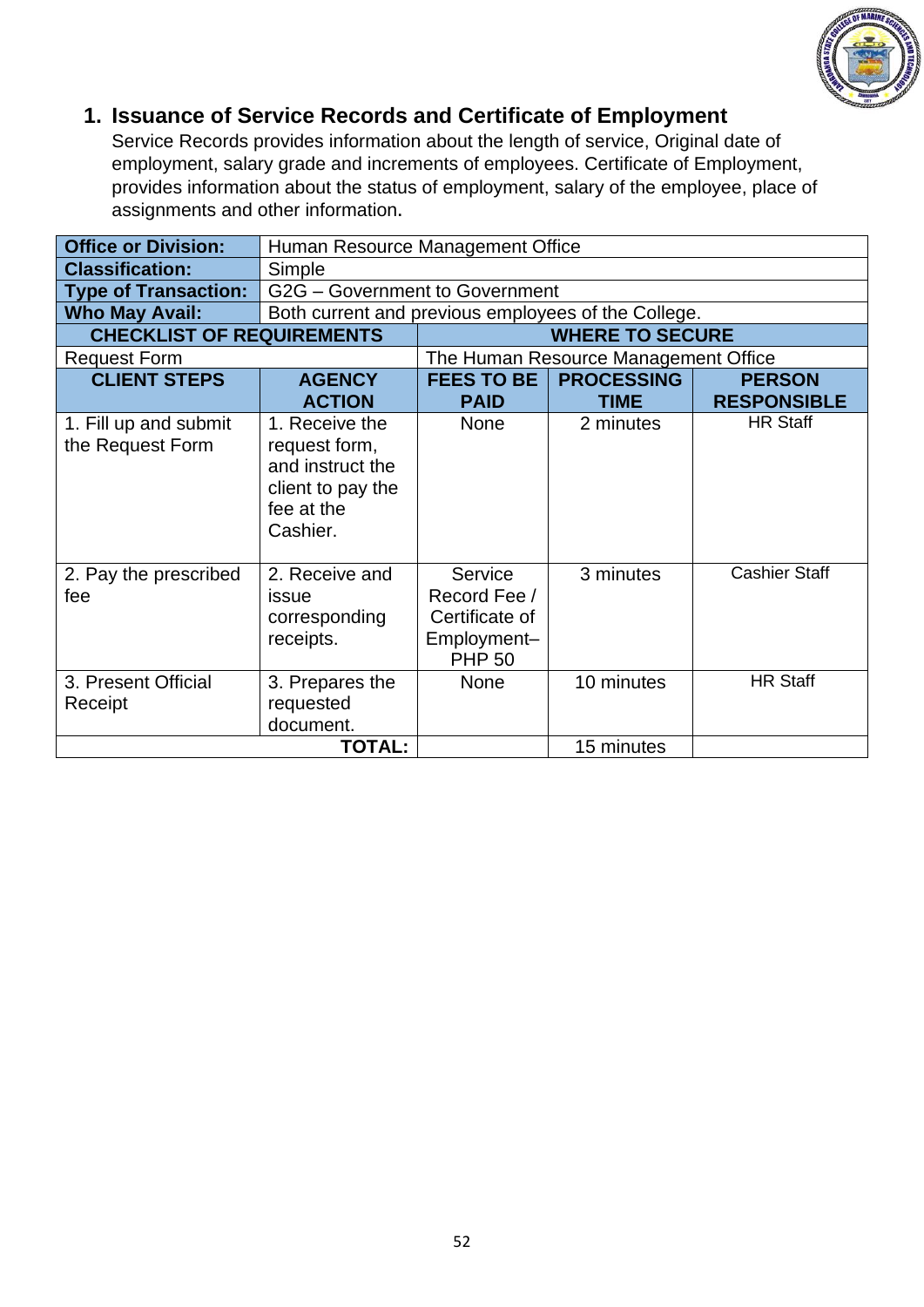

# **Cashier's Office Accepting Payment for Authorized Fees**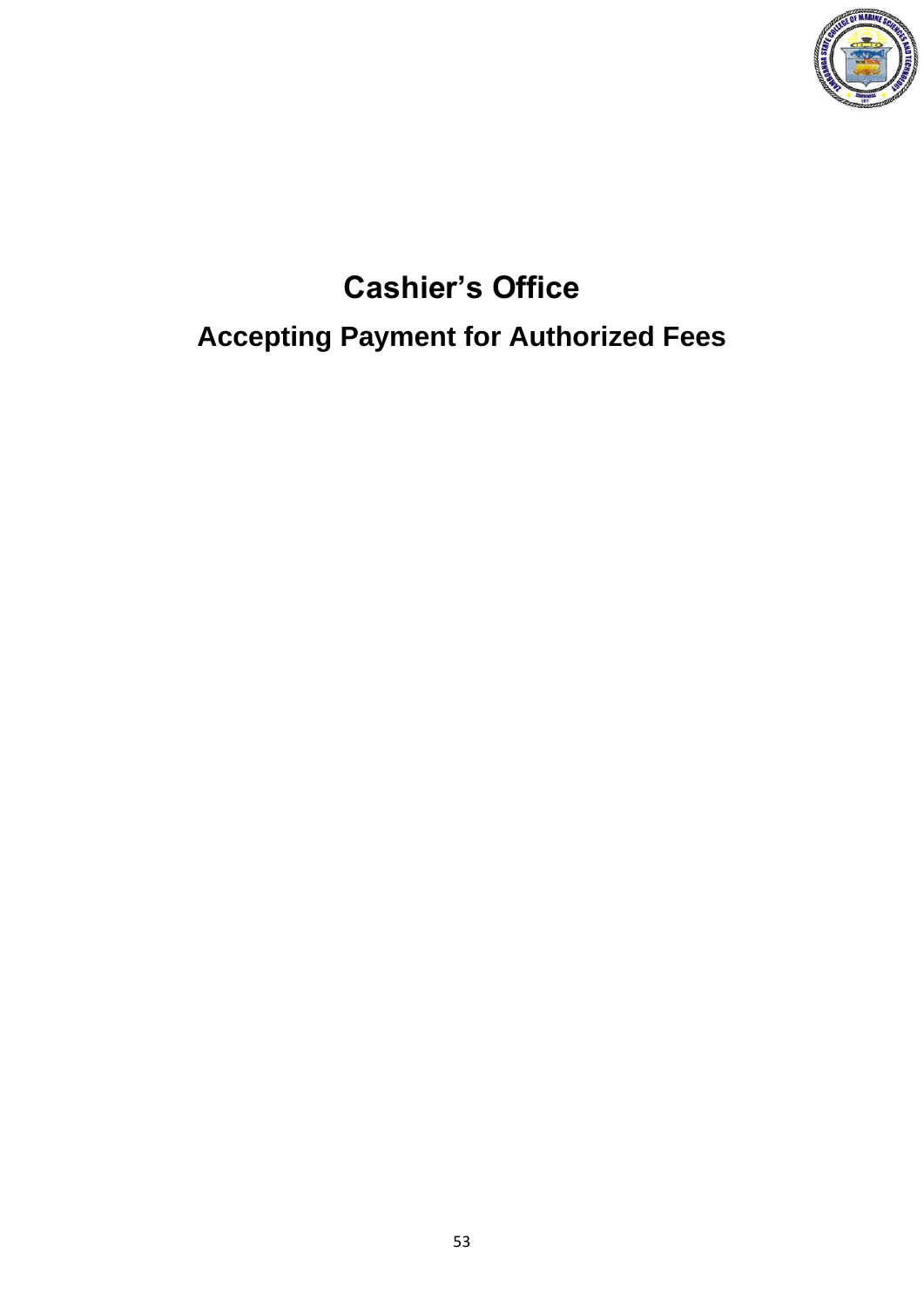

### **1. Accepting Payment for Authorized Fees**

The Cashier's Office issues Official Receipts to individuals who would like to get their scholastic documents.

| <b>Office or Division:</b>                                         | <b>Cashier's Office</b>                                                                                                                                                                                             |                                                                                                                                                                                                                                                                                                                                                                                                                                                                                                                                                                                                                                                                                                                                                                   |                                  |                                                                    |  |
|--------------------------------------------------------------------|---------------------------------------------------------------------------------------------------------------------------------------------------------------------------------------------------------------------|-------------------------------------------------------------------------------------------------------------------------------------------------------------------------------------------------------------------------------------------------------------------------------------------------------------------------------------------------------------------------------------------------------------------------------------------------------------------------------------------------------------------------------------------------------------------------------------------------------------------------------------------------------------------------------------------------------------------------------------------------------------------|----------------------------------|--------------------------------------------------------------------|--|
| <b>Classification:</b>                                             | Simple                                                                                                                                                                                                              |                                                                                                                                                                                                                                                                                                                                                                                                                                                                                                                                                                                                                                                                                                                                                                   |                                  |                                                                    |  |
| <b>Type of</b><br><b>Transaction:</b>                              | G2C - Government to Citizen                                                                                                                                                                                         |                                                                                                                                                                                                                                                                                                                                                                                                                                                                                                                                                                                                                                                                                                                                                                   |                                  |                                                                    |  |
| <b>Who May Avail:</b>                                              | All                                                                                                                                                                                                                 |                                                                                                                                                                                                                                                                                                                                                                                                                                                                                                                                                                                                                                                                                                                                                                   |                                  |                                                                    |  |
| <b>CHECKLIST OF</b><br><b>REQUIREMENTS</b>                         |                                                                                                                                                                                                                     |                                                                                                                                                                                                                                                                                                                                                                                                                                                                                                                                                                                                                                                                                                                                                                   | <b>WHERE TO SECURE</b>           |                                                                    |  |
| <b>Payment Slip</b>                                                |                                                                                                                                                                                                                     | Registrar's Office/Assessment Office/BAC Office/Guidance                                                                                                                                                                                                                                                                                                                                                                                                                                                                                                                                                                                                                                                                                                          |                                  |                                                                    |  |
|                                                                    |                                                                                                                                                                                                                     | <b>Office/Food Innovation Center</b>                                                                                                                                                                                                                                                                                                                                                                                                                                                                                                                                                                                                                                                                                                                              |                                  |                                                                    |  |
| <b>ID/Account Number</b>                                           |                                                                                                                                                                                                                     | All                                                                                                                                                                                                                                                                                                                                                                                                                                                                                                                                                                                                                                                                                                                                                               |                                  |                                                                    |  |
| <b>CLIENT STEPS</b>                                                | <b>AGENCY</b><br><b>ACTION</b>                                                                                                                                                                                      | <b>FEES TO BE PAID</b>                                                                                                                                                                                                                                                                                                                                                                                                                                                                                                                                                                                                                                                                                                                                            | <b>PROCESSING</b><br><b>TIME</b> | <b>PERSON</b><br><b>RESPONSIBLE</b>                                |  |
| 1. Go to the<br>Cashier's office<br>and pay the<br>required amount | 1. Cashier's<br>staff will<br>check the<br>amounts<br>that should<br>be paid.<br>1.1 Relay<br>the<br>message of<br>the amount<br>to clients<br>1.2 Cashier<br>staff will<br>issue the<br><b>Official</b><br>Receipt | All levels<br>1.TOR - PHP 120/page<br>2. CAV- PHP 100<br>3. Certification - PHP 50<br>4. Honorable Dismissal -<br><b>PHP 100</b><br>5. Authentication - PHP<br>50/page<br>6. Diploma - PHP 200<br>7. Red Ribbon - PHP 100<br>8. List of Graduates -<br><b>PHP 50</b><br>9. Graduation fee - PHP<br>350<br>Undergrad<br>1. Tuition - PHP 50/unit<br>2. Library fee - PHP 100<br>3. Cultural fee(old) - PHP<br>100<br>4. Cultural fee(new) -<br><b>PHP 150</b><br>5. Band - PHP 50<br>6.SCUAA - PHP 100<br>7. Psych - PHP 50<br>8. ROTC - PHP 50<br>9. PE - PHP 480<br>10. JEEP - PHP 700<br>11. Guidance fee (old) -<br><b>PHP 50</b><br>12. Guidance fee (new) -<br><b>PHP 100</b><br>13. Developmental<br>(old) - PHP 500<br>14 Developmental (new)<br>- PHP 650 | 3 minutes                        | <b>Bonded</b><br>Collecting<br><b>Officers</b><br>Cashier's Office |  |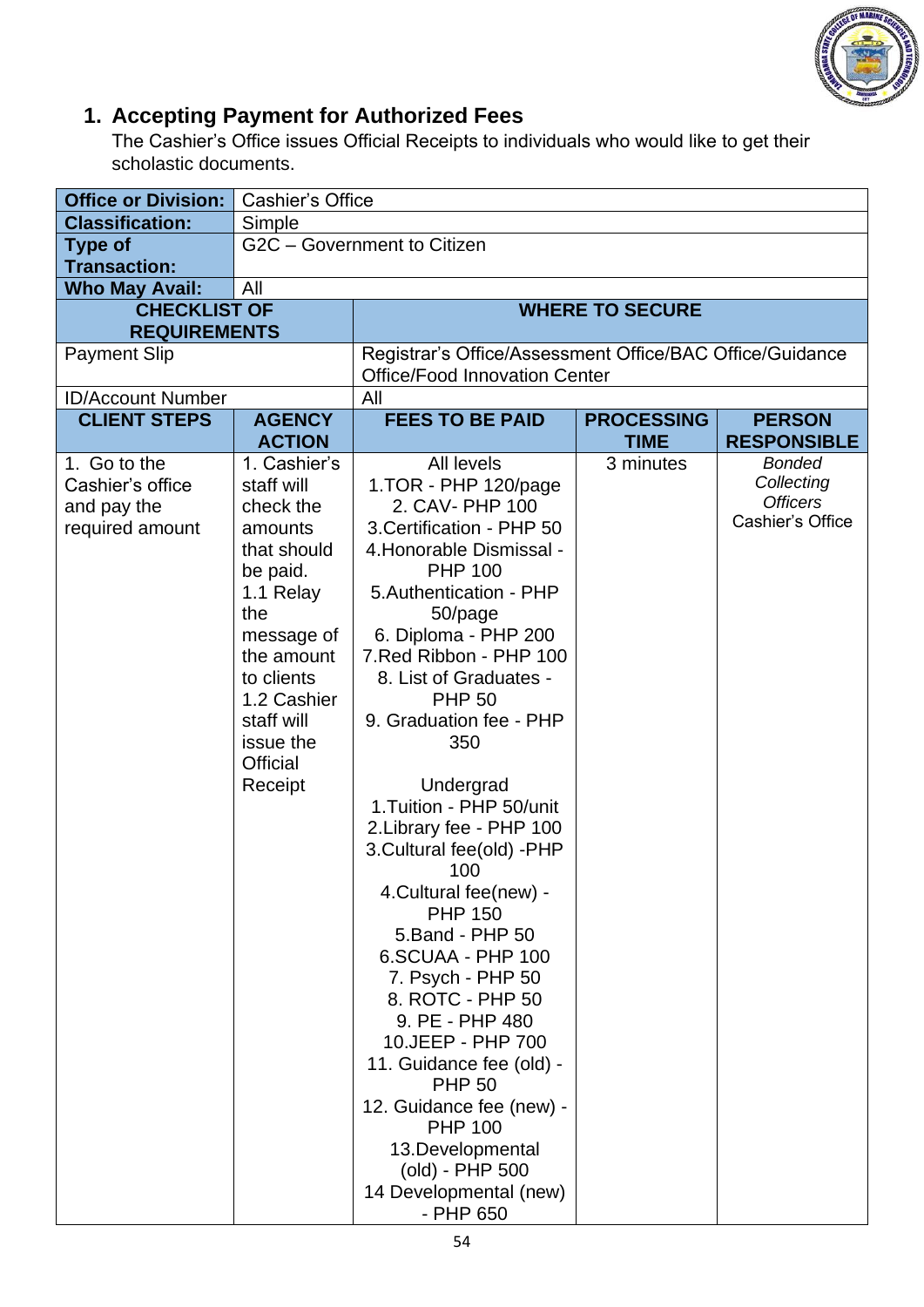|                 |                 | 15. Athletic (old) - PHP    |           |                  |
|-----------------|-----------------|-----------------------------|-----------|------------------|
|                 |                 | 95                          |           |                  |
|                 |                 | 16. Athletic (new) - PHP    |           |                  |
|                 |                 | 195                         |           |                  |
|                 |                 | 17. Med (old) - PHP 70      |           |                  |
|                 |                 | 18. Med/Dent - PHP 120      |           |                  |
|                 |                 | 19. Admission - PHP         |           |                  |
|                 |                 | 200                         |           |                  |
|                 |                 | 20. Entrance - PHP 50       |           |                  |
|                 |                 | 21.Handbook - PHP 100       |           |                  |
|                 |                 | 22. Registration - PHP      |           |                  |
|                 |                 | 125                         |           |                  |
|                 |                 | 23. Laboratory - PHP        |           |                  |
|                 |                 | 200 & 400                   |           |                  |
|                 |                 | 24. Computer - PHP 500      |           |                  |
|                 |                 | 25. Tuition - PHP 50 and    |           |                  |
|                 |                 | PHP 100/unit                |           |                  |
|                 |                 | 26. Completion form         |           |                  |
|                 |                 | (NONE)                      |           |                  |
|                 |                 | 27.Adding/Dropping          |           |                  |
|                 |                 | (NONE)                      |           |                  |
|                 |                 |                             |           |                  |
|                 |                 | <b>Graduate School</b>      |           |                  |
|                 |                 | 1. Tuition - PHP 250/unit   |           |                  |
|                 |                 | 2. Library - PHP 250        |           |                  |
|                 |                 | 3. Miscellaneous - PHP      |           |                  |
|                 |                 | 1,000                       |           |                  |
|                 |                 | 4. Laboratory - PHP         |           |                  |
|                 |                 | 2,500                       |           |                  |
|                 |                 | 5. Thesis - PHP             |           |                  |
|                 |                 | 17,549.57                   |           |                  |
|                 |                 | 6. Graduate School          |           |                  |
|                 |                 | <b>Admission Test - PHP</b> |           |                  |
|                 |                 | 300                         |           |                  |
|                 |                 | 7. Comprehensive Exam       |           |                  |
|                 |                 | - PHP 1,500                 |           |                  |
|                 |                 | 8. Completion Form -        |           |                  |
|                 |                 | <b>PHP 50</b>               |           |                  |
|                 |                 | 9. Adding/Dropping form     |           |                  |
|                 |                 | - PHP 50                    |           |                  |
| 2. Claim OR for | 2. Cashier      | None                        | 1 minute  | <b>Bonded</b>    |
| payment made    | staff will      |                             |           | Collecting       |
|                 | give the        |                             |           | <b>Officers</b>  |
|                 | original        |                             |           | Cashier's Office |
|                 | copy of the     |                             |           |                  |
|                 | <b>Official</b> |                             |           |                  |
|                 | Receipt to      |                             |           |                  |
|                 | client as       |                             |           |                  |
|                 | soon as it      |                             |           |                  |
|                 | has made        |                             |           |                  |
|                 | <b>TOTAL:</b>   |                             | 4 minutes |                  |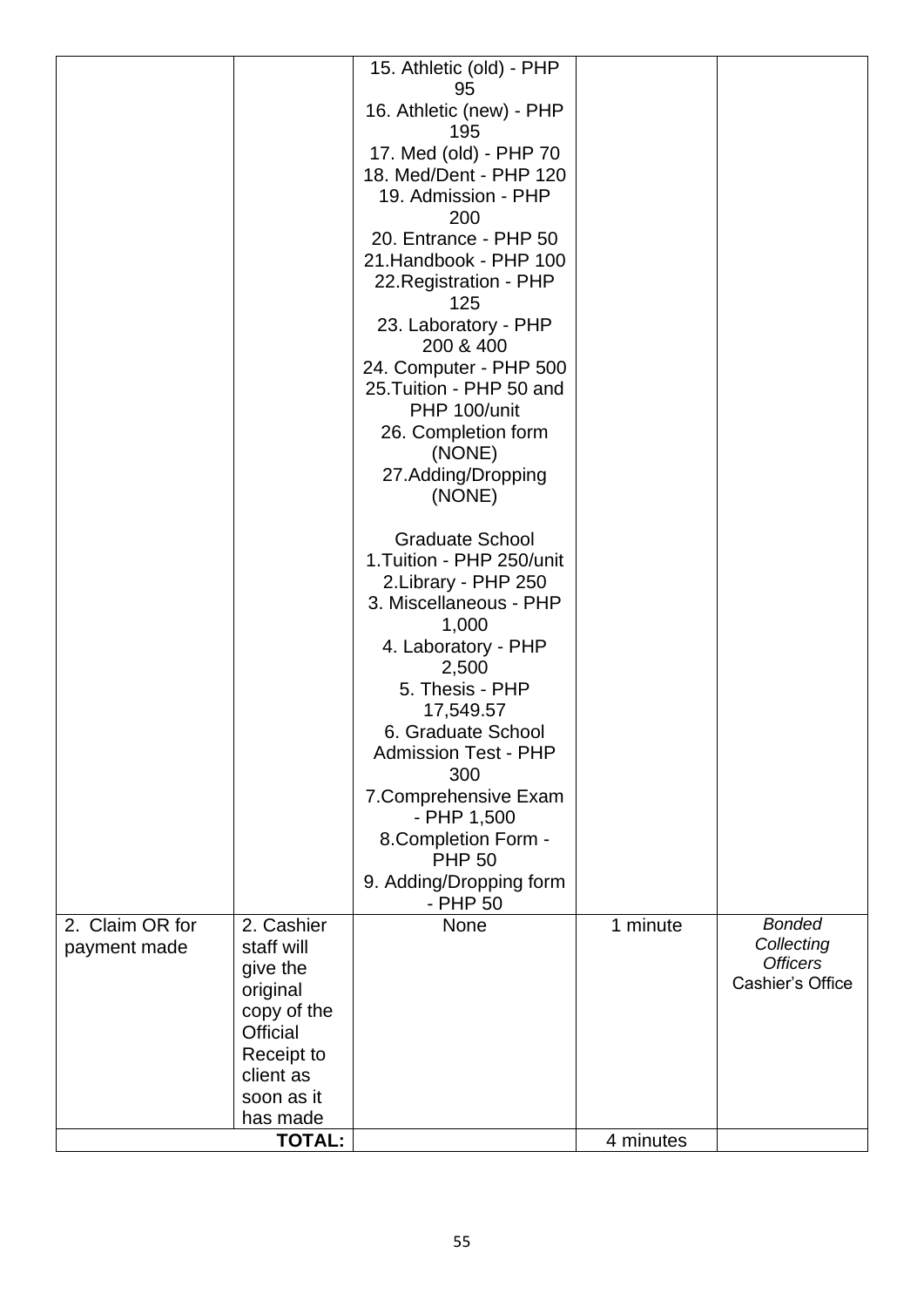

#### **2. Paying of Other Fees**

Cashier's Office issues Official Receipts to individuals who would like to get additional non scholastic records and also to those who would like to avail the different products and services that the institution is offering.

| <b>Office or Division:</b>       | <b>Cashier's Office</b>                         |                            |                 |                                                        |
|----------------------------------|-------------------------------------------------|----------------------------|-----------------|--------------------------------------------------------|
| <b>Classification:</b>           | Simple                                          |                            |                 |                                                        |
| <b>Type of Transaction:</b>      | G2C - Government to Citizen                     |                            |                 |                                                        |
| <b>Who May Avail:</b>            | All                                             |                            |                 |                                                        |
| <b>CHECKLIST OF REQUIREMENTS</b> | <b>WHERE TO SECURE</b>                          |                            |                 |                                                        |
| <b>Payment Slip</b>              |                                                 |                            |                 | BAC Office/Guidance Office/Food Innovation Center, OIC |
|                                  | for Food Services, Aquaculture                  |                            |                 |                                                        |
| <b>CLIENT STEPS</b>              | <b>AGENCY</b>                                   | <b>FEES TO BE</b>          | <b>PROCESSI</b> | <b>PERSON</b>                                          |
|                                  | <b>ACTION</b>                                   | <b>PAID</b>                | <b>NG TIME</b>  | <b>RESPONSIBLE</b>                                     |
| 1. Go to the Cashier's           | 1 <sub>1</sub>                                  | <b>BAC Office</b>          | 3 minutes       | <b>Bonded Collecting Officers</b>                      |
| office and pay the               | Cashier's                                       | 1. Bid                     |                 | Cashier's Office                                       |
| required amount                  | staff will                                      | <b>Documents</b>           |                 |                                                        |
|                                  | check the                                       | P500,000 and               |                 |                                                        |
|                                  | amounts                                         | below- PHP                 |                 |                                                        |
|                                  | that should                                     | 500                        |                 |                                                        |
|                                  | be paid.                                        | 2.Bid                      |                 |                                                        |
|                                  | 1.1 Relay                                       | <b>Documents</b>           |                 |                                                        |
|                                  | the                                             | more than<br>P500,000 to 1 |                 |                                                        |
|                                  | message<br>of the                               | Million - PHP              |                 |                                                        |
|                                  |                                                 |                            |                 |                                                        |
|                                  | 1,000<br>amount to<br>3. Bid<br>clients         |                            |                 |                                                        |
|                                  | 1.2<br><b>Documents</b><br>Cashier<br>more than |                            |                 |                                                        |
|                                  |                                                 |                            |                 |                                                        |
|                                  | staff will                                      | $P1M$ to $P5M -$           |                 |                                                        |
|                                  | issue the                                       | PHP 5,000                  |                 |                                                        |
|                                  | Official                                        | 4. Bid                     |                 |                                                        |
|                                  | Receipt                                         | <b>Documents</b>           |                 |                                                        |
|                                  | 2. Will fill                                    | more than                  |                 |                                                        |
|                                  | out the                                         | P5M to P10M                |                 |                                                        |
|                                  | necessary                                       | $-$ PHP 10,000             |                 |                                                        |
|                                  | information                                     | 5. Bid                     |                 |                                                        |
|                                  | on the                                          | <b>Documents</b>           |                 |                                                        |
|                                  | forms.                                          | more than                  |                 |                                                        |
|                                  |                                                 | P10M to P50M               |                 |                                                        |
|                                  |                                                 | $-$ PHP 25,000             |                 |                                                        |
|                                  |                                                 | 6. Bid                     |                 |                                                        |
|                                  |                                                 | <b>Documents</b>           |                 |                                                        |
|                                  |                                                 | more than                  |                 |                                                        |
|                                  |                                                 | P50M to                    |                 |                                                        |
|                                  |                                                 | $P500M - PHP$              |                 |                                                        |
|                                  |                                                 | 50,000                     |                 |                                                        |
|                                  |                                                 | 7. Bid                     |                 |                                                        |
|                                  |                                                 | <b>Documents</b>           |                 |                                                        |
|                                  |                                                 | more than                  |                 |                                                        |
|                                  |                                                 | $P500M - PHP$              |                 |                                                        |
|                                  |                                                 | 75,000                     |                 |                                                        |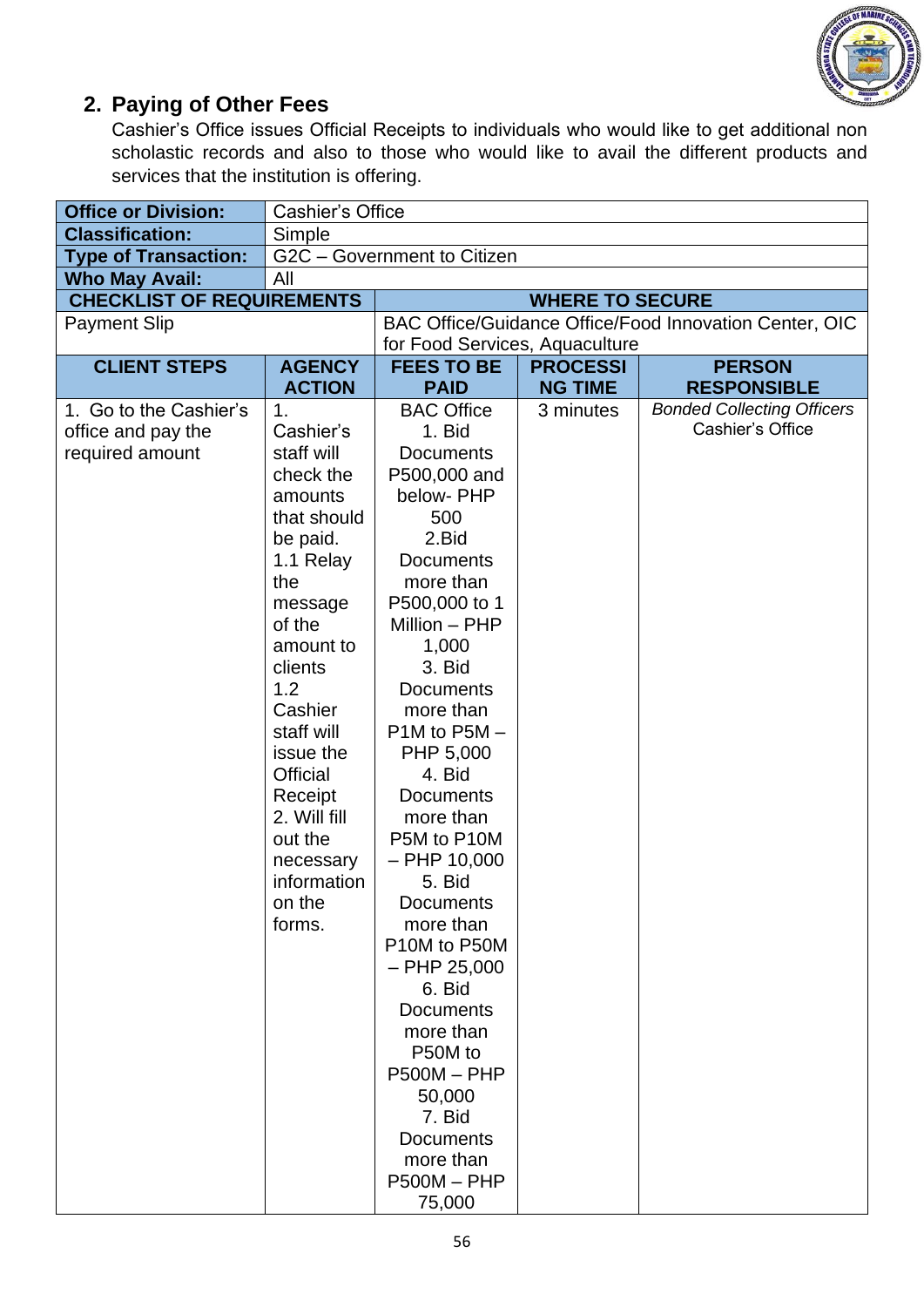|  | 8.               |  |
|--|------------------|--|
|  | Performance      |  |
|  | $bond - if cash$ |  |
|  | 5% x offered     |  |
|  | price            |  |
|  | 8.1              |  |
|  | Performance      |  |
|  | bond- 30% x      |  |
|  | offered price    |  |
|  | 9. Bidder's      |  |
|  | bond- 30% x      |  |
|  | contract price   |  |
|  |                  |  |
|  | Guidance         |  |
|  | Office           |  |
|  | 1. Affidavit of  |  |
|  | Loss (Grad       |  |
|  | School & PEC     |  |
|  | only) - PHP 50   |  |
|  |                  |  |
|  | <b>FIC</b>       |  |
|  | 1. Product and   |  |
|  | process          |  |
|  | development -    |  |
|  | PHP 5,000        |  |
|  | 2. Label         |  |
|  | design - PHP     |  |
|  | 2,500            |  |
|  | 3. Air condition |  |
|  | Training room    |  |
|  | - PHP 1,500/hr   |  |
|  | 4. Excess use    |  |
|  | of more than 1   |  |
|  | hour - PHP       |  |
|  | 187.50/hr        |  |
|  | 5. Projector -   |  |
|  | PHP 500/day      |  |
|  | 6. Vacuum        |  |
|  | fryer - PHP      |  |
|  | 568              |  |
|  | 7. Spray Dryer   |  |
|  | - PHP 423        |  |
|  | 8. Freeze        |  |
|  | Dryer - PHP      |  |
|  | 303              |  |
|  | 9. Water         |  |
|  | Retort - PHP     |  |
|  | 263              |  |
|  | 10. Mechanical   |  |
|  | oven             |  |
|  | Dryer/Electric   |  |
|  | cabinet - PHP    |  |
|  | 213              |  |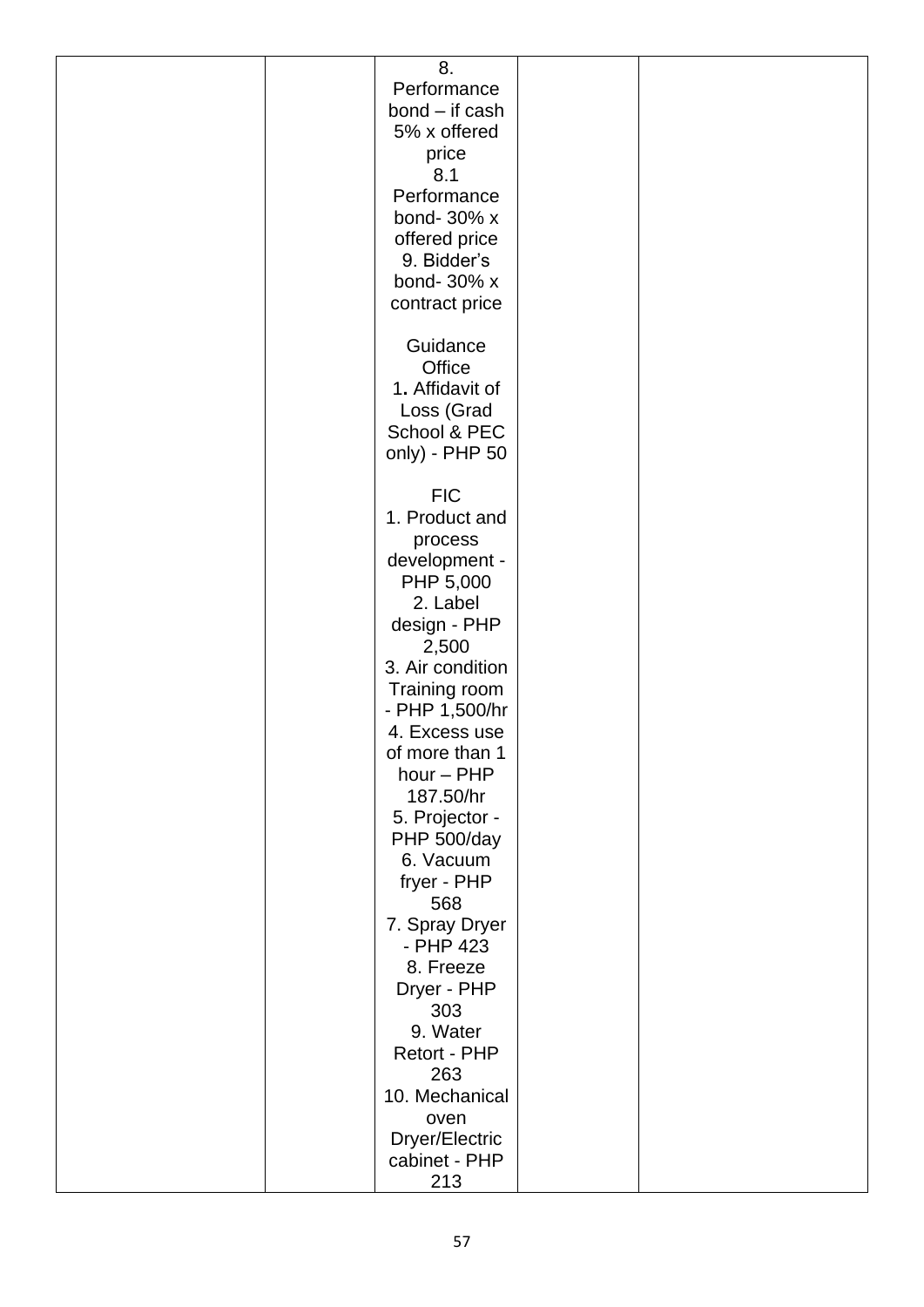|  | 11. Vacuum                      |  |
|--|---------------------------------|--|
|  | packaging                       |  |
|  | machine (with                   |  |
|  | nitrogen flush                  |  |
|  | infusion,                       |  |
|  | optional) -                     |  |
|  | <b>PHP 234</b>                  |  |
|  | 12. Continuous                  |  |
|  | band sealer -                   |  |
|  | <b>PHP 158</b>                  |  |
|  | 13. Food mixer                  |  |
|  | - PHP 173                       |  |
|  | 14. Can                         |  |
|  | seamer - PHP                    |  |
|  | 223                             |  |
|  | 15. Impulse                     |  |
|  | sealer - PHP                    |  |
|  | 140                             |  |
|  | 16. pH meter -                  |  |
|  | <b>PHP 116</b>                  |  |
|  | 17.                             |  |
|  | Refractometer                   |  |
|  | - PHP 118                       |  |
|  | 18.                             |  |
|  | Thermometer,                    |  |
|  | dial type $-$                   |  |
|  | <b>PHP 117</b>                  |  |
|  | 19. Weighing                    |  |
|  | scale, digital -                |  |
|  | <b>PHP 133</b><br>20. Steamer - |  |
|  | <b>PHP 115</b>                  |  |
|  | 21. Stove -                     |  |
|  | <b>PHP 146</b>                  |  |
|  | 22. Stove $-$                   |  |
|  | <b>PHP 146</b>                  |  |
|  | 23. Pressure                    |  |
|  | cooker/canner                   |  |
|  | - PHP 160                       |  |
|  | 24. Vetical                     |  |
|  | from-fill-seal                  |  |
|  | machine - PHP                   |  |
|  | 364                             |  |
|  | 25. Horizontal                  |  |
|  | flow wrap                       |  |
|  | machine - PHP                   |  |
|  | 520                             |  |
|  | 26. Continuous                  |  |
|  | band sealer -                   |  |
|  | <b>PHP 230</b>                  |  |
|  | 27. Double                      |  |
|  | chamber                         |  |
|  | vacuum                          |  |
|  | packaging                       |  |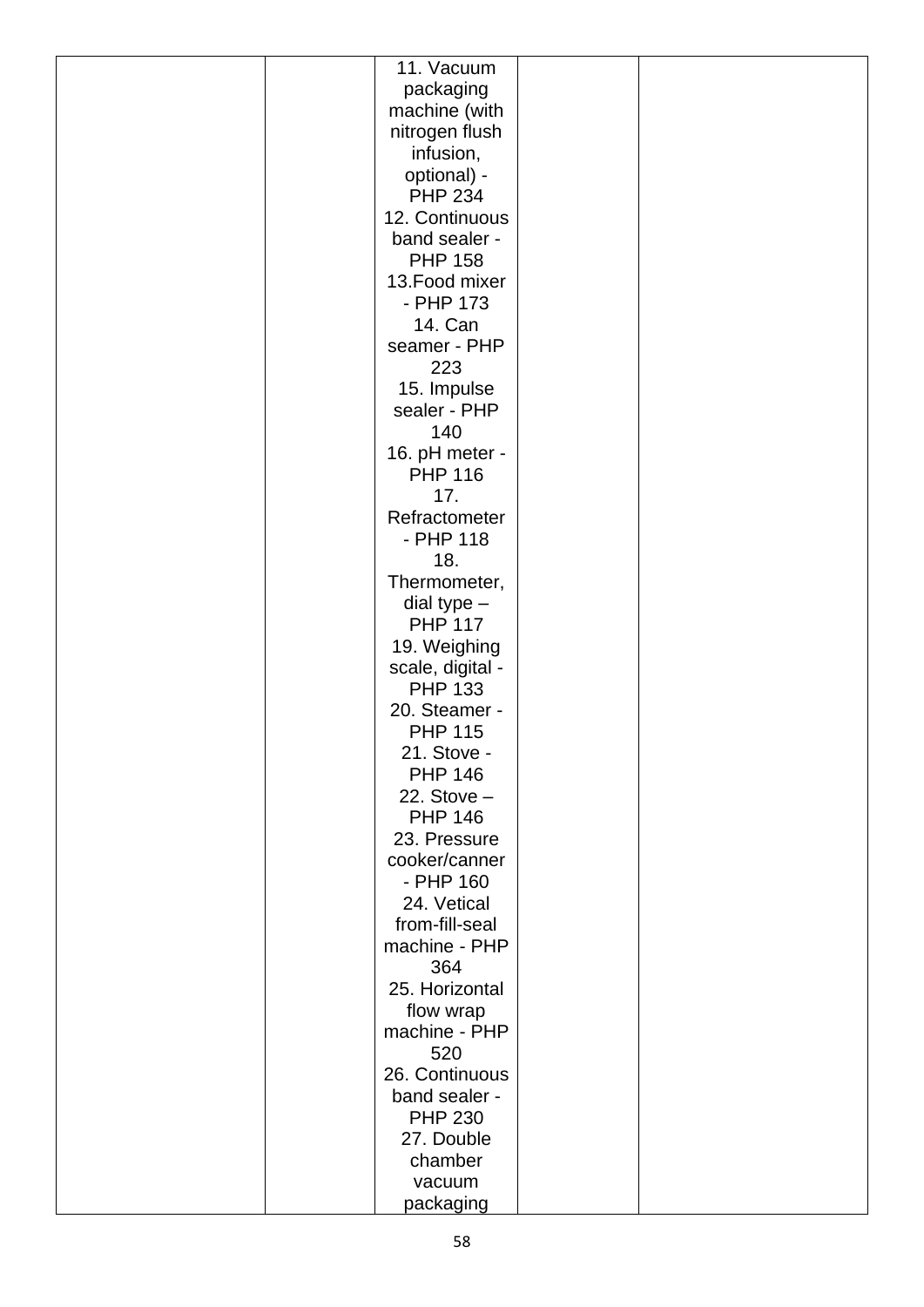|  | machine - PHP              |  |
|--|----------------------------|--|
|  | 313                        |  |
|  | 28. Continuous             |  |
|  | auto-                      |  |
|  | conveying                  |  |
|  | electromagneti             |  |
|  | c induction                |  |
|  | sealer - PHP               |  |
|  | 252                        |  |
|  | 29. Shrink                 |  |
|  | tunnel with                |  |
|  | semi-                      |  |
|  | automatic L-               |  |
|  |                            |  |
|  | type sealer -              |  |
|  | <b>PHP 276</b>             |  |
|  | 30. Semi-                  |  |
|  | automatic                  |  |
|  | bottle blowing             |  |
|  | machine - PHP              |  |
|  | 412                        |  |
|  | 31. Color label            |  |
|  | printer - PHP              |  |
|  | 306                        |  |
|  | 32.Round                   |  |
|  | bottle label               |  |
|  | applicator -               |  |
|  | <b>PHP 224</b>             |  |
|  | 33. Print and              |  |
|  | cut machine                |  |
|  | (pending                   |  |
|  | ZSCMST-BOT                 |  |
|  | approval                   |  |
|  | 34.Freezer                 |  |
|  | and chillers-              |  |
|  | $<$ 1 $kg$ - $PHP$         |  |
|  | 117/3hrs, PHP              |  |
|  | 5 succeeding               |  |
|  | hrs                        |  |
|  | 35. 1.1-2kg -              |  |
|  | PHP 122/3hrs,              |  |
|  | PHP <sub>7</sub>           |  |
|  | succeeding hr              |  |
|  |                            |  |
|  | 36. 2.1-3kg -<br>PHP 130/3 |  |
|  |                            |  |
|  | hrs, PHP                   |  |
|  | 9/succeeding               |  |
|  | hr                         |  |
|  | 37. 3.1-4kg -              |  |
|  | PHP 136/3                  |  |
|  | hrs, PHP                   |  |
|  | 11/succeeding              |  |
|  | hr                         |  |
|  | 38.4.1-5kg                 |  |
|  | PHP 143/3                  |  |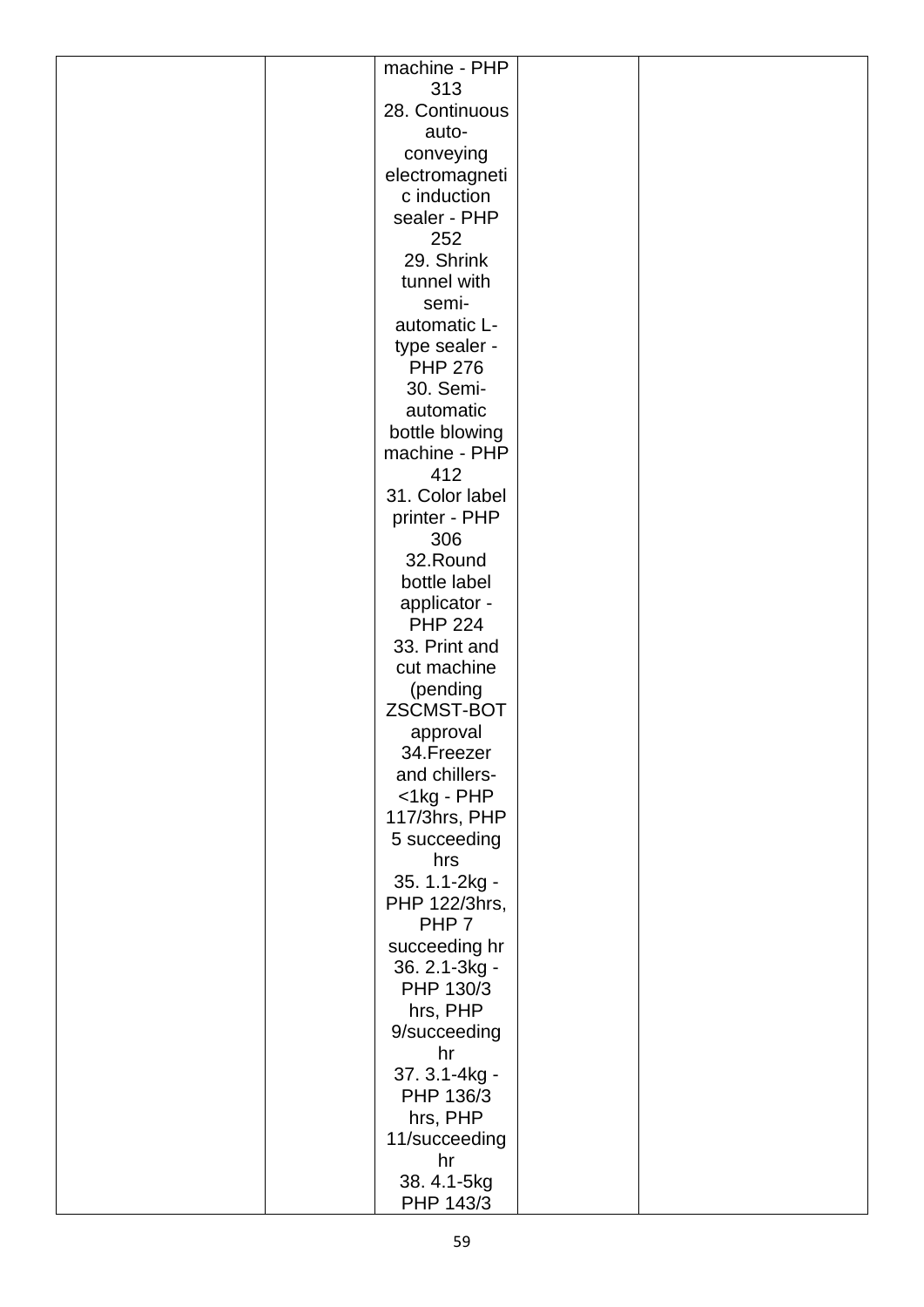| hrs, PHP             |  |
|----------------------|--|
| 13/succeeding        |  |
| hr                   |  |
| 39. 5.1-6kg          |  |
| PHP 149/3            |  |
| hrs, PHP             |  |
| 17/succeeding        |  |
| hr                   |  |
| 40.6.1-7kg           |  |
| PHP 156/3            |  |
| hrs, PHP             |  |
| 19/succeeding        |  |
| hr                   |  |
| 41.7.1-8kg           |  |
| PHP 162/3            |  |
| hrs, PHP             |  |
| 20/succeeding        |  |
| hr                   |  |
| 42.8.1-9kg           |  |
| PHP 169/3            |  |
| hrs, PHP             |  |
| 22/succeeding        |  |
| hr                   |  |
| 43.9.1-10kg          |  |
| PHP 175/3            |  |
| hrs, PHP             |  |
| 24/succeeding        |  |
| hr                   |  |
| (Rates are           |  |
| subject to           |  |
| change without       |  |
| prior notice.)       |  |
|                      |  |
| Aquaculture          |  |
| 1. Bangus -          |  |
| <b>PHP 140/kg</b>    |  |
| 2. Tilapia -         |  |
| PHP 80/kg            |  |
|                      |  |
| <b>Food Services</b> |  |
| 1. Apartelle -       |  |
| <b>PHP</b>           |  |
| 1,000/head           |  |
| 2. Dormitory -       |  |
| PHP 500/head         |  |
| 3. Guest             |  |
| house (air-          |  |
| conditioned) -       |  |
| PHP 600/night        |  |
| 4. Hostel (non       |  |
| aircon) - PHP        |  |
| 200/night            |  |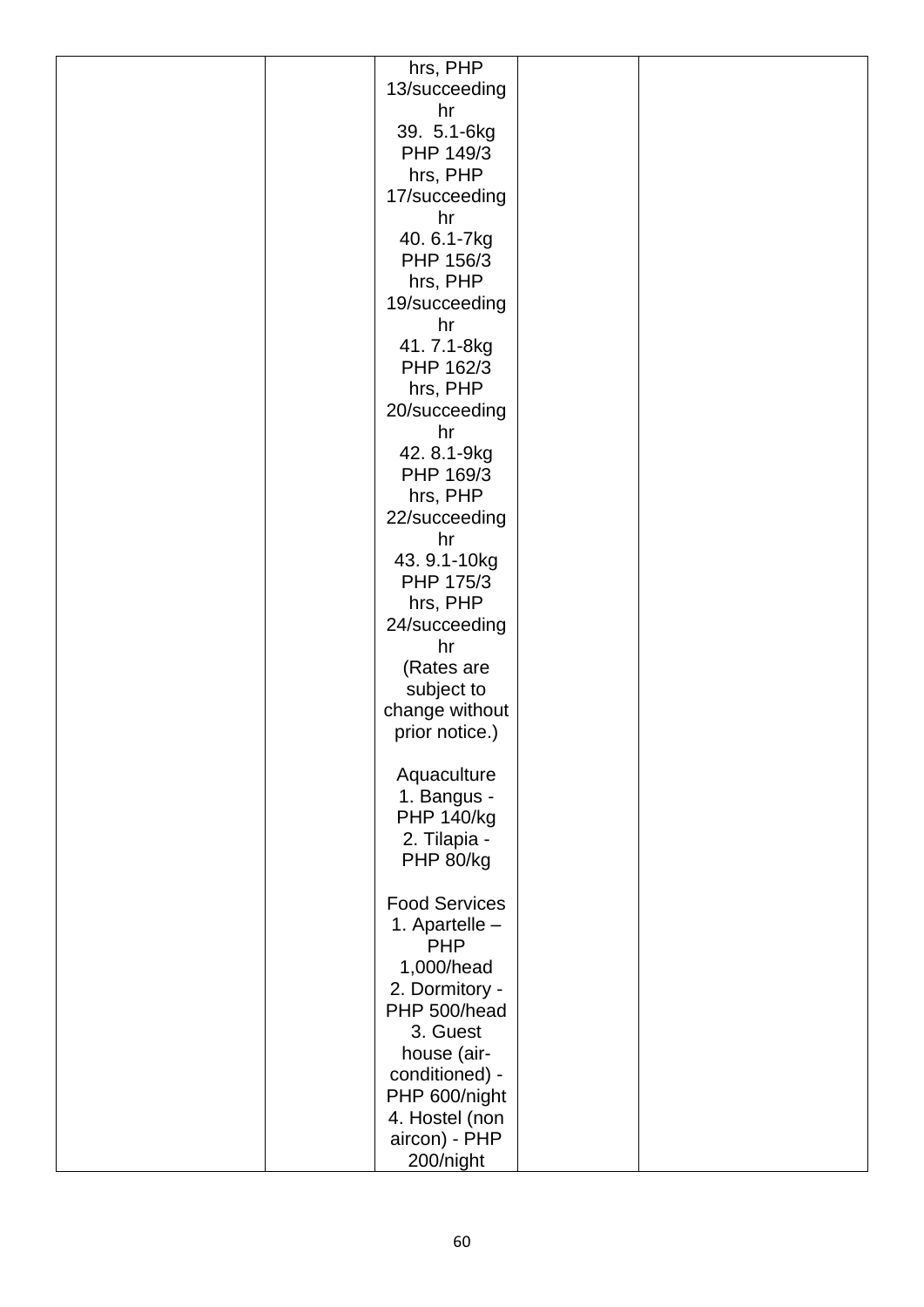|                 |               | 5. Camera                          |           |                                                       |
|-----------------|---------------|------------------------------------|-----------|-------------------------------------------------------|
|                 |               | rental - PHP                       |           |                                                       |
|                 |               | 1,000/day                          |           |                                                       |
|                 |               | 6. Scuba tank -                    |           |                                                       |
|                 |               | PHP 150/day                        |           |                                                       |
|                 |               | 7. Scuba                           |           |                                                       |
|                 |               | compressor -                       |           |                                                       |
|                 |               | PHP 500/day                        |           |                                                       |
|                 |               |                                    |           |                                                       |
|                 |               | 8. Octagon<br>rental - PHP         |           |                                                       |
|                 |               |                                    |           |                                                       |
|                 |               | 5,000/day                          |           |                                                       |
|                 |               | 9. Water billing<br>- PHP 38/cubic |           |                                                       |
|                 |               | 10. Electric                       |           |                                                       |
|                 |               | billing - PHP                      |           |                                                       |
|                 |               | 10/kw                              |           |                                                       |
|                 |               | 11.                                |           |                                                       |
|                 |               | Advertisement                      |           |                                                       |
|                 |               | - PHP 75/slot                      |           |                                                       |
|                 |               |                                    |           |                                                       |
|                 |               |                                    |           |                                                       |
|                 |               |                                    |           |                                                       |
|                 |               |                                    |           |                                                       |
|                 |               |                                    |           |                                                       |
|                 |               |                                    |           |                                                       |
| 2. Claim OR for | 1. Cashier    | None                               | 1 minute  |                                                       |
|                 |               |                                    |           | <b>Bonded Collecting Officers</b><br>Cashier's Office |
| payment made    | staff will    |                                    |           |                                                       |
|                 | give the      |                                    |           |                                                       |
|                 | original      |                                    |           |                                                       |
|                 | copy of the   |                                    |           |                                                       |
|                 | Official      |                                    |           |                                                       |
|                 | Receipt to    |                                    |           |                                                       |
|                 | client as     |                                    |           |                                                       |
|                 | soon as it    |                                    |           |                                                       |
|                 | has been      |                                    |           |                                                       |
|                 | issued.       |                                    |           |                                                       |
|                 | <b>TOTAL:</b> |                                    | 4 minutes |                                                       |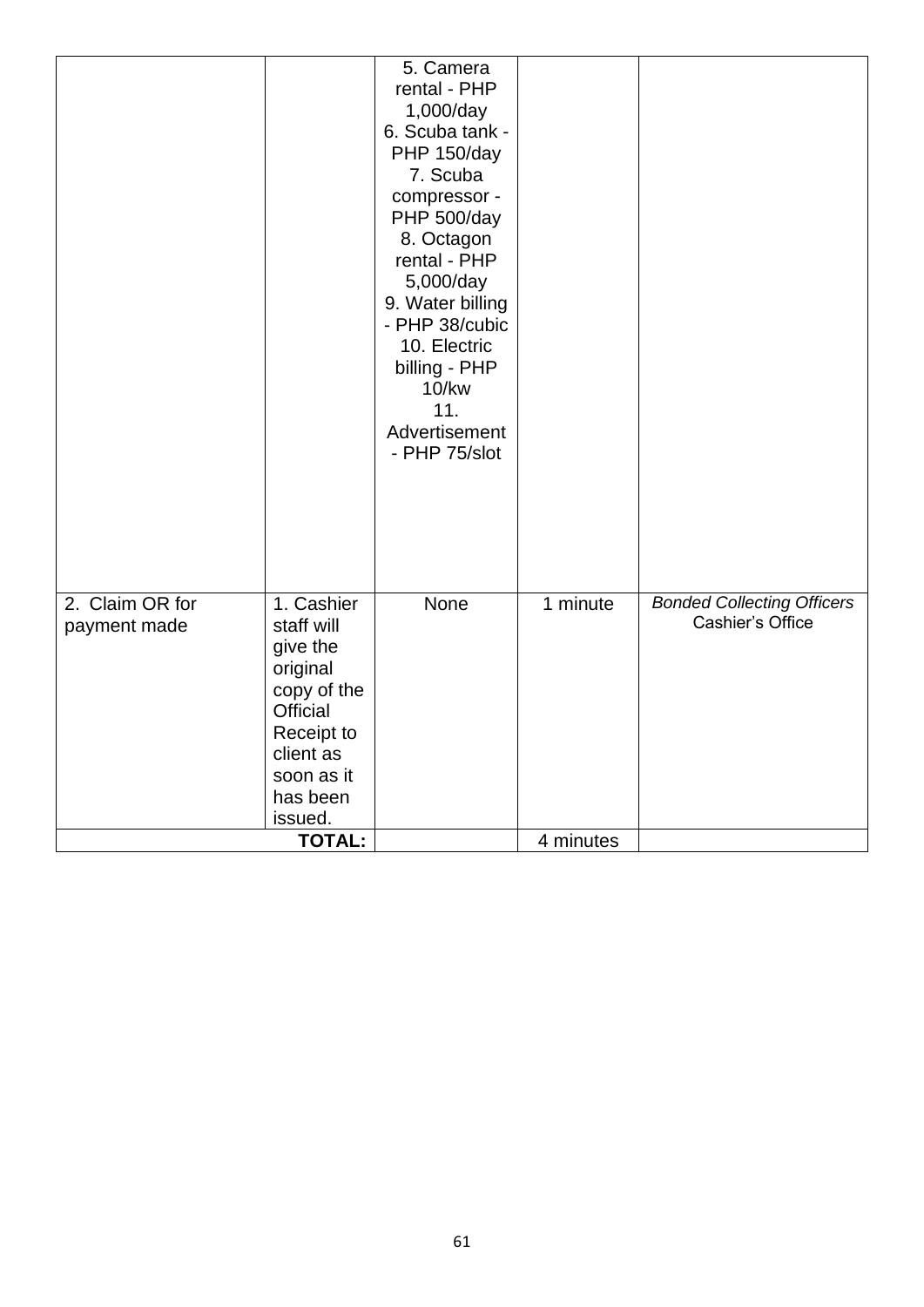

# **Cashier's Office Paying for Completion of Subjects**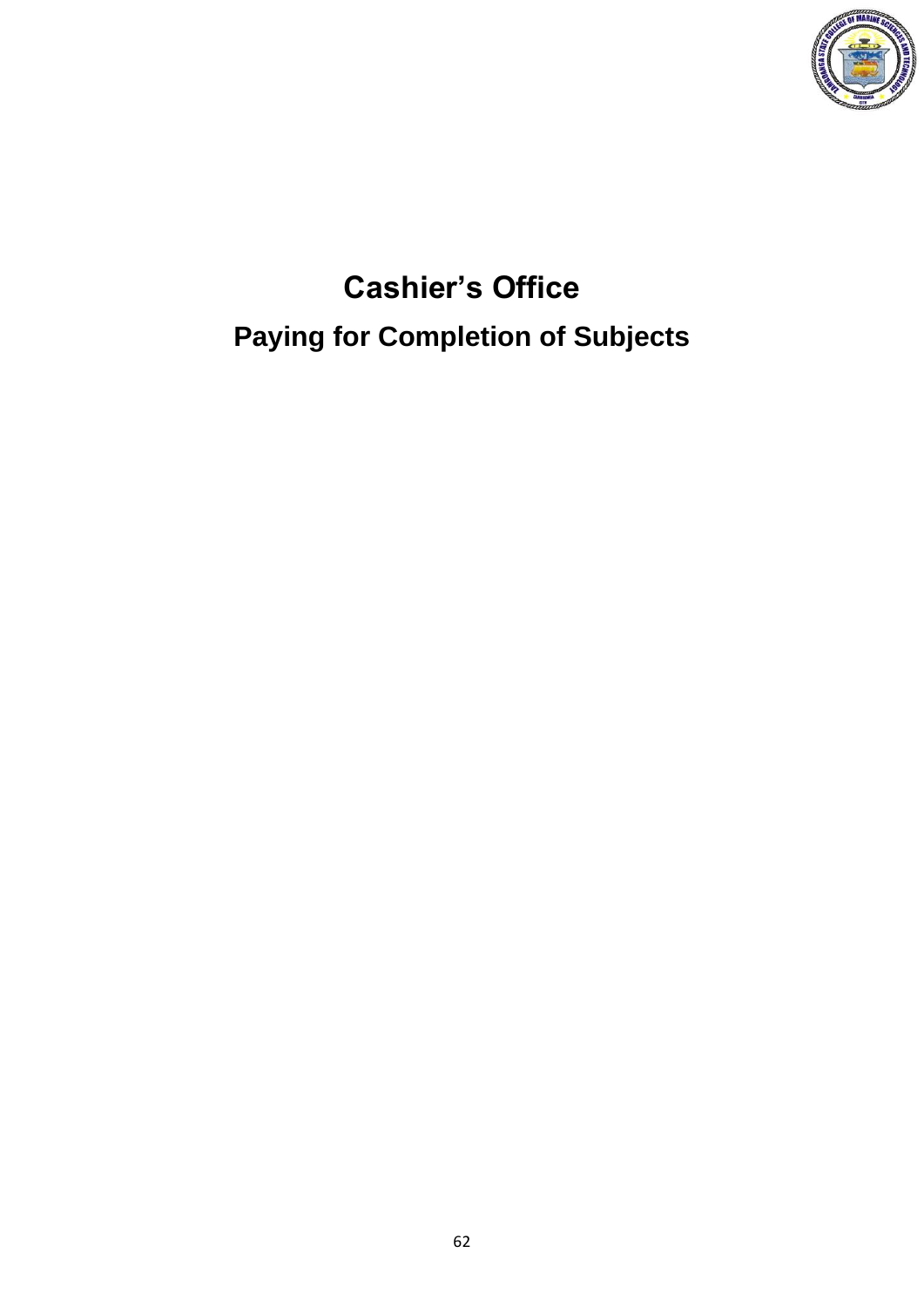

### **1. Paying for Completion of Subjects**

Cashier's Office will issue Official Receipt for the completion form for the following students: Graduate School and Professional Education Certificate.

| <b>Office or Division:</b>                                                                                                                   | <b>Cashier's Office</b>                                                                                                                                                             |                                                                      |                                  |                                                                 |  |
|----------------------------------------------------------------------------------------------------------------------------------------------|-------------------------------------------------------------------------------------------------------------------------------------------------------------------------------------|----------------------------------------------------------------------|----------------------------------|-----------------------------------------------------------------|--|
| <b>Classification:</b>                                                                                                                       | Simple                                                                                                                                                                              |                                                                      |                                  |                                                                 |  |
| <b>Type of Transaction:</b>                                                                                                                  | G2C - Government to Citizen                                                                                                                                                         |                                                                      |                                  |                                                                 |  |
| <b>Who May Avail:</b>                                                                                                                        | All                                                                                                                                                                                 |                                                                      |                                  |                                                                 |  |
| <b>CHECKLIST OF REQUIREMENTS</b>                                                                                                             |                                                                                                                                                                                     |                                                                      | <b>WHERE TO SECURE</b>           |                                                                 |  |
| Filled up and signed adding/dropping form                                                                                                    |                                                                                                                                                                                     | <b>College Registrar Office</b>                                      |                                  |                                                                 |  |
| <b>Order of Payment</b>                                                                                                                      |                                                                                                                                                                                     | <b>College Registrar Office</b>                                      |                                  |                                                                 |  |
| <b>CLIENT STEPS</b>                                                                                                                          | <b>AGENCY ACTION</b>                                                                                                                                                                | <b>FEES TO</b><br><b>BE PAID</b>                                     | <b>PROCESSING</b><br><b>TIME</b> | <b>PERSON b</b><br><b>RESPONSIBLE</b>                           |  |
| 1. Proceed to the<br>Cashier's Office for<br>payment of any of the<br>following:<br>1.1 Adding Fee<br>1.2 Dropping Fee<br>1.3 Completion Fee | 1. The cashier staff<br>will check the form<br>if it was fully filled<br>up and signed by<br>the signatories of<br>the forms.                                                       | <b>None</b>                                                          | 3 minutes                        | <b>Bonded Collecting</b><br><b>Officers</b><br>Cashier's Office |  |
| 2. Ask OR for<br>payment made.                                                                                                               | 1 The cashier staff<br>will check the form<br>and issue Official<br>receipt to Graduate<br><b>School and PEC</b><br>students.<br>Undergrad<br>students does not<br>pay these forms. | $Fees -$<br><b>PHP 50</b><br>(for<br>Graduate<br>School<br>Students) | 3 minutes                        | <b>Bonded Collecting</b><br><b>Officers</b><br>Cashier's Office |  |
| 3. Pay the fee at the<br>Cashier's Office.                                                                                                   | 1. Cashier staff will<br>give the original<br>copy of the Official<br>Receipt to client as<br>soon as it has<br>been issued.                                                        | None                                                                 | 3 minutes                        | <b>Bonded Collecting</b><br><b>Officers</b><br>Cashier's Office |  |
|                                                                                                                                              | <b>TOTAL:</b>                                                                                                                                                                       |                                                                      | 9 minutes                        |                                                                 |  |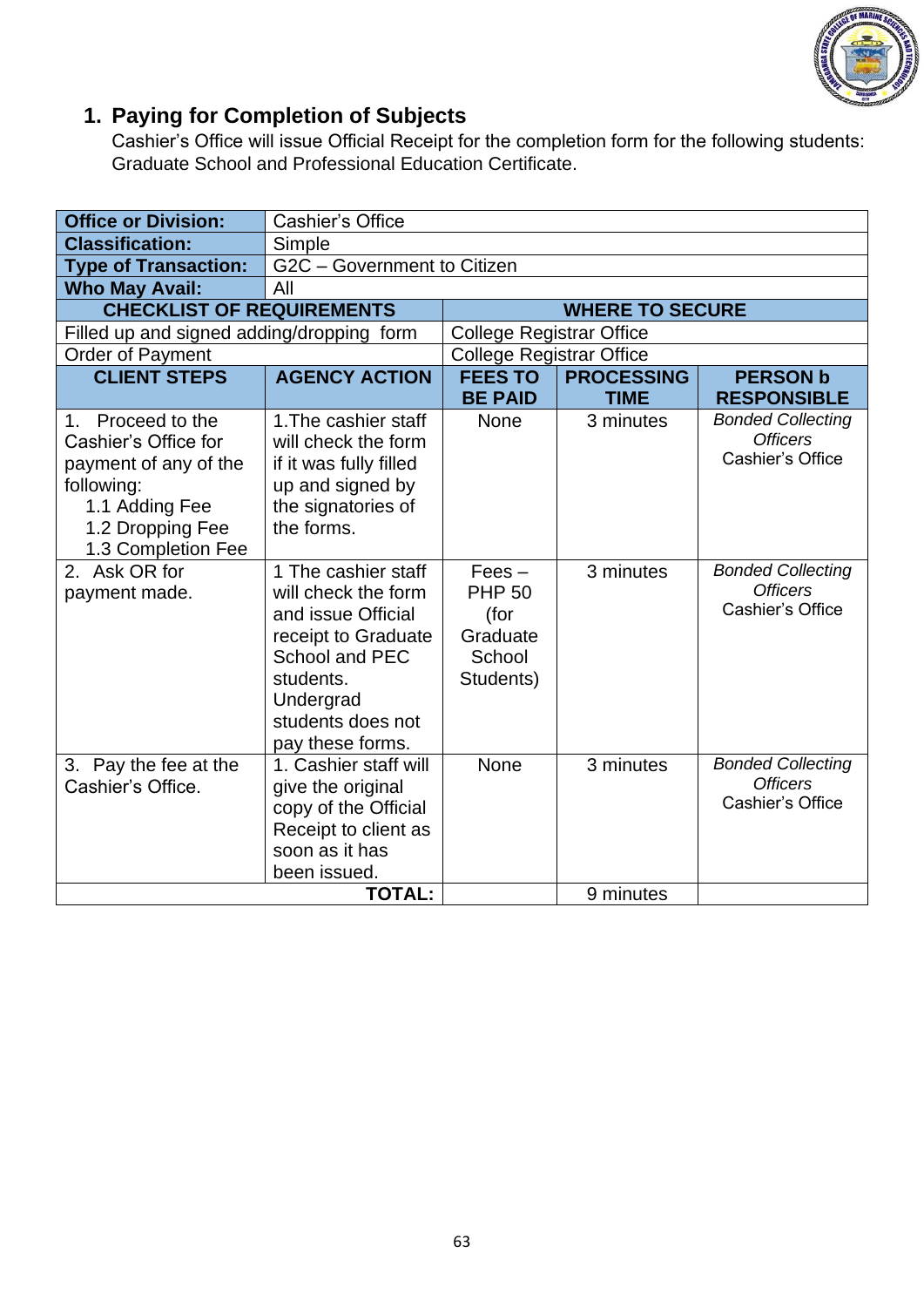

### **Cashier's Office**

**Releasing of Stipend/Allowances and Collection of Fees from Scholarship Grants**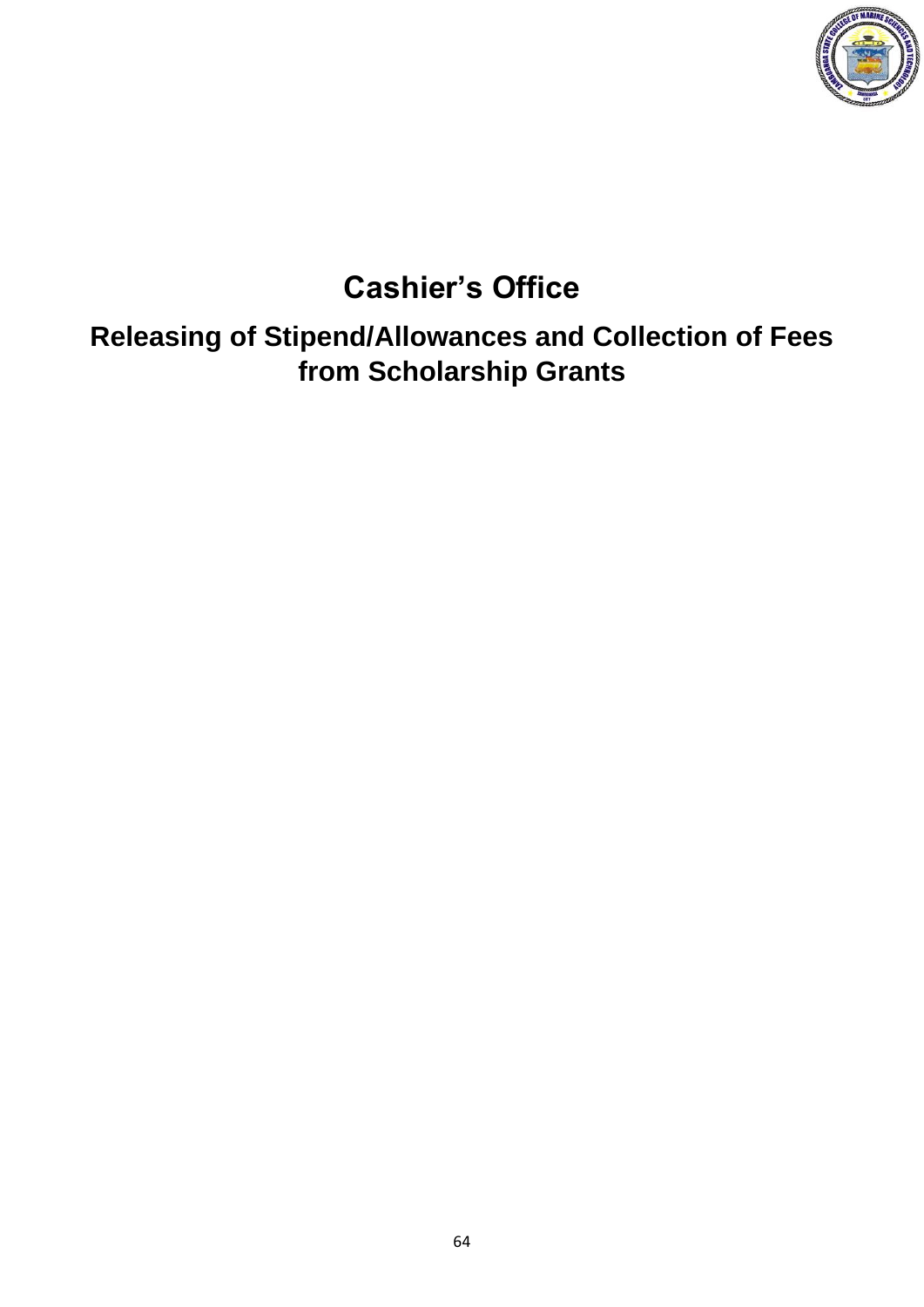

#### **1. Releasing of Stipend/Allowances and Collection of Fees from Scholarship Grants**

The institution is one the state university that offers free education. CHED and other agencies both public and private offers scholarship grant to students who are officially enrolled to a specific semester. The institution is a channel to give the monetary grants to each of the grantees.

| <b>Office or Division:</b>                                                                              | <b>Cashier's Office</b>                                                                                                                                                                                                                 |                            |                        |                                                                                             |
|---------------------------------------------------------------------------------------------------------|-----------------------------------------------------------------------------------------------------------------------------------------------------------------------------------------------------------------------------------------|----------------------------|------------------------|---------------------------------------------------------------------------------------------|
| <b>Classification:</b>                                                                                  | Complex                                                                                                                                                                                                                                 |                            |                        |                                                                                             |
| <b>Type of Transaction:</b>                                                                             | G2C - Government to Citizen                                                                                                                                                                                                             |                            |                        |                                                                                             |
| <b>Who May Avail:</b>                                                                                   | <b>Grantees and Representative</b>                                                                                                                                                                                                      |                            |                        |                                                                                             |
| <b>CHECKLIST OF REQUIREMENTS</b>                                                                        |                                                                                                                                                                                                                                         |                            | <b>WHERE TO SECURE</b> |                                                                                             |
| For representatives                                                                                     |                                                                                                                                                                                                                                         |                            |                        |                                                                                             |
| <b>Special Power of Attorney</b>                                                                        |                                                                                                                                                                                                                                         | Attorney's Office          |                        |                                                                                             |
| Passbook                                                                                                |                                                                                                                                                                                                                                         | <b>Students/Grantees</b>   |                        |                                                                                             |
| <b>Assessment Form</b>                                                                                  |                                                                                                                                                                                                                                         | <b>Assessment Office</b>   |                        |                                                                                             |
| For personal claiming                                                                                   |                                                                                                                                                                                                                                         |                            |                        |                                                                                             |
| Passbook                                                                                                |                                                                                                                                                                                                                                         | <b>Students/Grantees</b>   |                        |                                                                                             |
| <b>Assessment Form</b>                                                                                  |                                                                                                                                                                                                                                         | <b>Assessment Office</b>   |                        |                                                                                             |
| <b>CLIENT STEPS</b>                                                                                     | <b>AGENCY</b>                                                                                                                                                                                                                           | <b>FEES TO</b>             | <b>PROCESSING</b>      | <b>PERSON</b>                                                                               |
|                                                                                                         | <b>ACTION</b>                                                                                                                                                                                                                           | <b>BE PAID</b>             | <b>TIME</b>            | <b>RESPONSIBLE</b>                                                                          |
| Provide a photocopy<br>1.<br>of valid ID with signature<br>and sign on the<br>photocopy three (3 times) | 1. Cashier staff<br>will ask for the<br>original ID for<br>verification of<br>face and<br>signature.<br>1.1 Cashier staff<br>will also check if<br>the document<br>was already<br>signed by the<br>head of the<br>Scholarship<br>Office | <b>None</b>                | 1 minute               | <b>Bonded Collecting</b><br><b>Officers</b><br>Cashier's Office                             |
| Give the passbooks<br>2.<br>and assessment forms<br>3. Wait for the checking                            | 2. Cashier staff<br>will check if<br>there are still<br>unpaid<br>balances.<br>2.1 If the school<br>year is not<br>reflected on the<br>system, refer to<br>the Assessment<br>Office.<br>3. Cashier staff                                | <b>None</b><br><b>None</b> | 1 minute<br>2 minutes  | <b>Bonded Collecting</b><br><b>Officers</b><br>Cashier's Office<br><b>Bonded Collecting</b> |
| of the passbook and<br>assessment through<br>checking the system                                        | will double<br>check the<br>entries on the<br>system.                                                                                                                                                                                   |                            |                        | <b>Officers</b><br>Cashier's Office                                                         |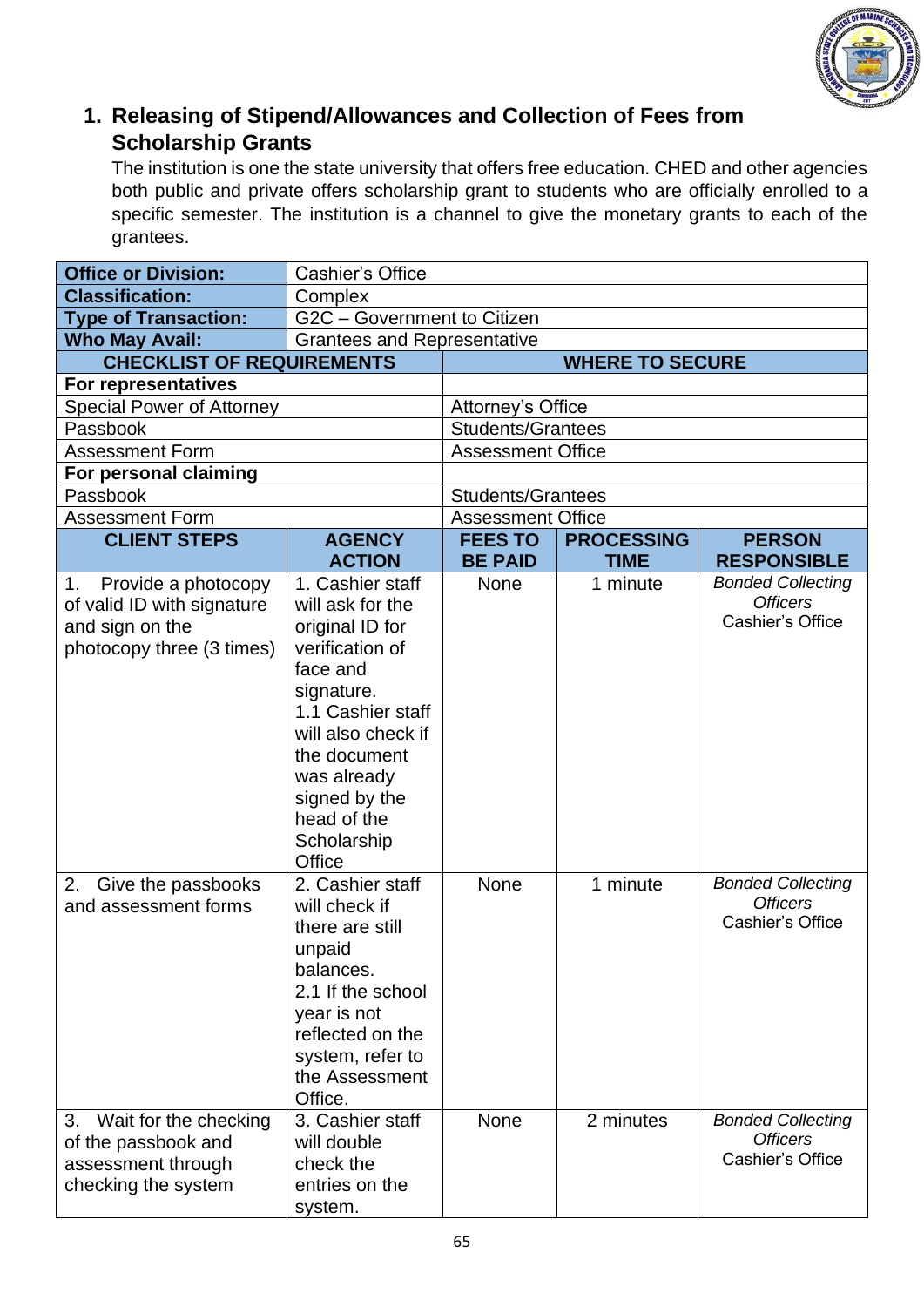| 4. Wait for the post<br>payments on scholars'<br>passbook and signed<br>clearance section for<br>those who fully paid their<br>accounts and post on the<br>system | 4. Cashier staff<br>will sign the<br>clearance.                                                                                                                                                                                                                                                                          | <b>None</b> | 3 minutes  | <b>Bonded Collecting</b><br><b>Officers</b><br>Cashier's Office |
|-------------------------------------------------------------------------------------------------------------------------------------------------------------------|--------------------------------------------------------------------------------------------------------------------------------------------------------------------------------------------------------------------------------------------------------------------------------------------------------------------------|-------------|------------|-----------------------------------------------------------------|
| 5. Sign on the payroll (3)<br>pages) and additional<br>logbook for the records of<br>such releases                                                                | 5. Cashier staff<br>will let the payee<br>sign the payroll<br>and checking<br>whether the<br>signature is the<br>same with<br>signature on the<br>photocopy.<br>5.1. Scholars<br>will have to log<br>on another<br>logbook as they<br>claim their<br>scholarship for<br>additional proof<br>for the Cashier's<br>Office. | None        | 10 minutes | <b>Bonded Collecting</b><br><b>Officers</b><br>Cashier's Office |
| 6. Release of<br>change/money and<br>passbook                                                                                                                     | 6. If the scholar<br>will pay for the<br>unpaid previous<br>balances,<br>Cashier staff will<br>release the<br>change. 6.1 If<br>there is none,<br>the full amount<br>of the grantees'<br>money will be<br>given together<br>with their<br>passbook.                                                                      | None        | 1 minute   | <b>Bonded Collecting</b><br><b>Officers</b><br>Cashier's Office |
|                                                                                                                                                                   | <b>TOTAL:</b>                                                                                                                                                                                                                                                                                                            |             | 18 minutes |                                                                 |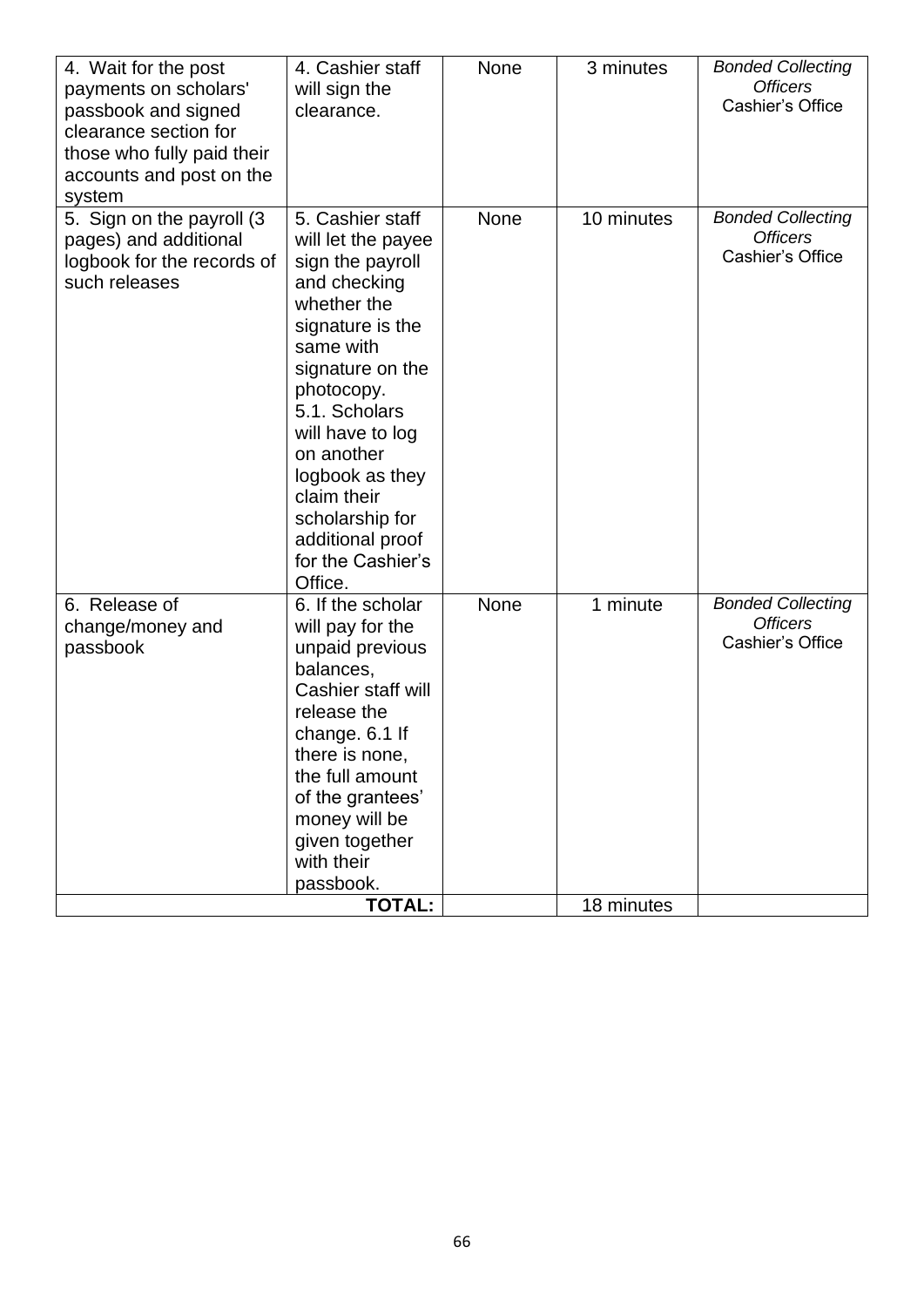

# **Cashier's Office Requesting for Refund of Payment**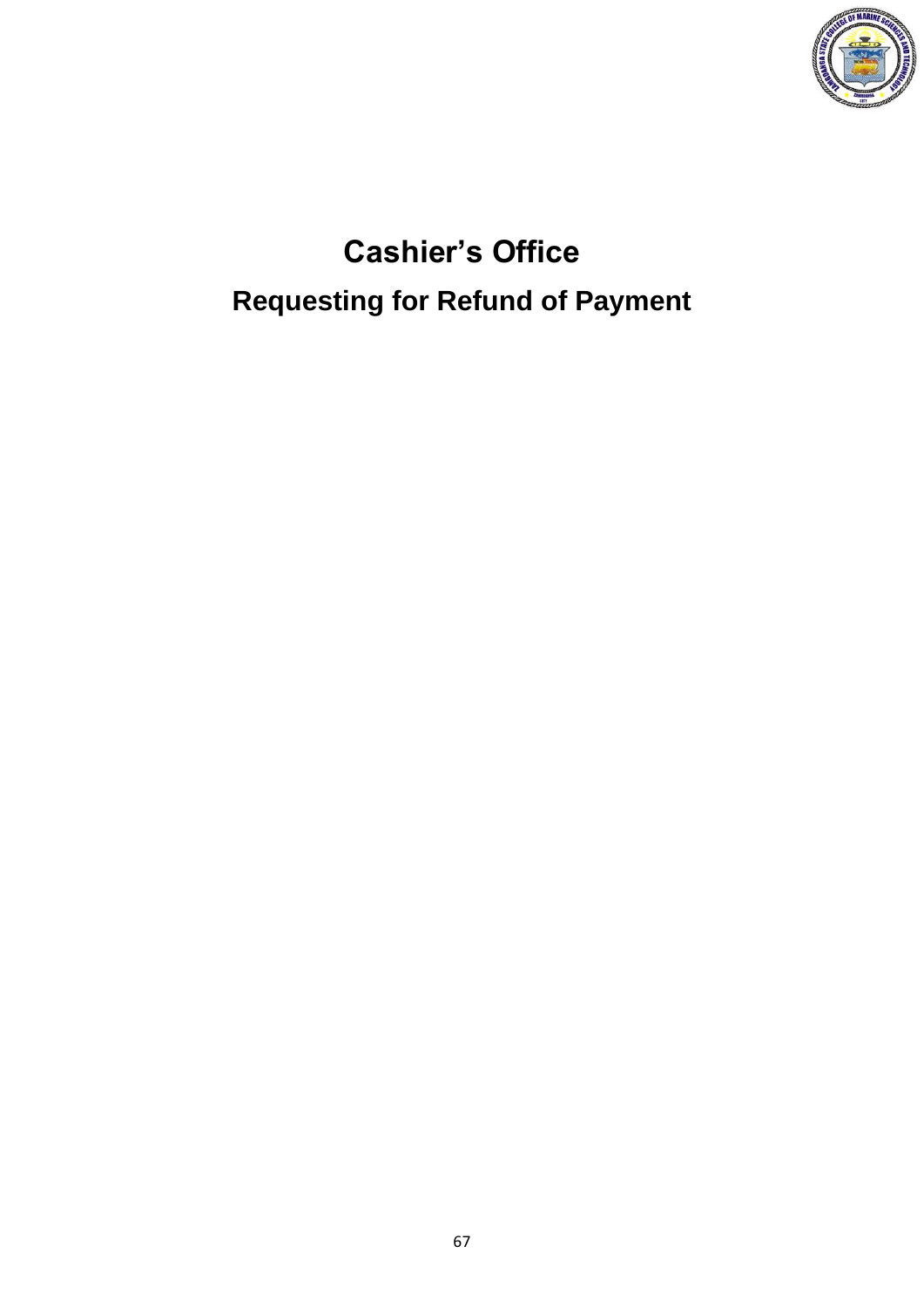

#### **1. Requesting for Refund of Payment**

Cashier's Office will refund any payments made in excess to the adjusted amount of the assessed charges to the student, when any amount was already paid before and when a student decided to withdraw from the program given that he/she still have full or percentage amount left on his/her prior payment.

| <b>Office or Division:</b>                                                                                      | <b>Cashier's Office</b>                                                                                                                                                                                                                                                                                                                                                                           |                                  |                                  |                                                                                                                |  |
|-----------------------------------------------------------------------------------------------------------------|---------------------------------------------------------------------------------------------------------------------------------------------------------------------------------------------------------------------------------------------------------------------------------------------------------------------------------------------------------------------------------------------------|----------------------------------|----------------------------------|----------------------------------------------------------------------------------------------------------------|--|
| <b>Classification:</b>                                                                                          | Complex                                                                                                                                                                                                                                                                                                                                                                                           |                                  |                                  |                                                                                                                |  |
| <b>Type of</b>                                                                                                  | G2C - Government to Citizen                                                                                                                                                                                                                                                                                                                                                                       |                                  |                                  |                                                                                                                |  |
| <b>Transaction:</b>                                                                                             |                                                                                                                                                                                                                                                                                                                                                                                                   |                                  |                                  |                                                                                                                |  |
| <b>Who May Avail:</b>                                                                                           | All paying clients                                                                                                                                                                                                                                                                                                                                                                                |                                  |                                  |                                                                                                                |  |
|                                                                                                                 | <b>CHECKLIST OF REQUIREMENTS</b>                                                                                                                                                                                                                                                                                                                                                                  |                                  | <b>WHERE TO SECURE</b>           |                                                                                                                |  |
| Original Official Receipt of payment                                                                            |                                                                                                                                                                                                                                                                                                                                                                                                   | Payee                            |                                  |                                                                                                                |  |
| Certificate of Registration                                                                                     |                                                                                                                                                                                                                                                                                                                                                                                                   | Registrar                        |                                  |                                                                                                                |  |
| <b>CLIENT STEPS</b>                                                                                             | <b>AGENCY ACTION</b>                                                                                                                                                                                                                                                                                                                                                                              | <b>FEES TO</b><br><b>BE PAID</b> | <b>PROCESSING</b><br><b>TIME</b> | <b>PERSON</b><br><b>RESPONSIBLE</b>                                                                            |  |
| 1. Go to the<br>Assessment section<br>for the verification of<br>the amount.<br>2. Wait for the<br>disbursement | 1. Assessment Office<br>will check the new<br>assessed amount<br>versus the old<br>assessment amount.<br>2. When the voucher<br>reaches the Cashier's                                                                                                                                                                                                                                             | <b>None</b><br><b>None</b>       | 5 minutes<br>10 minutes          | <b>Bonded Collecting</b><br><b>Officers</b><br>Cashier's Office<br><b>Bonded Collecting</b><br><b>Officers</b> |  |
| voucher prepared<br>by the accounting<br>office to be<br>forwarded to the<br>cashier's office.                  | office, designated staff<br>will issue a cheque for<br>the said refund that is<br>reflected on the<br>Disbursement voucher.<br>2.1 It will be checked,<br>encoded to the<br><b>Cheque Disbursement</b><br>Record, and signed by<br>the head cashier for<br>he/she is one of the<br>signatories.<br>2.2 The said<br>document(s) will be<br>delivered to the Office<br>of the College<br>President. |                                  |                                  | Cashier's Office                                                                                               |  |
| 3. Go to the<br>Cashier's office for<br>the release of<br>money                                                 | 3. Cashier staff will<br>require the payee to<br>present his/her ID, let<br>the payee sign the 3<br>copies of the<br>disbursement voucher<br>then<br>3.1 Release the<br>cheque to the payee.                                                                                                                                                                                                      | <b>None</b>                      | 5 minutes                        | <b>Bonded Collecting</b><br><b>Officers</b><br>Cashier's Office                                                |  |
|                                                                                                                 | <b>TOTAL:</b>                                                                                                                                                                                                                                                                                                                                                                                     |                                  | 20 minutes                       |                                                                                                                |  |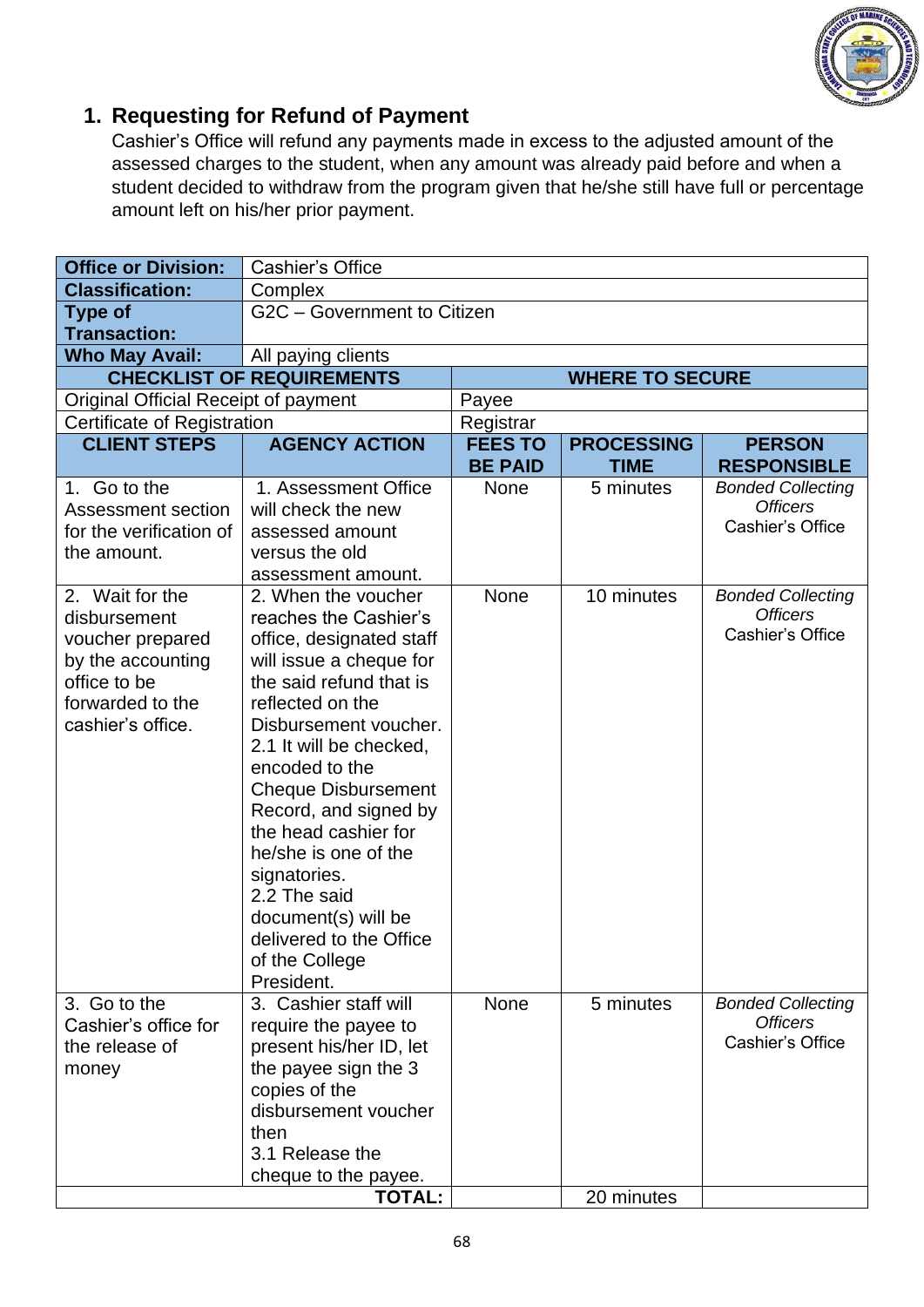

# **Health and Medical Services Office Health and Medical Services**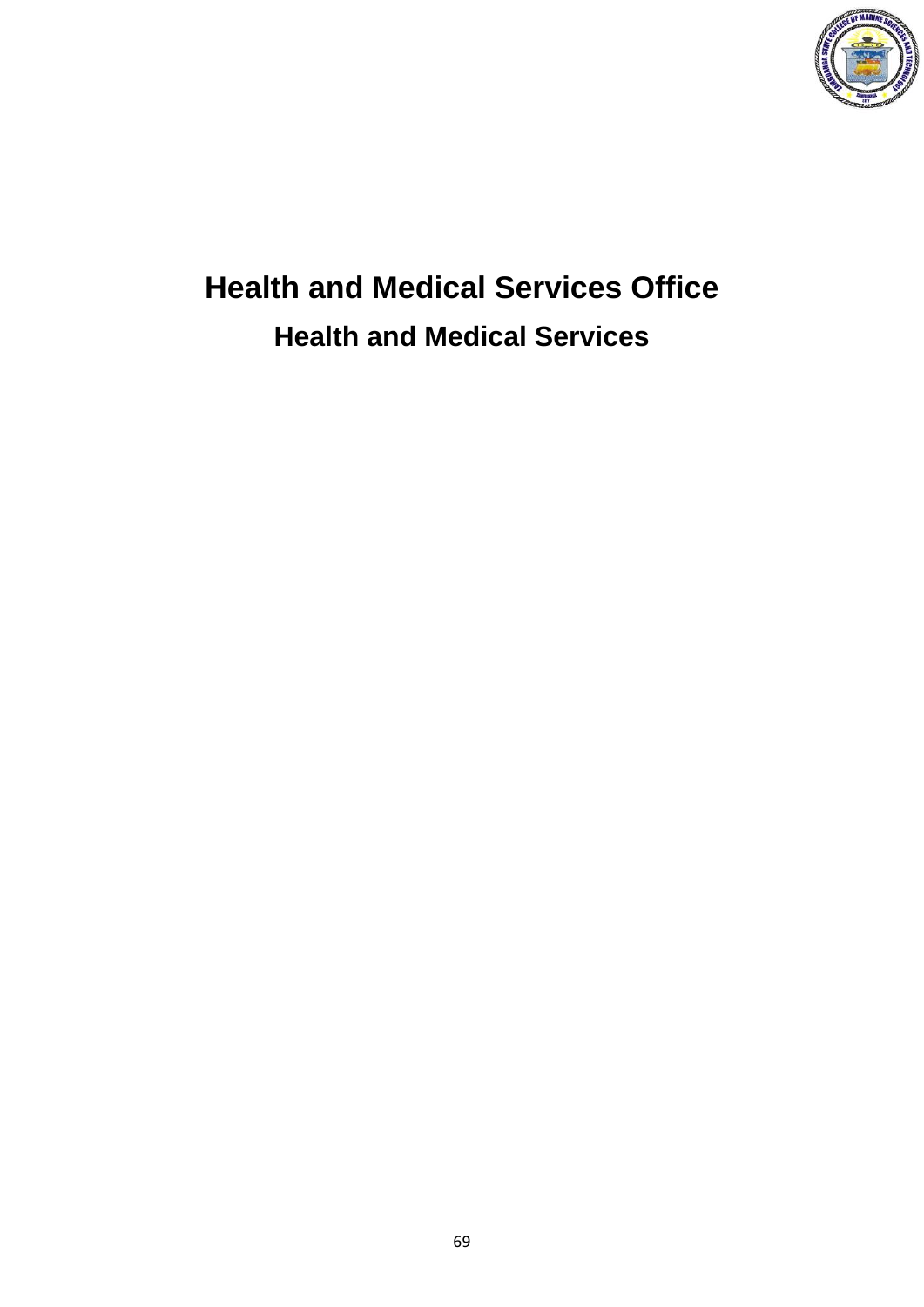

#### **1. Health and Medical Services**

To properly attend the Medical-Dental Health needs of Students/Personnel of the College.

| <b>Office or Division:</b>                                 | <b>Health and Medical Services Office</b>                                                                                                      |                                            |                                           |                                                                                                     |  |
|------------------------------------------------------------|------------------------------------------------------------------------------------------------------------------------------------------------|--------------------------------------------|-------------------------------------------|-----------------------------------------------------------------------------------------------------|--|
| <b>Classification:</b>                                     | Simple                                                                                                                                         |                                            |                                           |                                                                                                     |  |
| <b>Type of Transaction:</b>                                | G2C - Government to Citizen and G2G - Government to Government                                                                                 |                                            |                                           |                                                                                                     |  |
| <b>Who May Avail:</b>                                      | <b>ZSCMST Students, Officials, and Personnel</b>                                                                                               |                                            |                                           |                                                                                                     |  |
| <b>CHECKLIST OF REQUIREMENTS</b>                           |                                                                                                                                                |                                            | <b>WHERE TO SECURE</b>                    |                                                                                                     |  |
| <b>For Students</b>                                        |                                                                                                                                                |                                            |                                           |                                                                                                     |  |
| <b>Student's Medical Record</b>                            |                                                                                                                                                |                                            | <b>Health and Medical Services Office</b> |                                                                                                     |  |
| <b>For Personnel</b>                                       |                                                                                                                                                |                                            |                                           |                                                                                                     |  |
| <b>Personnel's Medical Record</b>                          |                                                                                                                                                |                                            | <b>Health and Medical Services Office</b> |                                                                                                     |  |
| <b>CLIENT STEPS</b>                                        | <b>AGENCY ACTION</b>                                                                                                                           | <b>FEES</b><br><b>TO BE</b><br><b>PAID</b> | <b>PROCESSING</b><br><b>TIME</b>          | <b>PERSON</b><br><b>RESPONSIBLE</b>                                                                 |  |
| Proceed to the College<br>Clinic and request<br>treatment. | 1. Interview the<br>Patient<br>1.1 Assess if the<br>Patient can be<br>treated at the<br>College's Clinic                                       | <b>None</b>                                | 5 minutes                                 | College<br>Nurse/College<br><b>Dentists</b><br><b>Health and Medical</b><br><b>Services Offices</b> |  |
| Stay and wait for<br>further advise.                       | 2. Treat's patient<br>2.1 Issue medicine<br>2.2 Provide health<br>teachings or<br>advise patient to<br>consult a<br>physician, if<br>necessary | None                                       | 15 minutes                                | College<br>Nurse/College<br><b>Dentists</b><br><b>Health and Medical</b><br><b>Services Offices</b> |  |
|                                                            | <b>TOTAL:</b>                                                                                                                                  |                                            | 20 minutes                                |                                                                                                     |  |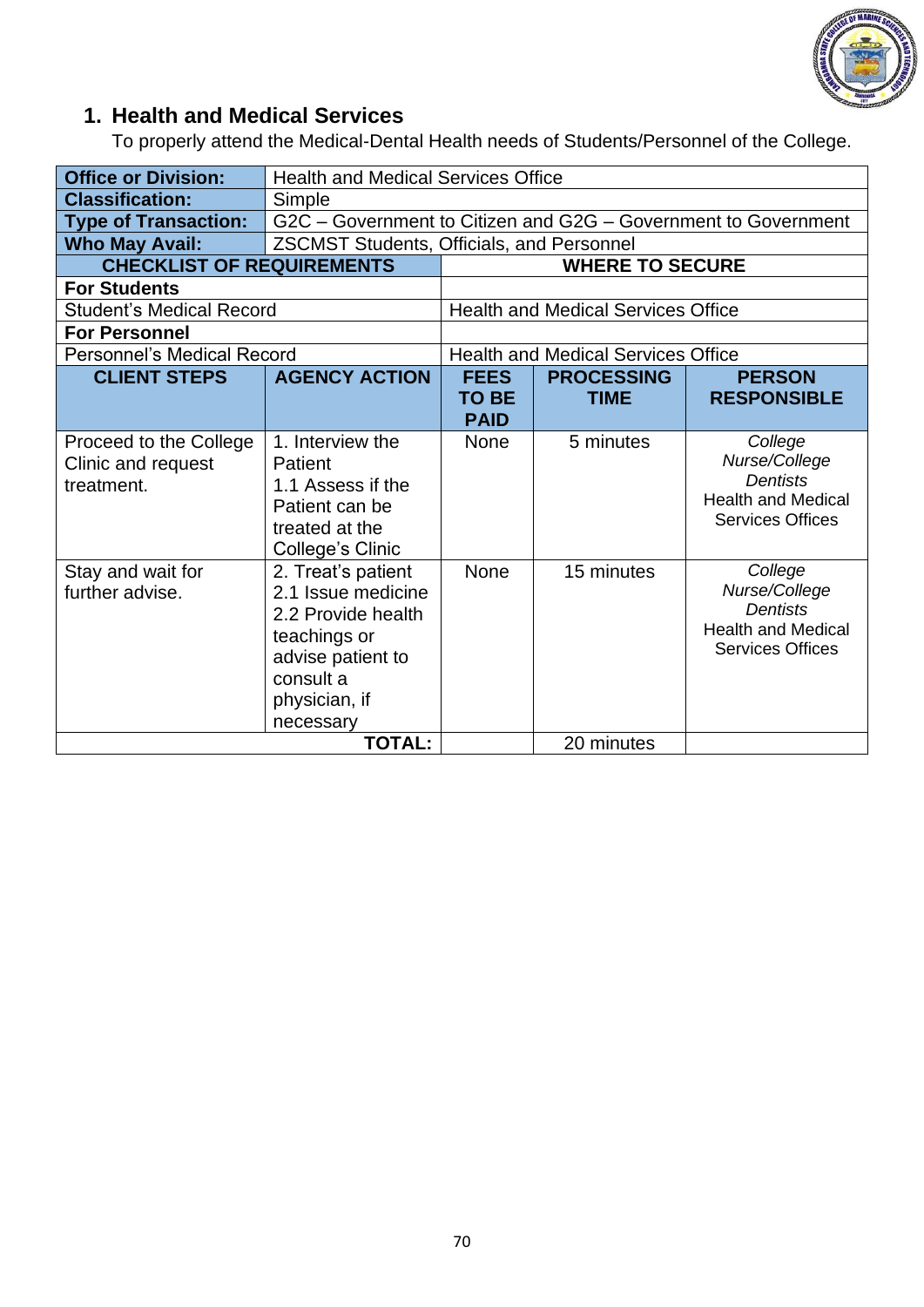

### **VII. Feedback and Complaints Mechanism**

|                                       | <b>FEEDBACK AND COMPLAINTS MECHANISM</b>                                                                                                                                                                                                                                                                                                                                                                                                                                                                            |
|---------------------------------------|---------------------------------------------------------------------------------------------------------------------------------------------------------------------------------------------------------------------------------------------------------------------------------------------------------------------------------------------------------------------------------------------------------------------------------------------------------------------------------------------------------------------|
| How to send feedback?                 | Accomplish our Feedback form available in the<br>offices and put it in the dropbox at our front desk<br>at the main gate.                                                                                                                                                                                                                                                                                                                                                                                           |
|                                       | Talk to our Officer of the day or the Head of the<br>Human Resource Management Office.                                                                                                                                                                                                                                                                                                                                                                                                                              |
|                                       | Call us at the following numbers:<br>(062) 992-6450 (look for the Head, Human<br><b>Resource Management Office)</b><br>(062) 992-6451 (look for the Chief Administrative<br>Officer)                                                                                                                                                                                                                                                                                                                                |
| How feedback is processed?            | The designated HRMO personnel opens the<br>Customer Feedback box, tabulates and analyzes<br>responses, submits to the Head of HRMO<br>Customers Feedback Report, and furnishes to<br>the VPAF, VPAA, CAO, and QMR.                                                                                                                                                                                                                                                                                                  |
| How to file complaints?               | Customers are to fill up the Feedback Form and<br>drop it in the designated box.<br>Call us at the following numbers:<br>(062) 992-6450 (look for the Head, Human<br><b>Resource Management Office)</b><br>(062) 992-6451 (look for the Chief Administrative                                                                                                                                                                                                                                                        |
| How complaints are processed?         | Officer)<br>The designated HRMO personnel opens the<br>Customer Feedback box, tabulates and analyzes<br>responses, submits to the Head of HRMO<br>Customers Feedback Report, and furnishes to<br>the VPAF, VPAA, CAO, and QMR.<br>HRMO Head will discuss with the concerned<br>head the suggestions and more importantly the<br>complaint written in the customer feedback.<br>Agreed correction can be implemented<br>immediately as a stop-gap measure. Corrective<br>action carefully planned.                   |
| Contact Information of ARTA, PCC, CCB | For issues and concerns that required<br>management decisions, feedback results that<br>concern academic affairs will be forwarded to the<br>VPAA for further actions, and feedback results<br>that relate to administration will be forwarded to<br>the VPAF for appropriate actions. The same will<br>be reported to the College President to be<br>presented in the Academic or Administrative<br>Council Meeting in order to take appropriate<br>corrective/preventive actions.<br>ARTA: complaints@arta.gov.ph |
|                                       | 1-ARTA (2782)                                                                                                                                                                                                                                                                                                                                                                                                                                                                                                       |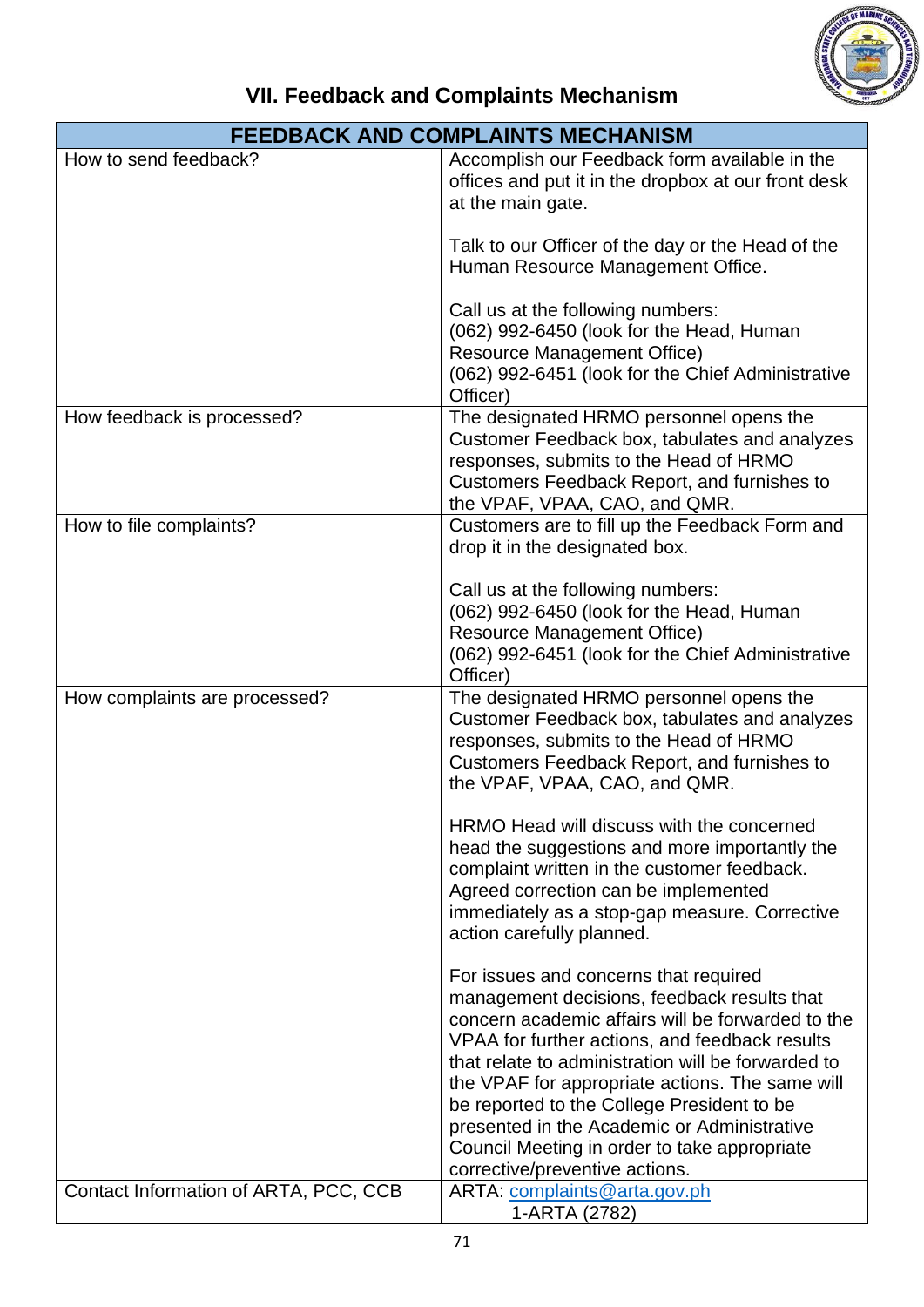| PCC: pcc@malacanang.gov.ph             |
|----------------------------------------|
| 8888                                   |
| CCB: email@contactcenterngbayan.gov.ph |
| 0908-881-6565 (SMS)                    |